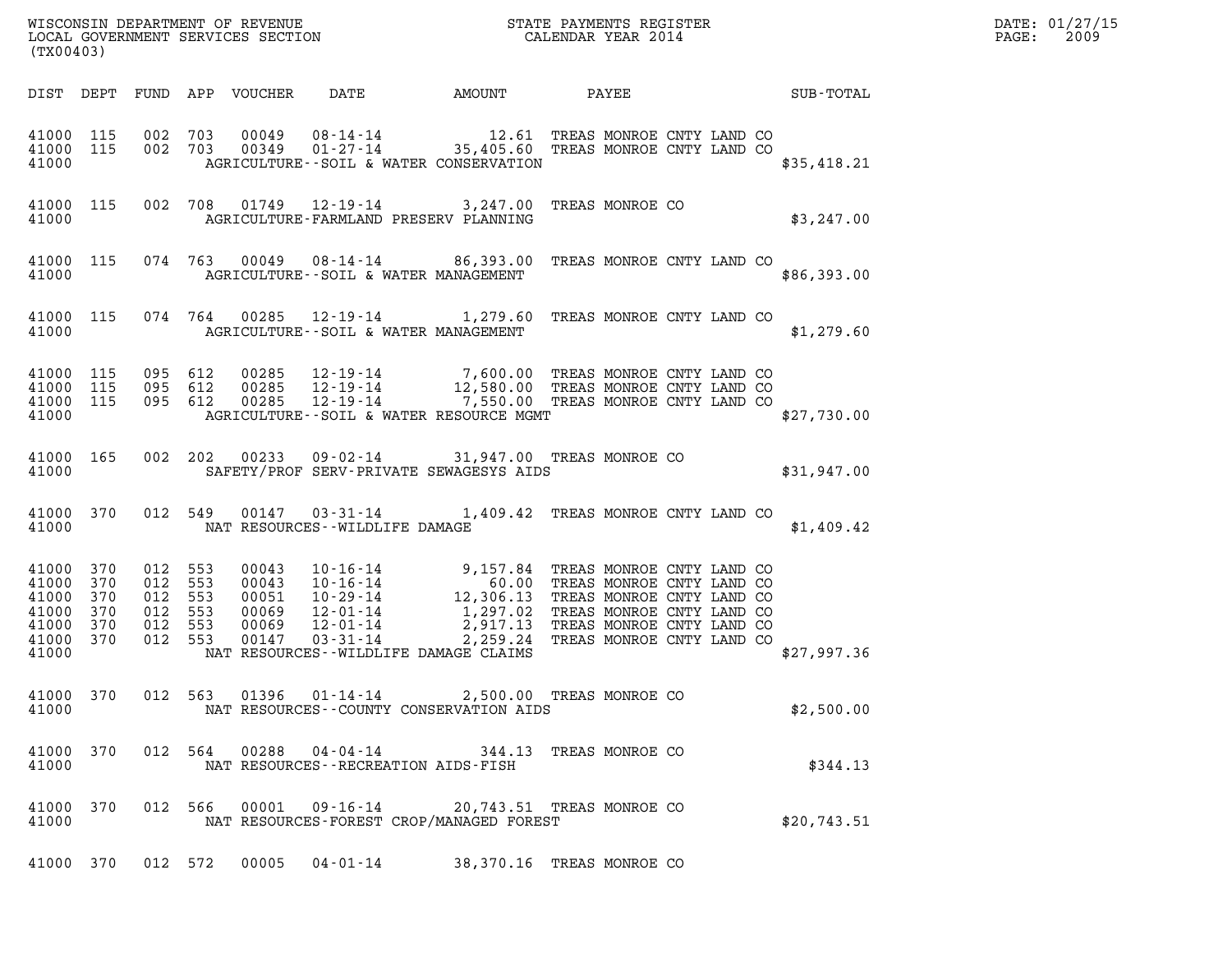| (TX00403)                                                   |                                               |                                               |                                               |                                                             |                                                                                                                            |                                                                                             |                                                                                         |               |
|-------------------------------------------------------------|-----------------------------------------------|-----------------------------------------------|-----------------------------------------------|-------------------------------------------------------------|----------------------------------------------------------------------------------------------------------------------------|---------------------------------------------------------------------------------------------|-----------------------------------------------------------------------------------------|---------------|
| DIST                                                        | DEPT                                          | FUND                                          | APP                                           | VOUCHER                                                     | DATE                                                                                                                       | AMOUNT                                                                                      | PAYEE                                                                                   | SUB-TOTAL     |
| 41000                                                       |                                               |                                               |                                               |                                                             |                                                                                                                            | NAT RESOURCES - - URBAN FORESTRY/CO FORESTS                                                 |                                                                                         | \$38,370.16   |
| 41000<br>41000<br>41000<br>41000<br>41000                   | 370<br>370<br>370<br>370                      | 012<br>012<br>012<br>012                      | 575<br>575<br>575<br>575                      | 00234<br>00462<br>00522<br>01539                            | $08 - 18 - 14$<br>$09 - 10 - 14$<br>$09 - 16 - 14$<br>$02 - 11 - 14$                                                       | 37,287.50<br>37,287.50<br>69,431.41<br>18,198.19<br>NAT RESOURCES - - SNOWMOBILE TRAIL AIDS | TREAS MONROE CO<br>TREAS MONROE CO<br>TREAS MONROE CO<br>TREAS MONROE CO                | \$162, 204.60 |
| 41000<br>41000                                              | 370                                           | 012                                           | 584                                           | 00071                                                       | $09 - 30 - 14$<br>NAT RESOURCES - PMT IN LIEU OF TAXES                                                                     | 137,805.00                                                                                  | TREAS MONROE CO                                                                         | \$137,805.00  |
| 41000<br>41000                                              | 370                                           | 074                                           | 670                                           | 41878                                                       | 05-23-14<br>NAT RESOURCES--RU RECYCLING GRANT                                                                              | 133,062.65                                                                                  | TREAS MONROE CO                                                                         | \$133,062.65  |
| 41000<br>41000                                              | 370                                           | 074                                           | 673                                           | 41878                                                       | $05 - 23 - 14$                                                                                                             | 11,461.99<br>NAT RESOURCES - - RU CONSOLIDATED GRANT                                        | TREAS MONROE CO                                                                         | \$11,461.99   |
| 41000<br>41000                                              | 395                                           | 011                                           | 168                                           | 14041                                                       | $05 - 05 - 14$<br>TRANSPORTATION--ELDERLY & DISABLED                                                                       | 101,615.00                                                                                  | COUNTY OF MONROE                                                                        | \$101,615.00  |
| 41000<br>41000<br>41000                                     | 395<br>395                                    | 011<br>011                                    | 185<br>185                                    | 16065<br>34872                                              | $06 - 26 - 14$<br>$12 - 23 - 14$                                                                                           | 2,416.33<br>1,583.67<br>TRANSPORTATION - - HIGHWAY SAFETY - FEDERAL                         | TREAS MONROE CO<br>TREAS MONROE CO                                                      | \$4,000.00    |
| 41000<br>41000<br>41000<br>41000                            | 395<br>395<br>395                             | 011<br>011<br>011                             | 190<br>190<br>190                             | 02041<br>18041<br>28041                                     | $01 - 06 - 14$<br>$07 - 07 - 14$<br>$10 - 06 - 14$                                                                         | 242,977.55<br>485,955.10<br>242,977.58<br>TRANSPORTATION--GENERAL TRANSP AIDS-GTA           | COUNTY OF MONROE<br>COUNTY OF MONROE<br>COUNTY OF MONROE                                | \$971,910.23  |
| 41000<br>41000<br>41000                                     | 395<br>395                                    | 011<br>011                                    | 278<br>278                                    | 19271<br>98991                                              | $07 - 23 - 14$<br>$01 - 07 - 14$                                                                                           | 5,032.23<br>4,902.11<br>TRANSPORTATION - - LRIP/TRIP/MSIP GRANTS                            | TREAS MONROE CO<br>TREAS MONROE CO                                                      | \$9,934.34    |
| 41000<br>41000                                              | 410                                           | 002                                           | 116                                           | 11261                                                       | $11 - 05 - 14$<br>CORRECTIONS - - LOCAL AID                                                                                | 76,155.96                                                                                   | TREAS MONROE CO                                                                         | \$76, 155.96  |
| 41000<br>41000<br>41000<br>41000<br>41000<br>41000<br>41000 | 435<br>435<br>435<br>435<br>435<br>435<br>435 | 005<br>005<br>005<br>005<br>005<br>005<br>005 | 000<br>000<br>000<br>000<br>000<br>000<br>000 | 90412<br>90415<br>90416<br>90417<br>90419<br>90420<br>90421 | $01 - 01 - 14$<br>$02 - 01 - 14$<br>$03 - 01 - 14$<br>$04 - 01 - 14$<br>$05 - 01 - 14$<br>$06 - 01 - 14$<br>$06 - 30 - 14$ | 143,355.00<br>90,383.00<br>61,008.00<br>33,150.00<br>297,921.00<br>22,245.00<br>14,511.00   | MONROE CO<br>MONROE CO<br>MONROE CO<br>MONROE CO<br>MONROE CO<br>MONROE CO<br>MONROE CO |               |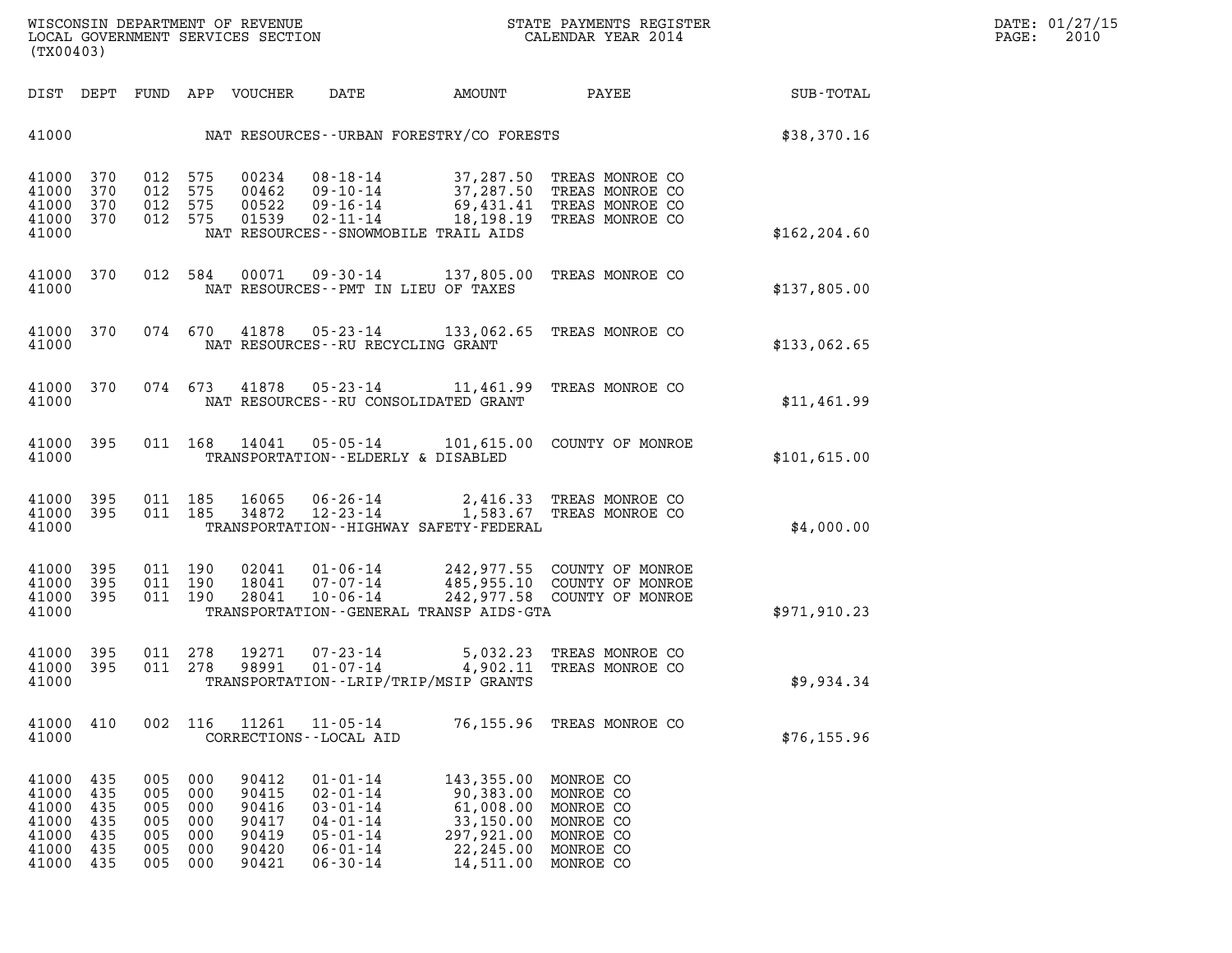| (TX00403)                                                                                                                                                                                                                                                                                                                             |                                                                                                                                          |                                                                                                                                                                                                                                                                                                                              |                                                                                                                                                                                                                                                                                                                                                                      |                                                                                                                                                                                                                                                                                    |                                                                                                                                                                                                                                                                                                                 |                |
|---------------------------------------------------------------------------------------------------------------------------------------------------------------------------------------------------------------------------------------------------------------------------------------------------------------------------------------|------------------------------------------------------------------------------------------------------------------------------------------|------------------------------------------------------------------------------------------------------------------------------------------------------------------------------------------------------------------------------------------------------------------------------------------------------------------------------|----------------------------------------------------------------------------------------------------------------------------------------------------------------------------------------------------------------------------------------------------------------------------------------------------------------------------------------------------------------------|------------------------------------------------------------------------------------------------------------------------------------------------------------------------------------------------------------------------------------------------------------------------------------|-----------------------------------------------------------------------------------------------------------------------------------------------------------------------------------------------------------------------------------------------------------------------------------------------------------------|----------------|
| DIST<br>DEPT                                                                                                                                                                                                                                                                                                                          | FUND                                                                                                                                     | APP<br>VOUCHER                                                                                                                                                                                                                                                                                                               | DATE                                                                                                                                                                                                                                                                                                                                                                 | AMOUNT                                                                                                                                                                                                                                                                             | PAYEE                                                                                                                                                                                                                                                                                                           | SUB-TOTAL      |
| 41000<br>435<br>41000<br>435<br>41000<br>435<br>41000<br>435<br>41000<br>435<br>41000<br>435<br>41000                                                                                                                                                                                                                                 | 005<br>005<br>005<br>005<br>005<br>005                                                                                                   | 000<br>90500<br>000<br>90502<br>000<br>90506<br>000<br>90508<br>90509<br>000<br>90510<br>000                                                                                                                                                                                                                                 | $07 - 01 - 14$<br>$08 - 01 - 14$<br>$09 - 01 - 14$<br>$10 - 01 - 14$<br>$11 - 01 - 14$<br>$12 - 01 - 14$<br>HEALTH SERVICES - - STATE/FED AIDS                                                                                                                                                                                                                       | 370,683.00<br>29,479.00<br>326,495.00<br>198,427.00<br>68,480.00<br>142,481.00                                                                                                                                                                                                     | MONROE CO<br>MONROE CO<br>MONROE CO<br>MONROE CO<br>MONROE CO<br>MONROE CO                                                                                                                                                                                                                                      | \$1,798,618.00 |
| 41000<br>437<br>41000<br>437<br>41000<br>437<br>41000<br>437<br>41000<br>437<br>41000<br>437<br>41000<br>437<br>41000<br>437<br>41000<br>437<br>41000<br>437<br>41000<br>437<br>41000<br>437<br>41000<br>437<br>41000<br>437<br>41000<br>437<br>41000<br>437<br>41000<br>437<br>41000<br>437<br>41000<br>437<br>41000<br>437<br>41000 | 005<br>005<br>005<br>005<br>005<br>005<br>005<br>005<br>005<br>005<br>005<br>005<br>005<br>005<br>005<br>005<br>005<br>005<br>005<br>005 | 000<br>00000<br>000<br>00000<br>000<br>00000<br>000<br>00000<br>000<br>00000<br>000<br>00000<br>000<br>00000<br>000<br>00000<br>000<br>00000<br>000<br>00000<br>000<br>00000<br>000<br>00000<br>000<br>00000<br>000<br>00000<br>000<br>00000<br>00000<br>000<br>000<br>00000<br>00000<br>000<br>00000<br>000<br>000<br>00000 | $01 - 06 - 14$<br>$01 - 30 - 14$<br>$02 - 05 - 14$<br>$02 - 28 - 14$<br>$03 - 05 - 14$<br>$04 - 07 - 14$<br>$04 - 30 - 14$<br>$05 - 05 - 14$<br>$06 - 05 - 14$<br>$07 - 07 - 14$<br>$07 - 30 - 14$<br>$08 - 05 - 14$<br>$08 - 29 - 14$<br>$09 - 05 - 14$<br>$10 - 06 - 14$<br>$10 - 30 - 14$<br>$11 - 03 - 14$<br>$11 - 04 - 14$<br>$11 - 05 - 14$<br>$12 - 05 - 14$ | 16,055.15 MONROE<br>41,243.19<br>9,123.72<br>76,132.00<br>105,207.81<br>119,374.88<br>20,755.10<br>20,561.65<br>16,294.75<br>124,726.01<br>22,462.85<br>427,423.13<br>27,834.60<br>22,832.20<br>26,926.97 MONROE<br>31,454.16 MONROE<br>CHILDREN & FAMILIES - - STATE/FEDERAL AIDS | 73,945.24 MONROE CHILD SUPPORT<br>MONROE<br>MONROE CHILD SUPPORT<br>MONROE<br>MONROE<br>MONROE CHILD SUPPORT<br>MONROE<br>MONROE<br>MONROE<br>MONROE CHILD SUPPORT<br>MONROE<br>MONROE<br>MONROE<br>MONROE<br>89,943.71 MONROE CHILD SUPPORT<br>4,319.00 MONROE CHILD SUPPORT<br>35,854.02 MONROE CHILD SUPPORT | \$1,312,470.14 |
| 455<br>41000<br>41000                                                                                                                                                                                                                                                                                                                 | 002                                                                                                                                      | 202<br>03615                                                                                                                                                                                                                                                                                                                 | $06 - 13 - 14$                                                                                                                                                                                                                                                                                                                                                       | 720.00<br>JUSTICE -- LAW ENFORCEMENT TRAINING REIMB                                                                                                                                                                                                                                | TREAS MONROE CNTY                                                                                                                                                                                                                                                                                               | \$720.00       |
| 455<br>41000<br>41000                                                                                                                                                                                                                                                                                                                 | 002                                                                                                                                      | 221<br>13                                                                                                                                                                                                                                                                                                                    | $07 - 30 - 14$<br>JUSTICE -- LAW ENFORCEMENT SERVICES AID                                                                                                                                                                                                                                                                                                            | 240.00                                                                                                                                                                                                                                                                             | TREAS MONROE CNTY                                                                                                                                                                                                                                                                                               | \$240.00       |
| 455<br>41000<br>41000<br>455<br>41000                                                                                                                                                                                                                                                                                                 | 002<br>002                                                                                                                               | 231<br>01584<br>231<br>03615                                                                                                                                                                                                                                                                                                 | $02 - 21 - 14$<br>$06 - 13 - 14$<br>JUSTICE - - LAW ENFORCEMENT TRAINING                                                                                                                                                                                                                                                                                             | 5,920.00<br>1,769.56                                                                                                                                                                                                                                                               | TREAS MONROE CNTY<br>TREAS MONROE CNTY                                                                                                                                                                                                                                                                          | \$7,689.56     |
| 41000<br>455<br>41000                                                                                                                                                                                                                                                                                                                 | 002                                                                                                                                      | 263<br>004                                                                                                                                                                                                                                                                                                                   | $01 - 10 - 14$<br>JUSTICE - - TRIBAL LAW ENFORCEMENT                                                                                                                                                                                                                                                                                                                 |                                                                                                                                                                                                                                                                                    | 22,496.00 TREAS MONROE CO                                                                                                                                                                                                                                                                                       | \$22,496.00    |
| 41000<br>455<br>41000<br>455<br>41000                                                                                                                                                                                                                                                                                                 | 002<br>002                                                                                                                               | 532<br>532<br>009                                                                                                                                                                                                                                                                                                            | $07 - 22 - 14$<br>$03 - 10 - 14$                                                                                                                                                                                                                                                                                                                                     | JUSTICE - - VICTIM/WITNESS ASSISTANCE SERV                                                                                                                                                                                                                                         | 20,173.80 TREAS MONROE CO<br>23, 249.27 TREAS MONROE CO                                                                                                                                                                                                                                                         | \$43,423.07    |

41000 465 002 308 00125 11-20-14 8,985.00 TREAS MONROE CO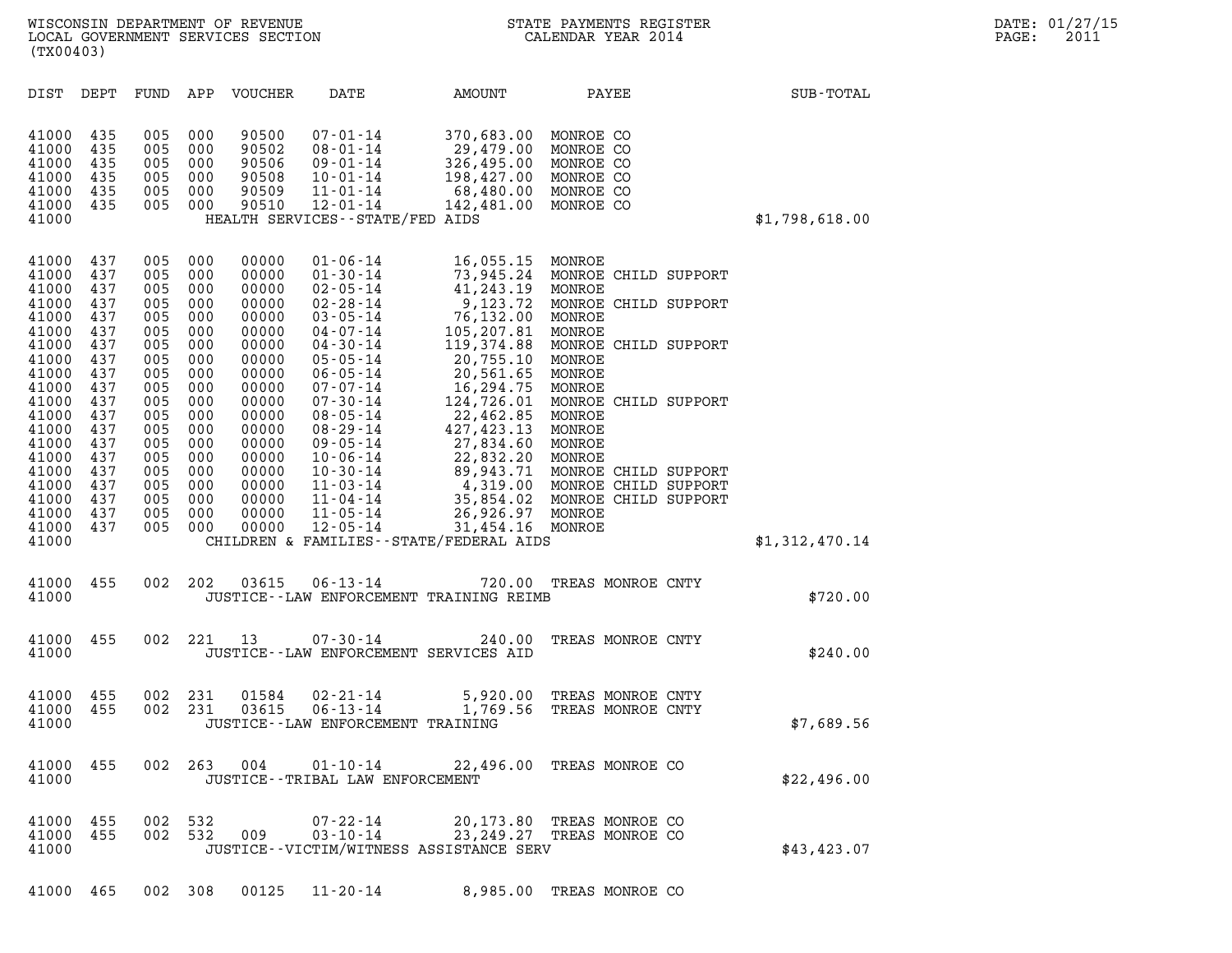| (TX00403)                                                                                                                                                                                                                |                                                                                                                                                               |                                                                                                                            |                                                                                                                                                                                              |                                                                                                                                                                                                                      |                                                                                                                                                                                                                                                                      |                                                                                                                                                                                      | WISCONSIN DEPARTMENT OF REVENUE<br>LOCAL GOVERNMENT SERVICES SECTION $\rm ^{2}$ CALENDAR YEAR 2014                                                                                                                                                                                                                             |             | DATE: 01/27/15<br>$\mathtt{PAGE}$ :<br>2012 |
|--------------------------------------------------------------------------------------------------------------------------------------------------------------------------------------------------------------------------|---------------------------------------------------------------------------------------------------------------------------------------------------------------|----------------------------------------------------------------------------------------------------------------------------|----------------------------------------------------------------------------------------------------------------------------------------------------------------------------------------------|----------------------------------------------------------------------------------------------------------------------------------------------------------------------------------------------------------------------|----------------------------------------------------------------------------------------------------------------------------------------------------------------------------------------------------------------------------------------------------------------------|--------------------------------------------------------------------------------------------------------------------------------------------------------------------------------------|--------------------------------------------------------------------------------------------------------------------------------------------------------------------------------------------------------------------------------------------------------------------------------------------------------------------------------|-------------|---------------------------------------------|
|                                                                                                                                                                                                                          |                                                                                                                                                               |                                                                                                                            |                                                                                                                                                                                              | DIST DEPT FUND APP VOUCHER DATE                                                                                                                                                                                      |                                                                                                                                                                                                                                                                      |                                                                                                                                                                                      | AMOUNT PAYEE SUB-TOTAL                                                                                                                                                                                                                                                                                                         |             |                                             |
|                                                                                                                                                                                                                          |                                                                                                                                                               |                                                                                                                            |                                                                                                                                                                                              |                                                                                                                                                                                                                      |                                                                                                                                                                                                                                                                      |                                                                                                                                                                                      | 41000 MILITARY AFFAIRS-EMER MGMT-RESPONSE EQMT SERIES (1985.00                                                                                                                                                                                                                                                                 |             |                                             |
| 41000                                                                                                                                                                                                                    | 41000 465                                                                                                                                                     |                                                                                                                            |                                                                                                                                                                                              |                                                                                                                                                                                                                      |                                                                                                                                                                                                                                                                      | 002 337 01565 07-09-14 7,571.00 TREAS MONROE CO<br>MILITARY AFFAIRS-EMERGENCY MGMT PLANNING                                                                                          |                                                                                                                                                                                                                                                                                                                                | \$7,571.00  |                                             |
| 41000<br>41000 465<br>41000 465<br>41000                                                                                                                                                                                 | 465                                                                                                                                                           |                                                                                                                            | 002 342<br>002 342<br>002 342                                                                                                                                                                |                                                                                                                                                                                                                      |                                                                                                                                                                                                                                                                      | 00997  01-15-14  21,500.45  TREAS MONROE CO<br>01428  05-06-14  5,226.01  TREAS MONROE CO<br>01630  07-11-14  22,441.63  TREAS MONROE CO<br>MILITARY AFFAIRS-EMERGENCY MGMT-FED FUND |                                                                                                                                                                                                                                                                                                                                | \$49,168.09 |                                             |
| 41000                                                                                                                                                                                                                    | 41000 465                                                                                                                                                     |                                                                                                                            |                                                                                                                                                                                              |                                                                                                                                                                                                                      |                                                                                                                                                                                                                                                                      | 072 364 00943 01-10-14 7,183.00 TREAS MONROE CO<br>MILITARY AFFAIRS-EMER MGMT-PLANNING AID                                                                                           |                                                                                                                                                                                                                                                                                                                                | \$7,183.00  |                                             |
| 41000                                                                                                                                                                                                                    | 41000 485                                                                                                                                                     |                                                                                                                            |                                                                                                                                                                                              |                                                                                                                                                                                                                      | VETERANS AFFAIRS GRANTS                                                                                                                                                                                                                                              | 002 127 06475 06-27-14 1,000.00 TREAS MONROE CO                                                                                                                                      |                                                                                                                                                                                                                                                                                                                                | \$1,000.00  |                                             |
| 41000                                                                                                                                                                                                                    | 41000 485                                                                                                                                                     |                                                                                                                            |                                                                                                                                                                                              |                                                                                                                                                                                                                      |                                                                                                                                                                                                                                                                      | 082  267  06475  06-27-14  4,500.00 TREAS MONROE CO<br>VETERANS AFFAIRS -- GRANTS TO COUNTIES                                                                                        |                                                                                                                                                                                                                                                                                                                                | \$4,500.00  |                                             |
| 41000                                                                                                                                                                                                                    | 41000 485                                                                                                                                                     |                                                                                                                            | 083 370                                                                                                                                                                                      |                                                                                                                                                                                                                      |                                                                                                                                                                                                                                                                      | 06475  06-27-14  4,500.00 TREAS MONROE CO<br>VETERANS AFFAIRS -- GRANTS TO COUNTIES                                                                                                  |                                                                                                                                                                                                                                                                                                                                | \$4,500.00  |                                             |
| 41000<br>41000<br>41000<br>41000<br>41000<br>41000<br>41000<br>41000<br>41000<br>41000 505<br>41000<br>41000<br>41000<br>41000<br>41000<br>41000<br>41000<br>41000<br>41000<br>41000<br>41000<br>41000<br>41000<br>41000 | 505<br>505<br>505<br>505<br>505<br>505<br>505<br>505<br>505<br>505<br>505<br>505<br>505<br>505<br>505<br>505<br>505<br>505<br>505<br>505<br>505<br>505<br>505 | 002<br>002<br>002<br>002<br>002<br>002<br>002<br>002<br>002<br>002<br>002<br>002<br>002<br>002<br>002<br>002<br>002<br>002 | 002 155<br>002 155<br>155<br>155<br>155<br>002 155<br>155<br>002 155<br>002 155<br>002 155<br>155<br>155<br>155<br>155<br>155<br>155<br>155<br>155<br>155<br>155<br>155<br>155<br>155<br>155 | 60017<br>60017<br>60059<br>60059<br>60095<br>60095<br>60174<br>60174<br>60325<br>60325<br>60341<br>60341<br>60377<br>60377<br>60385<br>60385<br>60480<br>60480<br>60550<br>60550<br>60597<br>60597<br>60597<br>60700 | 12-12-14<br>$12 - 12 - 14$<br>$12 - 12 - 14$<br>$12 - 24 - 14$<br>$12 - 24 - 14$<br>$01 - 08 - 14$<br>$01 - 08 - 14$<br>$02 - 26 - 14$<br>$02 - 26 - 14$<br>$03 - 26 - 14$<br>$03 - 26 - 14$<br>$04 - 09 - 14$<br>$04 - 09 - 14$<br>$04 - 09 - 14$<br>$05 - 27 - 14$ | 4,000.00<br>1,666.00<br>4,480.00<br>2,200.00<br>2,029.00<br>1,580.00<br>2,028.00<br>2,137.00<br>6,187.00<br>1,524.00<br>50.00<br>5,478.00<br>1,425.00<br>3,258.00                    | 365.00 TREAS MONROE CNTY<br>TREAS MONROE CNTY<br>TREAS MONROE CNTY<br>TREAS MONROE CNTY<br>TREAS MONROE CNTY<br>TREAS MONROE CNTY<br>TREAS MONROE CNTY<br>TREAS MONROE CNTY<br>TREAS MONROE CNTY<br>TREAS MONROE CNTY<br>TREAS MONROE CNTY<br>TREAS MONROE CNTY<br>TREAS MONROE CNTY<br>TREAS MONROE CNTY<br>TREAS MONROE CNTY |             |                                             |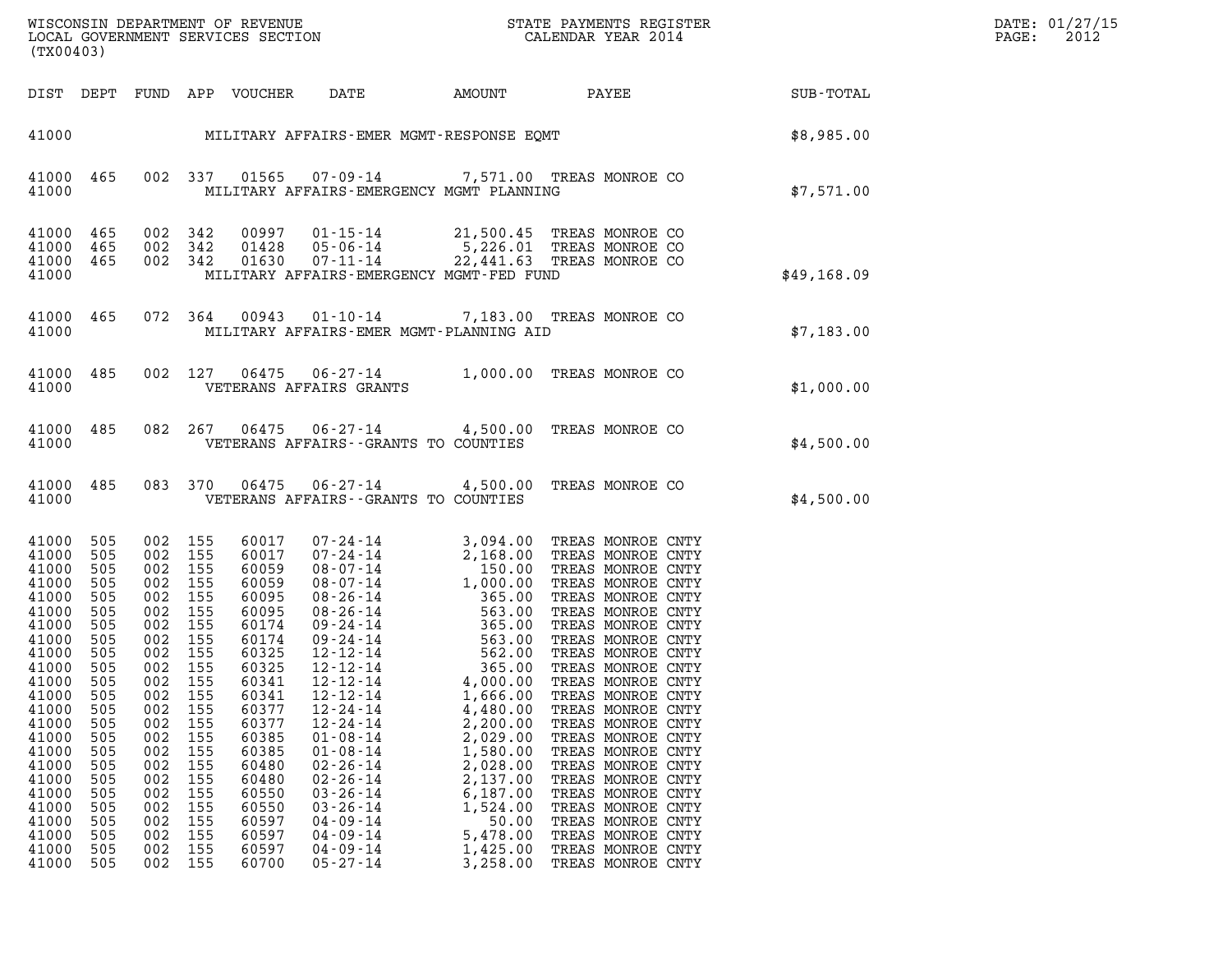| DIST DEPT<br>FUND APP VOUCHER<br>DATE<br>AMOUNT<br>PAYEE<br>SUB-TOTAL<br>002 155<br>05-27-14<br>505<br>60700<br>9,850.00<br>TREAS MONROE CNTY<br>9,696.00<br>002 155<br>60769<br>$06 - 25 - 14$<br>505<br>TREAS MONROE CNTY<br>002 155<br>60769<br>06-25-14<br>2,819.00<br>505<br>TREAS MONROE CNTY<br>DOA-HOUSING ASSISTANCE-FEDERAL FUNDS<br>\$69,602.00<br>035 371<br>505<br>60017<br>07-24-14<br>375.00<br>TREAS MONROE CNTY<br>07-24-14<br>715.00<br>505<br>035<br>371<br>60017<br>TREAS MONROE CNTY<br>750.00<br>505<br>035<br>371<br>60017<br>07-24-14<br>TREAS MONROE CNTY<br>1,500.00<br>035<br>371<br>60059<br>08-07-14<br>TREAS MONROE CNTY<br>505<br>371<br>500.00<br>505<br>035<br>60059<br>08-07-14<br>TREAS MONROE CNTY<br>181.00<br>505<br>035<br>371<br>60059<br>08-07-14<br>TREAS MONROE CNTY<br>60095<br>08-26-14<br>607.00<br>505<br>035<br>371<br>TREAS MONROE CNTY<br>1,480.00<br>505<br>035<br>371<br>60095<br>08-26-14<br>TREAS MONROE CNTY<br>371<br>1,426.00<br>505<br>035<br>60095<br>08-26-14<br>TREAS MONROE CNTY<br>1,426.00<br>505<br>035<br>371<br>60174<br>09 - 24 - 14<br>TREAS MONROE CNTY<br>607.00<br>505<br>035<br>371<br>60174<br>09 - 24 - 14<br>TREAS MONROE CNTY<br>09-24-14<br>1,480.00<br>505<br>035<br>371<br>60174<br>TREAS MONROE CNTY<br>371<br>505<br>035<br>60325<br>12-12-14<br>1,480.00<br>TREAS MONROE CNTY<br>12-12-14<br>505<br>035<br>371<br>60325<br>1,426.00<br>TREAS MONROE CNTY<br>60325<br>12-12-14<br>606.00<br>505<br>035<br>371<br>TREAS MONROE CNTY<br>12-12-14<br>1,200.00<br>505<br>035<br>371<br>60341<br>TREAS MONROE CNTY<br>371<br>12-12-14<br>500.00<br>505<br>035<br>60341<br>TREAS MONROE CNTY<br>12-12-14<br>550.00<br>505<br>035<br>371<br>60341<br>TREAS MONROE CNTY<br>12-24-14<br>654.00<br>505<br>035<br>371<br>60377<br>TREAS MONROE CNTY<br>12-24-14<br>450.00<br>505<br>035<br>371<br>60377<br>TREAS MONROE CNTY<br>371<br>12-24-14<br>1,400.00<br>505<br>035<br>60377<br>TREAS MONROE CNTY<br>1,263.00<br>505<br>035<br>371<br>60385<br>01-08-14<br>TREAS MONROE CNTY<br>1,752.00<br>505<br>035<br>371<br>60385<br>$01 - 08 - 14$<br>TREAS MONROE CNTY<br>1,352.00<br>505<br>035<br>371<br>60385<br>$01 - 08 - 14$<br>TREAS MONROE CNTY<br>371<br>300.00<br>505<br>035<br>60480<br>02-26-14<br>TREAS MONROE CNTY<br>686.00<br>505<br>035<br>371<br>60480<br>$02 - 26 - 14$<br>TREAS MONROE CNTY<br>300.00<br>505<br>035<br>371<br>60480<br>$02 - 26 - 14$<br>TREAS MONROE CNTY<br>300.00<br>035<br>371<br>60550<br>$03 - 26 - 14$<br>TREAS MONROE CNTY<br>505<br>50.00<br>505<br>035<br>371<br>60550<br>$03 - 26 - 14$<br>TREAS MONROE CNTY<br>50.00<br>505<br>035<br>371<br>60550<br>$03 - 26 - 14$<br>TREAS MONROE CNTY<br>371<br>50.00<br>505<br>035<br>60597<br>04-09-14<br>TREAS MONROE CNTY<br>$04 - 09 - 14$<br>300.00<br>505<br>035<br>371<br>60597<br>TREAS MONROE CNTY<br>$05 - 27 - 14$<br>300.00<br>505<br>035 371<br>60700<br>TREAS MONROE CNTY<br>371<br>60700<br>$05 - 27 - 14$<br>50.00<br>TREAS MONROE CNTY<br>035<br>505<br>$05 - 27 - 14$<br>505<br>035<br>371<br>60700<br>50.00<br>TREAS MONROE CNTY<br>$06 - 25 - 14$<br>035<br>371<br>60769<br>750.00<br>TREAS MONROE CNTY<br>505<br>$06 - 25 - 14$<br>505<br>035<br>371<br>60769<br>268.00<br>TREAS MONROE CNTY<br>$06 - 25 - 14$<br>505<br>035<br>371<br>60769<br>200.00<br>TREAS MONROE CNTY<br>\$27,334.00<br>DOA--PUBLIC BENEFITS FUND<br>089<br>166<br>00171<br>$08 - 11 - 14$<br>12,066.00<br>TREAS MONROE CNTY<br>505<br>505<br>089<br>166<br>05127<br>$01 - 28 - 14$<br>1,000.00<br>TREAS MONROE CNTY<br>DOA--LAND INFORMATION FUND<br>\$13,066.00 | (TX00403) |  | WISCONSIN DEPARTMENT OF REVENUE<br>LOCAL GOVERNMENT SERVICES SECTION | $\mathbf N$ | STATE PAYMENTS REGISTER<br>CALENDAR YEAR 2014 | DATE: 01/27/15<br>PAGE:<br>2013 |
|-----------------------------------------------------------------------------------------------------------------------------------------------------------------------------------------------------------------------------------------------------------------------------------------------------------------------------------------------------------------------------------------------------------------------------------------------------------------------------------------------------------------------------------------------------------------------------------------------------------------------------------------------------------------------------------------------------------------------------------------------------------------------------------------------------------------------------------------------------------------------------------------------------------------------------------------------------------------------------------------------------------------------------------------------------------------------------------------------------------------------------------------------------------------------------------------------------------------------------------------------------------------------------------------------------------------------------------------------------------------------------------------------------------------------------------------------------------------------------------------------------------------------------------------------------------------------------------------------------------------------------------------------------------------------------------------------------------------------------------------------------------------------------------------------------------------------------------------------------------------------------------------------------------------------------------------------------------------------------------------------------------------------------------------------------------------------------------------------------------------------------------------------------------------------------------------------------------------------------------------------------------------------------------------------------------------------------------------------------------------------------------------------------------------------------------------------------------------------------------------------------------------------------------------------------------------------------------------------------------------------------------------------------------------------------------------------------------------------------------------------------------------------------------------------------------------------------------------------------------------------------------------------------------------------------------------------------------------------------------------------------------------------------------------------------------------------------------------------------------------------------------------------------------------------------------------------------------------------------------------------------------------------------------------------------------------------------------------------------------------------------------------------------------------------------------------------------------------------------------------------------------------------------------------------------------------------------------------------------------------------|-----------|--|----------------------------------------------------------------------|-------------|-----------------------------------------------|---------------------------------|
| 41000<br>41000<br>41000<br>41000<br>41000<br>41000<br>41000<br>41000<br>41000<br>41000<br>41000<br>41000<br>41000<br>41000<br>41000<br>41000<br>41000<br>41000<br>41000<br>41000<br>41000<br>41000<br>41000<br>41000<br>41000<br>41000<br>41000<br>41000<br>41000<br>41000<br>41000<br>41000<br>41000<br>41000<br>41000<br>41000<br>41000<br>41000<br>41000<br>41000<br>41000<br>41000<br>41000<br>41000<br>41000<br>41000                                                                                                                                                                                                                                                                                                                                                                                                                                                                                                                                                                                                                                                                                                                                                                                                                                                                                                                                                                                                                                                                                                                                                                                                                                                                                                                                                                                                                                                                                                                                                                                                                                                                                                                                                                                                                                                                                                                                                                                                                                                                                                                                                                                                                                                                                                                                                                                                                                                                                                                                                                                                                                                                                                                                                                                                                                                                                                                                                                                                                                                                                                                                                                                            |           |  |                                                                      |             |                                               |                                 |
|                                                                                                                                                                                                                                                                                                                                                                                                                                                                                                                                                                                                                                                                                                                                                                                                                                                                                                                                                                                                                                                                                                                                                                                                                                                                                                                                                                                                                                                                                                                                                                                                                                                                                                                                                                                                                                                                                                                                                                                                                                                                                                                                                                                                                                                                                                                                                                                                                                                                                                                                                                                                                                                                                                                                                                                                                                                                                                                                                                                                                                                                                                                                                                                                                                                                                                                                                                                                                                                                                                                                                                                                                       |           |  |                                                                      |             |                                               |                                 |
|                                                                                                                                                                                                                                                                                                                                                                                                                                                                                                                                                                                                                                                                                                                                                                                                                                                                                                                                                                                                                                                                                                                                                                                                                                                                                                                                                                                                                                                                                                                                                                                                                                                                                                                                                                                                                                                                                                                                                                                                                                                                                                                                                                                                                                                                                                                                                                                                                                                                                                                                                                                                                                                                                                                                                                                                                                                                                                                                                                                                                                                                                                                                                                                                                                                                                                                                                                                                                                                                                                                                                                                                                       |           |  |                                                                      |             |                                               |                                 |
|                                                                                                                                                                                                                                                                                                                                                                                                                                                                                                                                                                                                                                                                                                                                                                                                                                                                                                                                                                                                                                                                                                                                                                                                                                                                                                                                                                                                                                                                                                                                                                                                                                                                                                                                                                                                                                                                                                                                                                                                                                                                                                                                                                                                                                                                                                                                                                                                                                                                                                                                                                                                                                                                                                                                                                                                                                                                                                                                                                                                                                                                                                                                                                                                                                                                                                                                                                                                                                                                                                                                                                                                                       |           |  |                                                                      |             |                                               |                                 |

41000 835 002 105 43993 07-28-14 340,355.75 TREAS MONROE CO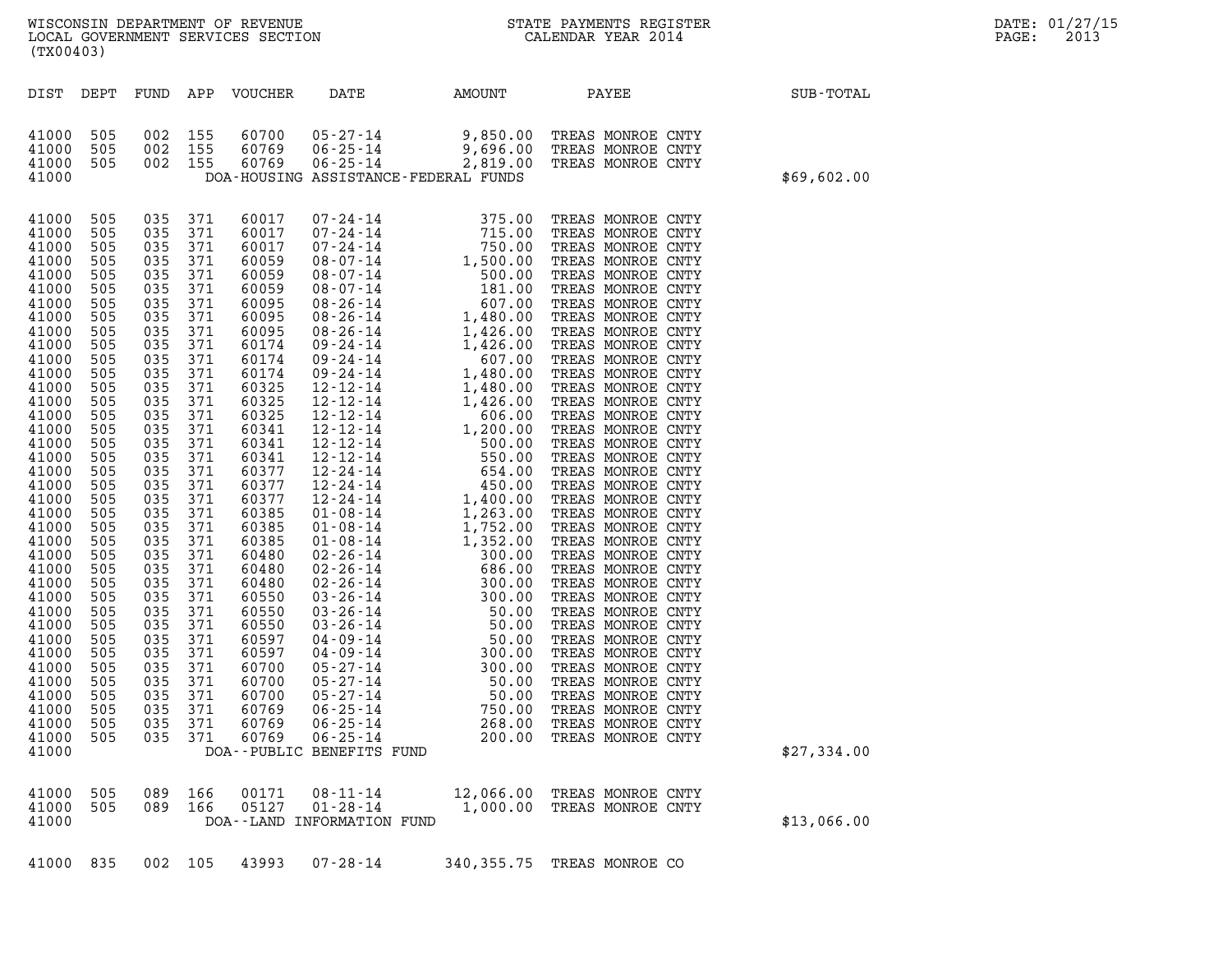| (TX00403)               |            |            |            | WISCONSIN DEPARTMENT OF REVENUE<br>LOCAL GOVERNMENT SERVICES SECTION |                                             |                                                                                                                 | STATE PAYMENTS REGISTER<br>CALENDAR YEAR 2014 |                 | DATE: 01/27/15<br>PAGE:<br>2014 |
|-------------------------|------------|------------|------------|----------------------------------------------------------------------|---------------------------------------------|-----------------------------------------------------------------------------------------------------------------|-----------------------------------------------|-----------------|---------------------------------|
| DIST DEPT               |            | FUND       | APP        | VOUCHER                                                              | DATE                                        | AMOUNT                                                                                                          | PAYEE                                         | SUB-TOTAL       |                                 |
| 41000<br>41000          | 835        | 002        | 105        |                                                                      | REVENUE - - STATE SHARED REVENUES           | 81098  11-17-14  1,942,903.64 TREAS MONROE CO                                                                   |                                               | \$2,283,259.39  |                                 |
| 41000<br>41000          | 835        |            | 002 109    |                                                                      | REVENUE--EXEMPT COMPUTER AID                |                                                                                                                 | 41,803.00 TREAS MONROE CO                     | \$41,803.00     |                                 |
| 41000<br>41000<br>41000 | 835<br>835 | 002<br>002 | 302<br>302 | 10081<br>11081                                                       | 07-28-14                                    | 07-28-14 2,369,882.31 TREAS MONROE CO<br>752,718.29 TREAS MONROE CO<br>REVENUE-FIRST DOLLAR/SCHOOL LEVY CREDITS |                                               | \$3,122,600.60  |                                 |
| 41000<br>41000          | 835        |            | 021 363    |                                                                      | 37362 03-24-14<br>REVENUE--LOTTERY CREDIT - |                                                                                                                 | 799,303.31 TREAS MONROE CO                    | \$799, 303.31   |                                 |
| 41000                   |            |            |            |                                                                      | DISTRICT TOTAL APPROPRIATIONS               |                                                                                                                 |                                               | \$11,511,061.32 |                                 |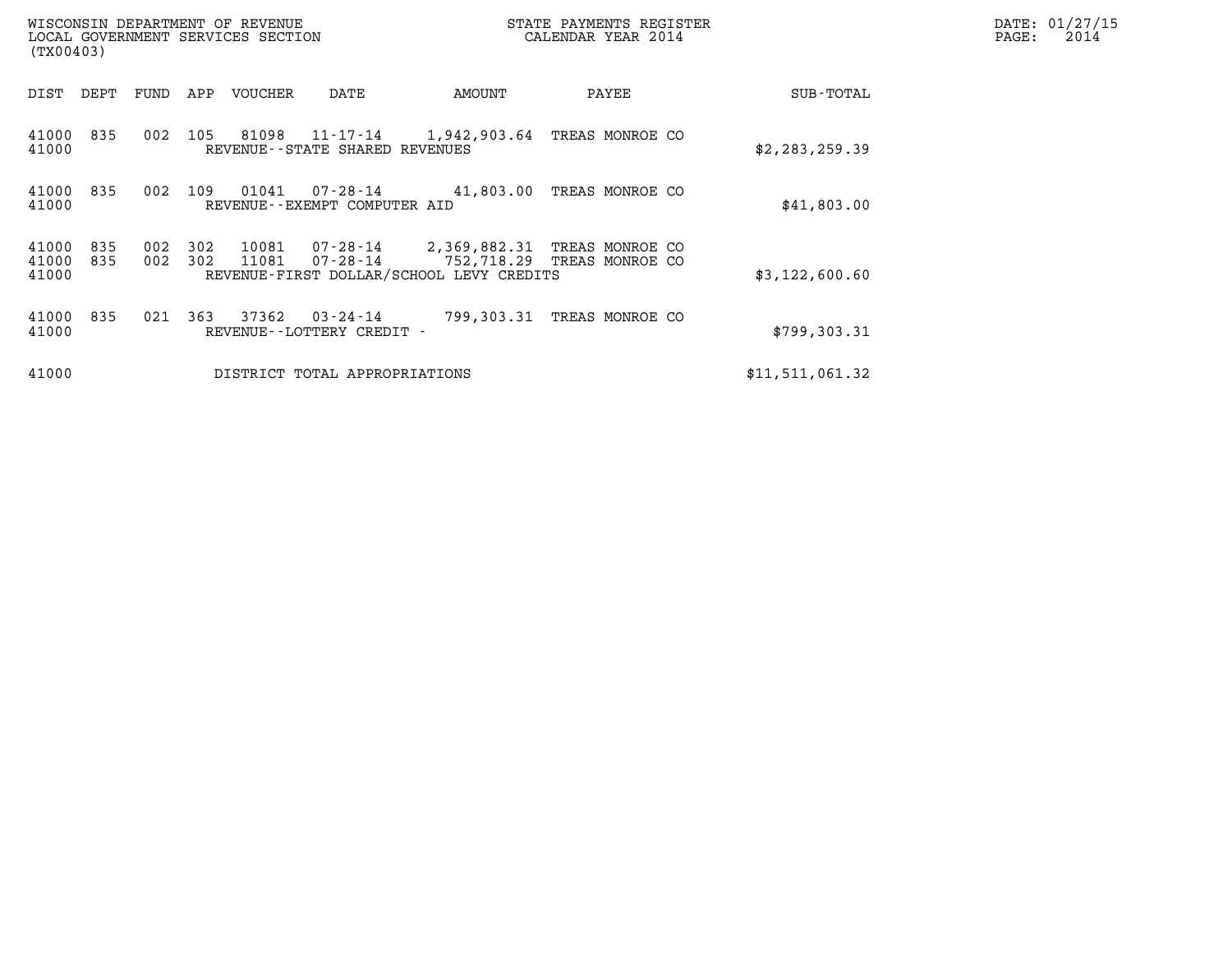| (TX00403)                        |                          |                          |                          | WISCONSIN DEPARTMENT OF REVENUE<br>LOCAL GOVERNMENT SERVICES SECTION |                                                                 |                                                                                           | STATE PAYMENTS REGISTER<br>CALENDAR YEAR 2014 |              | DATE: 01/27/15<br>$\mathtt{PAGE:}$<br>2015 |
|----------------------------------|--------------------------|--------------------------|--------------------------|----------------------------------------------------------------------|-----------------------------------------------------------------|-------------------------------------------------------------------------------------------|-----------------------------------------------|--------------|--------------------------------------------|
| DIST                             | DEPT                     | FUND                     |                          | APP VOUCHER                                                          | DATE                                                            | AMOUNT                                                                                    | PAYEE                                         | SUB-TOTAL    |                                            |
| 41002 165<br>41002               |                          | 002                      | 225                      |                                                                      |                                                                 | SAFETY/PROF SERV--FIRE INSURANCE DUES                                                     | 01024  06-30-14  2,569.65  TREAS TN ADRIAN    | \$2,569.65   |                                            |
| 41002<br>41002                   | 370                      | 012                      | 571                      | 37872                                                                | $06 - 16 - 14$                                                  | NAT RESOURCES--FOREST CROP/MFL/CO FOREST                                                  | 219.99 TREAS TN ADRIAN                        | \$219.99     |                                            |
| 41002<br>41002<br>41002<br>41002 | 395<br>395<br>395<br>395 | 011<br>011<br>011<br>011 | 191<br>191<br>191<br>191 | 05023<br>11023<br>21023<br>31023                                     | 01-06-14<br>04-07-14<br>10-06-14                                | 19,195.89 TOWN OF ADRIAN<br>19,195.89 TOWN OF ADRIAN<br>07-07-14 19,195.89 TOWN OF ADRIAN | 19,195.92 TOWN OF ADRIAN                      |              |                                            |
| 41002                            |                          |                          |                          |                                                                      |                                                                 | TRANSPORTATION--GENERAL TRANSP AIDS-GTA                                                   |                                               | \$76,783.59  |                                            |
| 41002<br>41002<br>41002          | 835<br>835               | 002<br>002               | 105<br>105               | 81064                                                                | 43959 07-28-14<br>11-17-14<br>REVENUE - - STATE SHARED REVENUES | 25,690.93                                                                                 | 4,530.46 TREAS TN ADRIAN<br>TREAS TN ADRIAN   | \$30, 221.39 |                                            |
| 41002                            |                          |                          |                          |                                                                      | DISTRICT TOTAL APPROPRIATIONS                                   |                                                                                           |                                               | \$109,794.62 |                                            |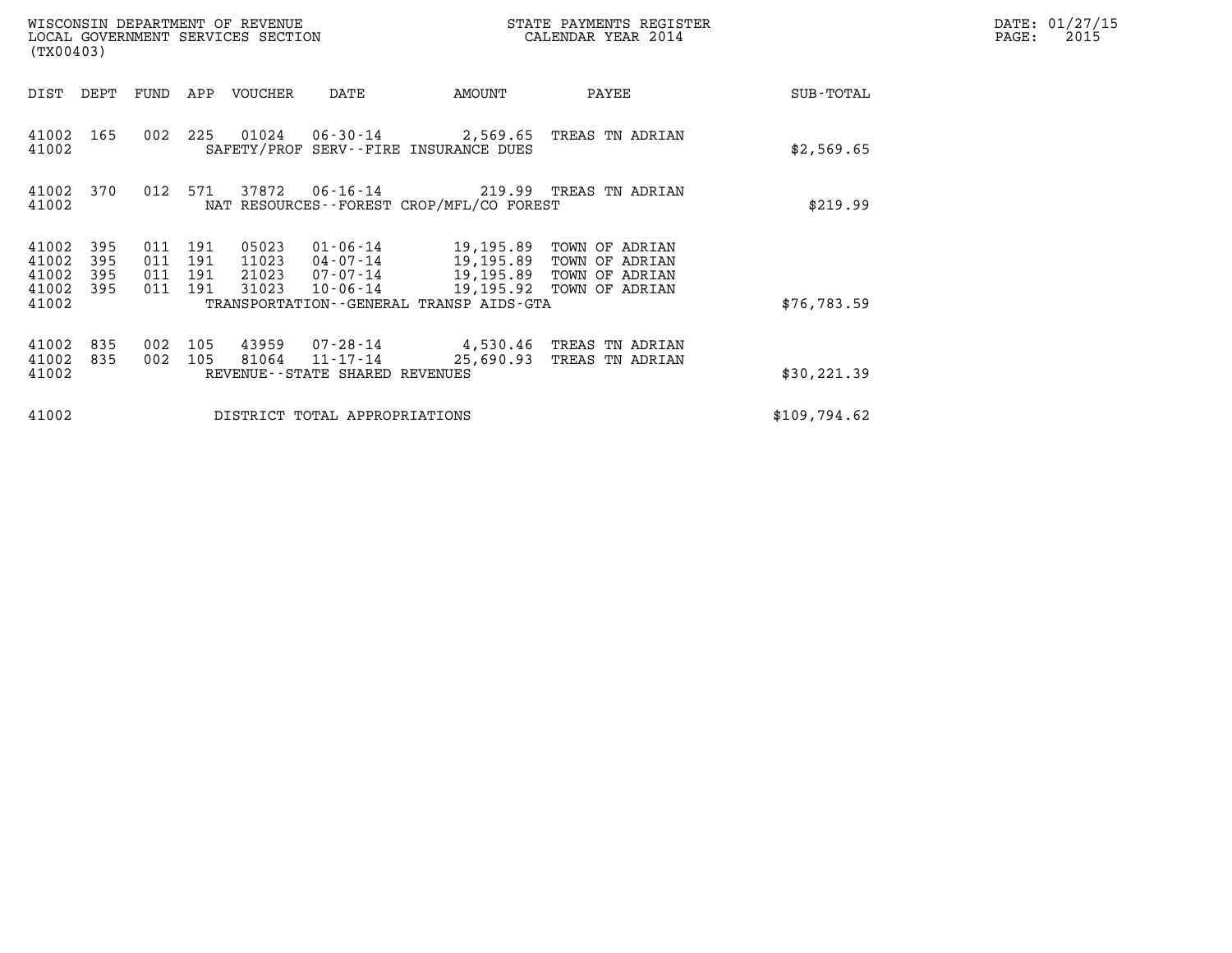| (TX00403)                                 |                          |                                          |         |                                  | WISCONSIN DEPARTMENT OF REVENUE<br>LOCAL GOVERNMENT SERVICES SECTION |                                                                                                                                       | STATE PAYMENTS REGISTER<br>CALENDAR YEAR 2014                                                                                                    |              | DATE: 01/27/15<br>$\mathtt{PAGE:}$<br>2016 |
|-------------------------------------------|--------------------------|------------------------------------------|---------|----------------------------------|----------------------------------------------------------------------|---------------------------------------------------------------------------------------------------------------------------------------|--------------------------------------------------------------------------------------------------------------------------------------------------|--------------|--------------------------------------------|
|                                           |                          |                                          |         | DIST DEPT FUND APP VOUCHER       | DATE                                                                 | AMOUNT PAYEE                                                                                                                          |                                                                                                                                                  | SUB-TOTAL    |                                            |
| 41004 165<br>41004                        |                          | 002 225                                  |         | 01025                            |                                                                      | SAFETY/PROF SERV--FIRE INSURANCE DUES                                                                                                 | 06-30-14 2,893.10 TREAS TN ANGELO                                                                                                                | \$2,893.10   |                                            |
| 41004 370<br>41004                        |                          |                                          | 012 571 |                                  |                                                                      | NAT RESOURCES--FOREST CROP/MFL/CO FOREST                                                                                              | 37873  06-16-14  341.32  TREAS TN ANGELO                                                                                                         | \$341.32     |                                            |
| 41004<br>41004<br>41004<br>41004<br>41004 | 370<br>370<br>370<br>370 | 012 579<br>012 579<br>012 579<br>012 579 |         | 19549<br>19549<br>19549<br>19549 |                                                                      | 04 - 16 - 14 13 - 63<br>04 - 16 - 14 13 - 63<br>04 - 16 - 14 136 - 34<br>04 - 16 - 14 78 - 04<br>NAT RESOURCES--AIDS IN LIEU OF TAXES | TREAS TN ANGELO<br>4.06 TREAS TN ANGELO<br>136.34 TREAS TN ANGELO<br>78.04 TREAS TN ANGELO                                                       | \$232.07     |                                            |
| 41004<br>41004<br>41004<br>41004<br>41004 | 395<br>395<br>395<br>395 | 011 191<br>011 191<br>011 191<br>011 191 |         | 05024<br>11024<br>21024<br>31024 |                                                                      | TRANSPORTATION--GENERAL TRANSP AIDS-GTA                                                                                               | 01-06-14 12,469.13 TOWN OF ANGELO<br>04-07-14 12,469.13 TOWN OF ANGELO<br>07-07-14 12,469.13 TOWN OF ANGELO<br>10-06-14 12,469.13 TOWN OF ANGELO | \$49,876.52  |                                            |
| 41004<br>41004 835<br>41004               | 835                      | 002 105<br>002 105                       |         | 43960<br>81065                   | $11 - 17 - 14$<br>REVENUE--STATE SHARED REVENUES                     |                                                                                                                                       | 07-28-14 9,592.24 TREAS TN ANGELO<br>54,372.40 TREAS TN ANGELO                                                                                   | \$63,964.64  |                                            |
| 41004 835<br>41004                        |                          |                                          |         |                                  | REVENUE--EXEMPT COMPUTER AID                                         |                                                                                                                                       | 002  109  02936  07-28-14  14.00  TREAS TN ANGELO                                                                                                | \$14.00      |                                            |
| 41004 835<br>41004                        |                          |                                          | 021 363 |                                  | REVENUE--LOTTERY CREDIT -                                            |                                                                                                                                       | 36233 03-24-14 1,289.86 TREAS TN ANGELO                                                                                                          | \$1,289.86   |                                            |
| 41004                                     |                          |                                          |         |                                  | DISTRICT TOTAL APPROPRIATIONS                                        |                                                                                                                                       |                                                                                                                                                  | \$118,611.51 |                                            |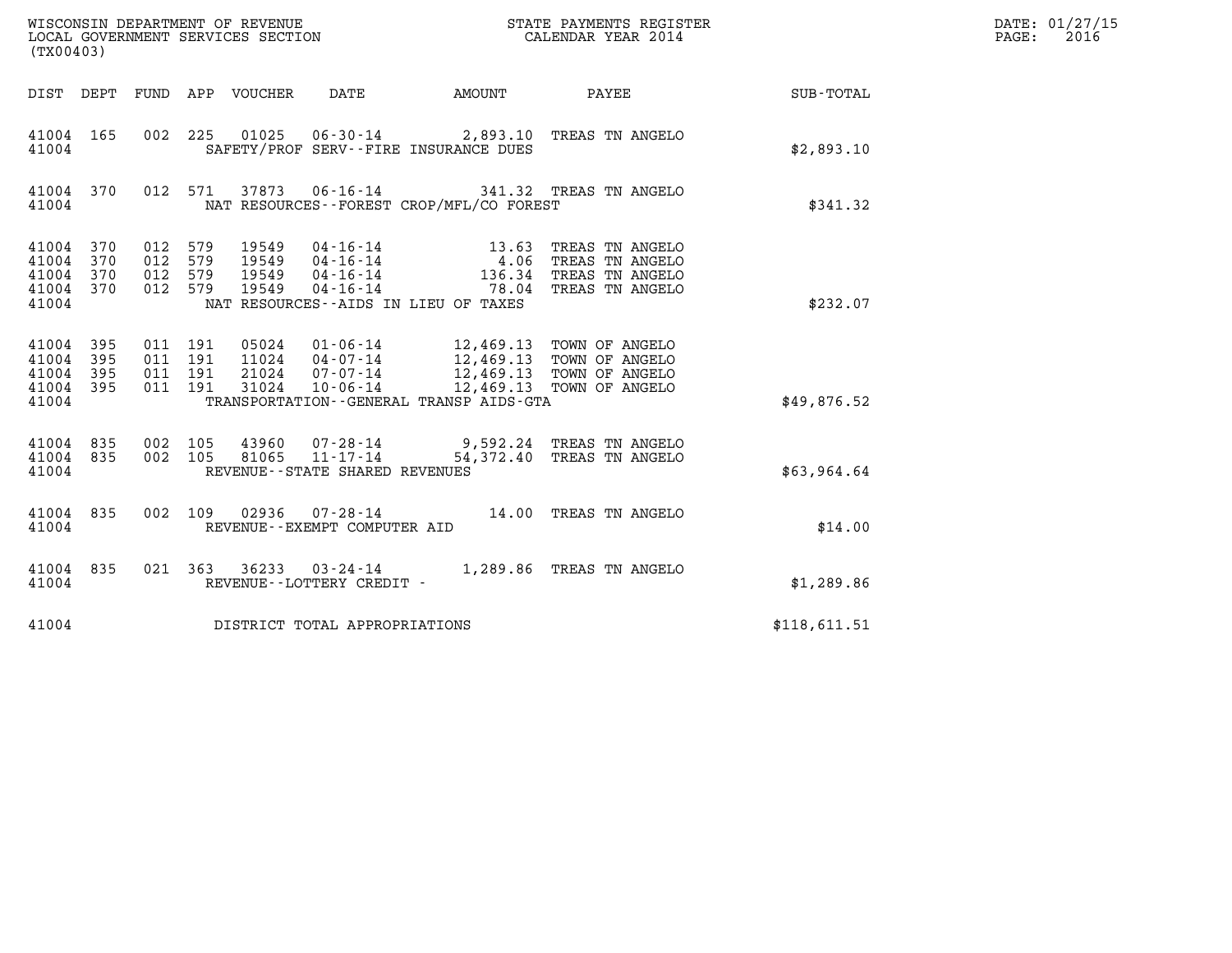| (TX00403)                                     |                   |                                      |     | WISCONSIN DEPARTMENT OF REVENUE<br>LOCAL GOVERNMENT SERVICES SECTION |                                |                                                                                                                                            | STATE PAYMENTS REGISTER<br>CALENDAR YEAR 2014 |              | DATE: 01/27/15<br>$\mathtt{PAGE}$ :<br>2017 |
|-----------------------------------------------|-------------------|--------------------------------------|-----|----------------------------------------------------------------------|--------------------------------|--------------------------------------------------------------------------------------------------------------------------------------------|-----------------------------------------------|--------------|---------------------------------------------|
|                                               |                   |                                      |     | DIST DEPT FUND APP VOUCHER                                           | DATE                           | AMOUNT                                                                                                                                     | PAYEE                                         | SUB-TOTAL    |                                             |
| 41006 165<br>41006                            |                   |                                      |     |                                                                      |                                | 002 225 01026 06-30-14 4,636.15 TREAS TN BYRON<br>SAFETY/PROF SERV--FIRE INSURANCE DUES                                                    |                                               | \$4,636.15   |                                             |
| 41006 370<br>41006                            |                   | 000 001                              |     |                                                                      |                                | NAT RESOURCES-SEVERANCE/YIELD/WITHDRAWAL                                                                                                   | 692.14 TREAS TOWN BYRON                       | \$692.14     |                                             |
| 41006<br>41006 370<br>41006                   | 370               | 012 571<br>012 571                   |     |                                                                      | 37874 06-16-14                 | 37874  06-16-14  298.95  TREAS TN BYRON<br>NAT RESOURCES - - FOREST CROP/MFL/CO FOREST                                                     | 317.13 TREAS TN BYRON                         | \$616.08     |                                             |
| 41006 395<br>41006<br>41006<br>41006<br>41006 | 395<br>395<br>395 | 011 191<br>011 191<br>011<br>011 191 | 191 | 05025<br>11025<br>21025<br>31025                                     | $07 - 07 - 14$<br>10-06-14     | 01-06-14 24,562.49 TOWN OF BYRON<br>04-07-14 24,562.49 TOWN OF BYRON<br>24,562.49 TOWN OF BYRON<br>TRANSPORTATION--GENERAL TRANSP AIDS-GTA | 24,562.50 TOWN OF BYRON                       | \$98, 249.97 |                                             |
| 41006<br>41006 835<br>41006                   | 835               | 002 105<br>002 105                   |     |                                                                      | REVENUE--STATE SHARED REVENUES | 43961  07-28-14  5,848.32  TREAS TN BYRON<br>81066  11-17-14  48,487.23  TREAS  TN BYRON                                                   |                                               | \$54,335.55  |                                             |
| 41006 835<br>41006                            |                   | 002 109                              |     |                                                                      | REVENUE--EXEMPT COMPUTER AID   | 02937  07-28-14  343.00 TREAS TN BYRON                                                                                                     |                                               | \$343.00     |                                             |
| 41006                                         |                   |                                      |     |                                                                      | DISTRICT TOTAL APPROPRIATIONS  |                                                                                                                                            |                                               | \$158,872.89 |                                             |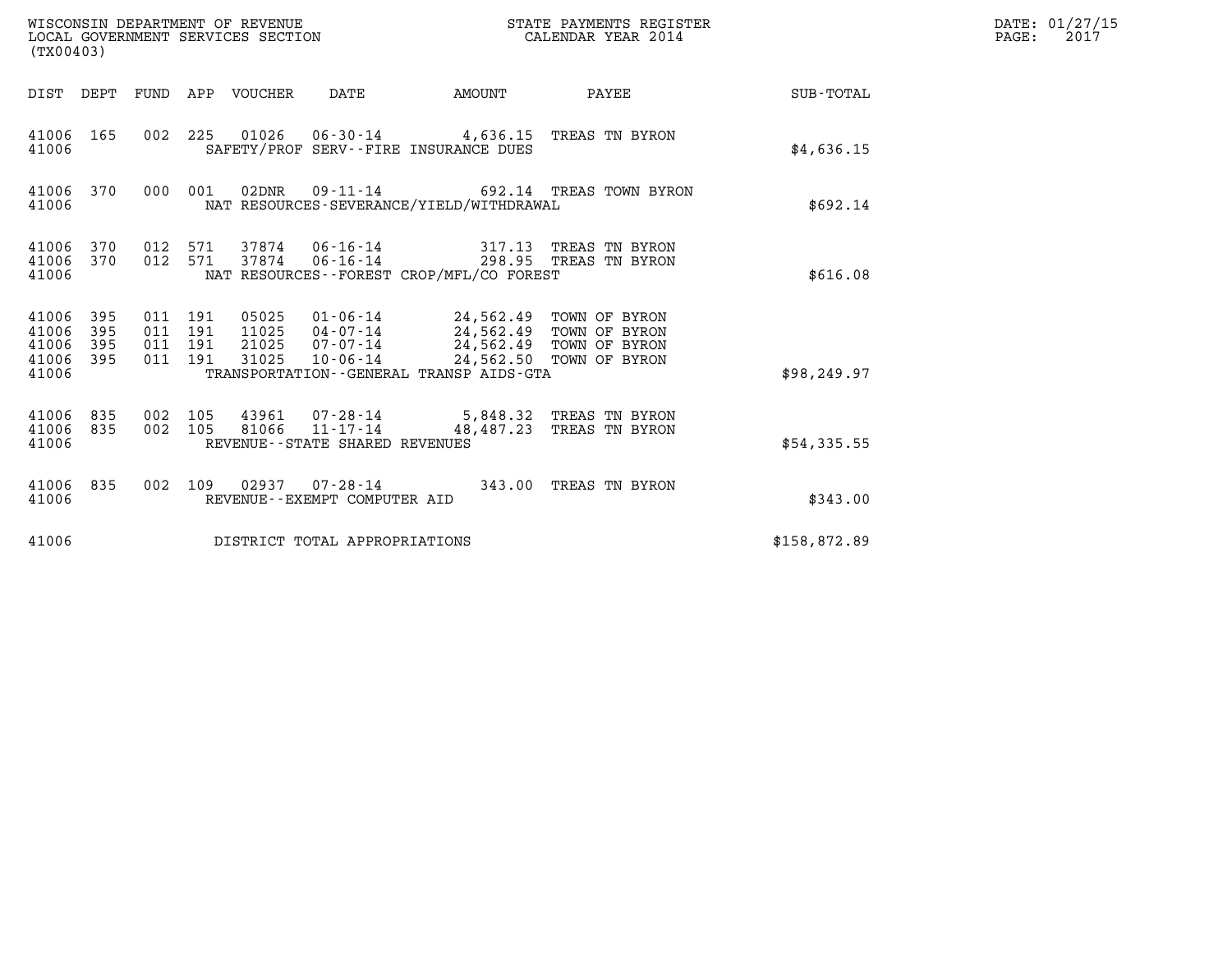| (TX00403)                                 |                          |                                          |       | WISCONSIN DEPARTMENT OF REVENUE<br>LOCAL GOVERNMENT SERVICES SECTION |                                              | STATE PAYMENTS REGISTER<br>CALENDAR YEAR 2014                                                                                                                          |               | DATE: 01/27/15<br>$\mathtt{PAGE:}$<br>2018 |
|-------------------------------------------|--------------------------|------------------------------------------|-------|----------------------------------------------------------------------|----------------------------------------------|------------------------------------------------------------------------------------------------------------------------------------------------------------------------|---------------|--------------------------------------------|
|                                           |                          |                                          |       |                                                                      |                                              | DIST DEPT FUND APP VOUCHER DATE AMOUNT PAYEE TO SUB-TOTAL                                                                                                              |               |                                            |
| 41008 165<br>41008                        |                          |                                          |       |                                                                      | SAFETY/PROF SERV--FIRE INSURANCE DUES        | 002 225 01027 06-30-14 1,150.05 TREAS TN CLIFTON                                                                                                                       | \$1,150.05    |                                            |
| 41008 370<br>41008                        |                          |                                          |       |                                                                      | NAT RESOURCES-SEVERANCE/YIELD/WITHDRAWAL     | 000 001 01DNR 06-19-14 1,367.69 TREAS TOWN CLIFTON                                                                                                                     | \$1,367.69    |                                            |
| 41008 370<br>41008                        |                          |                                          |       |                                                                      | NAT RESOURCES--FOREST CROP/MFL/CO FOREST     | 012 571 37875 06-16-14 391.08 TREAS TN CLIFTON                                                                                                                         | \$391.08      |                                            |
| 41008 370<br>41008 370<br>41008           |                          | 012 579<br>012 579                       |       |                                                                      | NAT RESOURCES--AIDS IN LIEU OF TAXES         | 19550  04-16-14   10 TREAS TN CLIFTON<br>19550  04-16-14   1989   1989   TREAS TN CLIFTON                                                                              | \$1.08        |                                            |
| 41008<br>41008<br>41008<br>41008<br>41008 | 395<br>395<br>395<br>395 | 011 191<br>011 191<br>011 191<br>011 191 | 31026 | $10 - 06 - 14$                                                       | TRANSPORTATION - - GENERAL TRANSP AIDS - GTA | 05026  01-06-14  22,032.67  TOWN OF CLIFTON<br>11026  04-07-14  22,032.67  TOWN OF CLIFTON<br>21026  07-07-14  22,032.67  TOWN OF CLIFTON<br>22,032.70 TOWN OF CLIFTON | \$88.130.71   |                                            |
| 41008 835<br>41008 835<br>41008           |                          | 002 105<br>002 105                       |       | $81067$ $11-17-14$<br>REVENUE - - STATE SHARED REVENUES              |                                              | 43962 07-28-14 8,858.00 TREAS TN CLIFTON<br>50,211.70 TREAS TN CLIFTON                                                                                                 | \$59,069.70   |                                            |
| 41008 835<br>41008                        |                          |                                          |       | REVENUE--EXEMPT COMPUTER AID                                         |                                              | 002 109 02938 07-28-14 1.00 TREAS TN CLIFTON                                                                                                                           | \$1.00        |                                            |
| 41008                                     |                          |                                          |       | DISTRICT TOTAL APPROPRIATIONS                                        |                                              |                                                                                                                                                                        | \$150, 111.31 |                                            |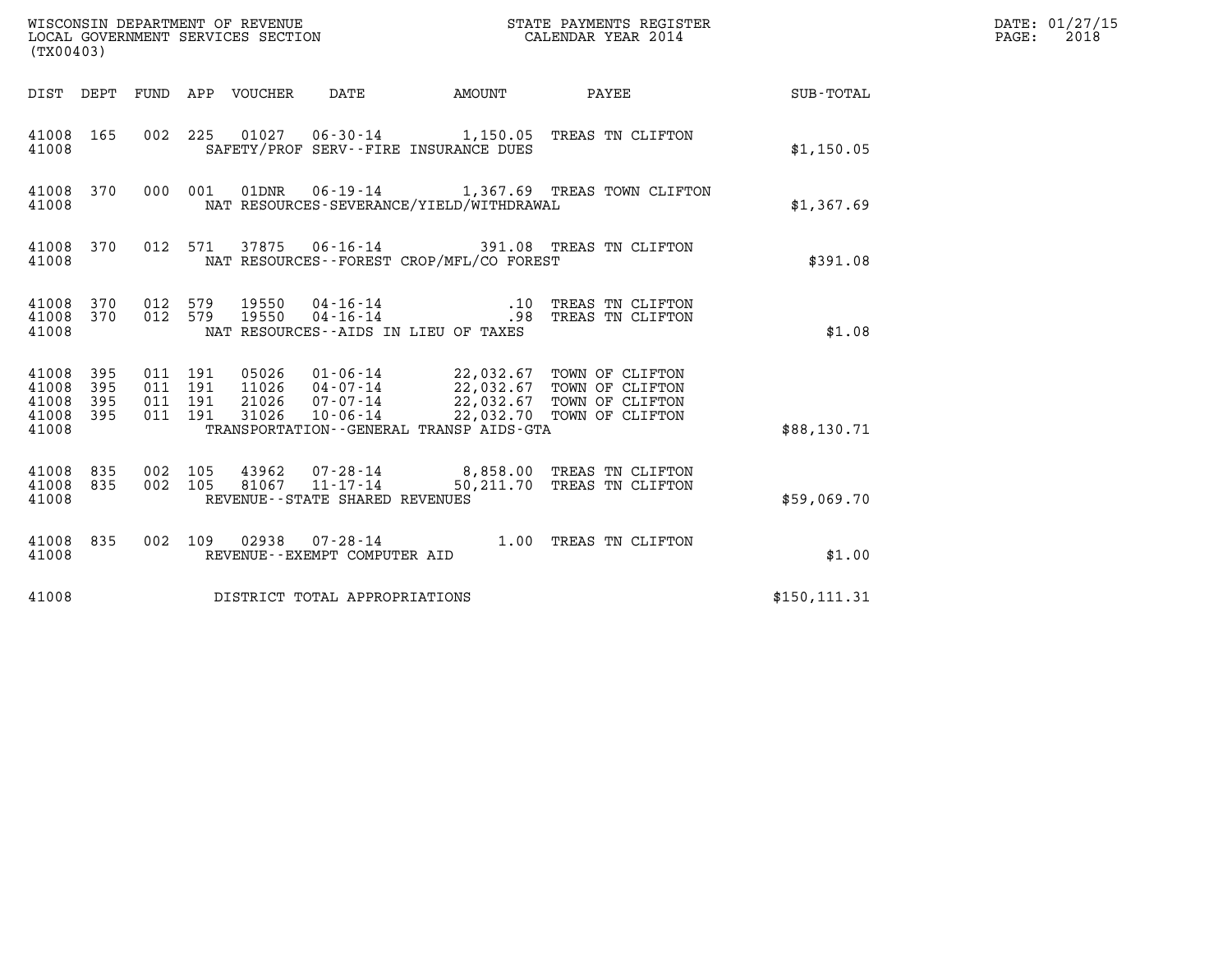| (TX00403)                                    |           |                              |                    |                |                                      |                                              | WISCONSIN DEPARTMENT OF REVENUE<br>LOCAL GOVERNMENT SERVICES SECTION<br>CALENDAR YEAR 2014                                                                                                                                                                                                                     |                  | DATE: 01/27/15<br>$\mathtt{PAGE:}$<br>2019 |
|----------------------------------------------|-----------|------------------------------|--------------------|----------------|--------------------------------------|----------------------------------------------|----------------------------------------------------------------------------------------------------------------------------------------------------------------------------------------------------------------------------------------------------------------------------------------------------------------|------------------|--------------------------------------------|
|                                              |           |                              |                    |                |                                      | DIST DEPT FUND APP VOUCHER DATE AMOUNT PAYEE |                                                                                                                                                                                                                                                                                                                | <b>SUB-TOTAL</b> |                                            |
| 41010 165<br>41010                           |           | 002 225                      |                    | 01028          |                                      | SAFETY/PROF SERV--FIRE INSURANCE DUES        | 06-30-14 1,311.78 TREAS TN GLENDALE                                                                                                                                                                                                                                                                            | \$1,311.78       |                                            |
| 41010                                        | 41010 370 |                              |                    |                |                                      | NAT RESOURCES-SEVERANCE/YIELD/WITHDRAWAL     | 000 001 01DNR 06-19-14 355.47 TREAS TOWN GLENDALE                                                                                                                                                                                                                                                              | \$355.47         |                                            |
| 41010                                        | 41010 370 |                              |                    |                |                                      | NAT RESOURCES - - FOREST CROP/MFL/CO FOREST  | 012 571 37876 06-16-14 258.25 TREAS TN GLENDALE                                                                                                                                                                                                                                                                | \$258.25         |                                            |
| 41010 370<br>41010                           |           | 41010 370 012 579<br>012 579 |                    | 19551<br>19551 |                                      | NAT RESOURCES -- AIDS IN LIEU OF TAXES       | 04-16-14 7.18 TREAS TN GLENDALE<br>04-16-14 79.32 TREAS TN GLENDALE                                                                                                                                                                                                                                            | \$86.50          |                                            |
| 41010                                        | 41010 370 |                              |                    |                | NAT RESOURCES - - RU RECYCLING GRANT |                                              | 074 670 41879 05-23-14 1,130.65 TREAS TN GLENDALE                                                                                                                                                                                                                                                              | \$1,130.65       |                                            |
| 41010 395<br>41010 395<br>41010 395<br>41010 | 41010 395 | 011 191<br>011 191           | 011 191<br>011 191 |                |                                      | TRANSPORTATION--GENERAL TRANSP AIDS-GTA      | $\begin{array}{cccc} 05027 & 01\cdot 06\cdot 14 & 27,446.90 & \text{TOWN OF GLENDALE} \\ 11027 & 04\cdot 07\cdot 14 & 27,446.90 & \text{TOWN OF GLENDALE} \\ 21027 & 07\cdot 07\cdot 14 & 27,446.90 & \text{TOWN OF GLENDALE} \\ 31027 & 10\cdot 06\cdot 14 & 27,446.92 & \text{TOWN OF GLENDALE} \end{array}$ | \$109,787.62     |                                            |
| 41010 395<br>41010                           |           | 41010 395 011 278<br>011 278 |                    | 30268          |                                      | TRANSPORTATION - - LRIP/TRIP/MSIP GRANTS     | 11-05-14 9,426.50 TREAS TN GLENDALE<br>32414   11-26-14   15,312.00 TREAS TN GLENDALE                                                                                                                                                                                                                          | \$24,738.50      |                                            |
| 41010 835<br>41010 835<br>41010              |           | 002 105<br>002 105           |                    | 43963<br>81068 | REVENUE--STATE SHARED REVENUES       |                                              | 07-28-14 6,806.94 TREAS TN GLENDALE<br>11-17-14 38,586.23 TREAS TN GLENDALE                                                                                                                                                                                                                                    | \$45,393.17      |                                            |
| 41010 835<br>41010                           |           |                              |                    |                | REVENUE--EXEMPT COMPUTER AID         |                                              | 002 109 02939 07-28-14 37.00 TREAS TN GLENDALE                                                                                                                                                                                                                                                                 | \$37.00          |                                            |
| 41010                                        |           |                              |                    |                | DISTRICT TOTAL APPROPRIATIONS        |                                              |                                                                                                                                                                                                                                                                                                                | \$183,098.94     |                                            |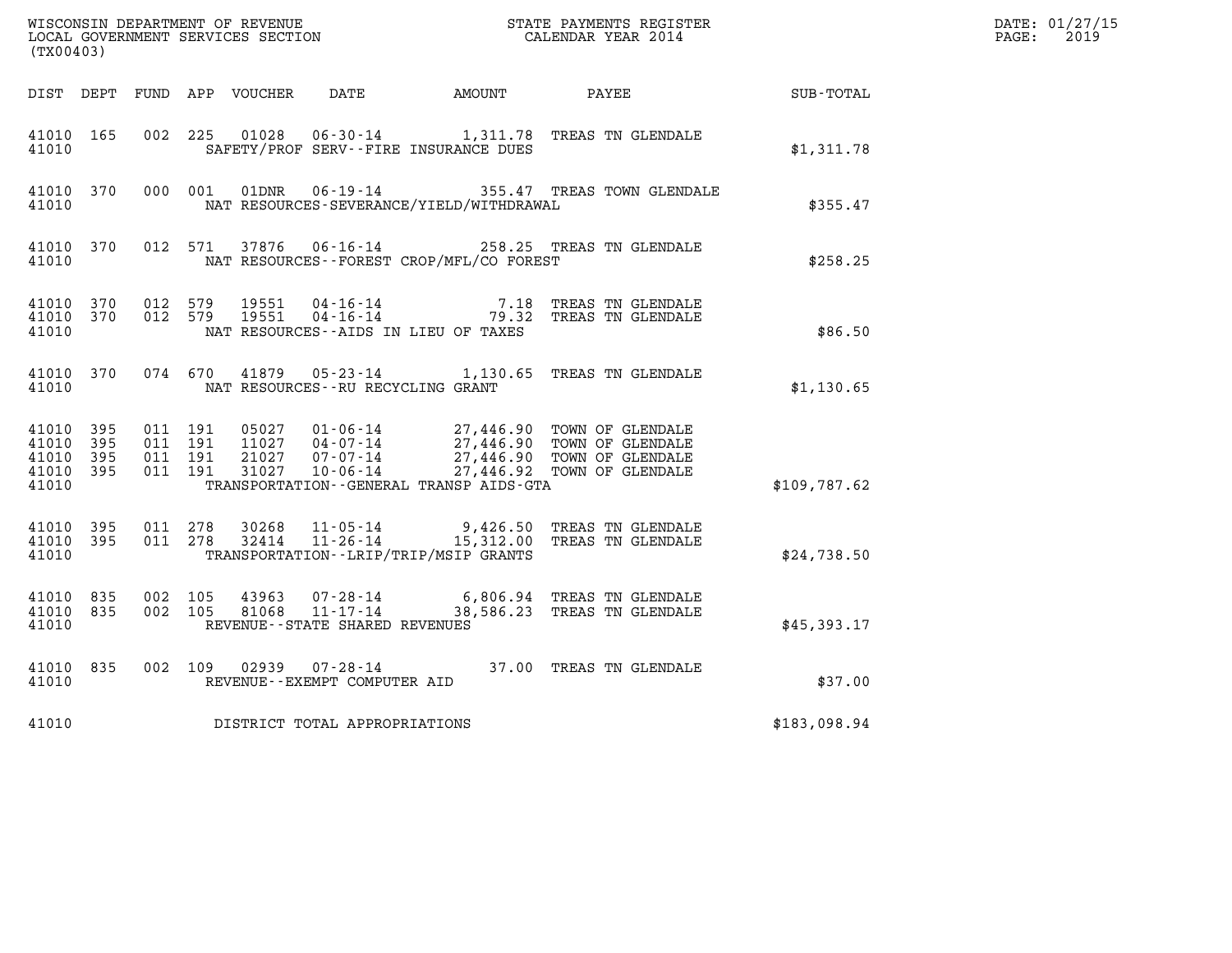| (TX00403)                                                                                                      | WISCONSIN DEPARTMENT OF REVENUE<br>LOCAL GOVERNMENT SERVICES SECTION                                                                                                                                                              | STATE PAYMENTS REGISTER<br>CALENDAR YEAR 2014 |                          |              | DATE: 01/27/15<br>$\mathtt{PAGE:}$<br>2020 |
|----------------------------------------------------------------------------------------------------------------|-----------------------------------------------------------------------------------------------------------------------------------------------------------------------------------------------------------------------------------|-----------------------------------------------|--------------------------|--------------|--------------------------------------------|
| DIST DEPT FUND APP VOUCHER DATE                                                                                | AMOUNT                                                                                                                                                                                                                            |                                               | PAYEE SUB-TOTAL          |              |                                            |
| 41012 165<br>41012                                                                                             | 002 225 01029 06-30-14 1,401.63 TREAS TN GRANT<br>SAFETY/PROF SERV--FIRE INSURANCE DUES                                                                                                                                           |                                               |                          | \$1,401.63   |                                            |
| 41012 370<br>012 571<br>012 571<br>41012 370<br>41012                                                          | 37877  06-16-14  396.98 TREAS TN GRANT<br>37877  06-16-14  67.14 TREAS TN GRANT<br>NAT RESOURCES - - FOREST CROP/MFL/CO FOREST                                                                                                    |                                               |                          | \$464.12     |                                            |
| 41012<br>370<br>41012                                                                                          | 012 579 19552 04-16-14 93.49 TREAS TN GRANT<br>NAT RESOURCES--AIDS IN LIEU OF TAXES                                                                                                                                               |                                               |                          | \$93.49      |                                            |
| 41012 370<br>41012                                                                                             | 074 670 41880 05-23-14 766.97 TREAS TN GRANT<br>NAT RESOURCES -- RU RECYCLING GRANT                                                                                                                                               |                                               |                          | \$766.97     |                                            |
| 41012<br>011 191<br>395<br>41012<br>011 191<br>395<br>41012<br>395<br>011 191<br>41012 395<br>011 191<br>41012 | 05028   01-06-14   11,548.23   TOWN OF GRANT<br>11028   04-07-14   11,548.23   TOWN OF GRANT<br>21028  07-07-14  11,548.23  TOWN OF GRANT<br>10-06-14 11,548.25 TOWN OF GRANT<br>31028<br>TRANSPORTATION--GENERAL TRANSP AIDS-GTA |                                               |                          | \$46, 192.94 |                                            |
| 41012 835<br>002 105<br>41012<br>835<br>002 105<br>41012                                                       | 43964  07-28-14  3,619.22  TREAS TN GRANT<br>81069<br>$11 - 17 - 14$<br>REVENUE--STATE SHARED REVENUES                                                                                                                            |                                               | 20,508.94 TREAS TN GRANT | \$24,128.16  |                                            |
| 41012                                                                                                          | DISTRICT TOTAL APPROPRIATIONS                                                                                                                                                                                                     |                                               |                          | \$73,047.31  |                                            |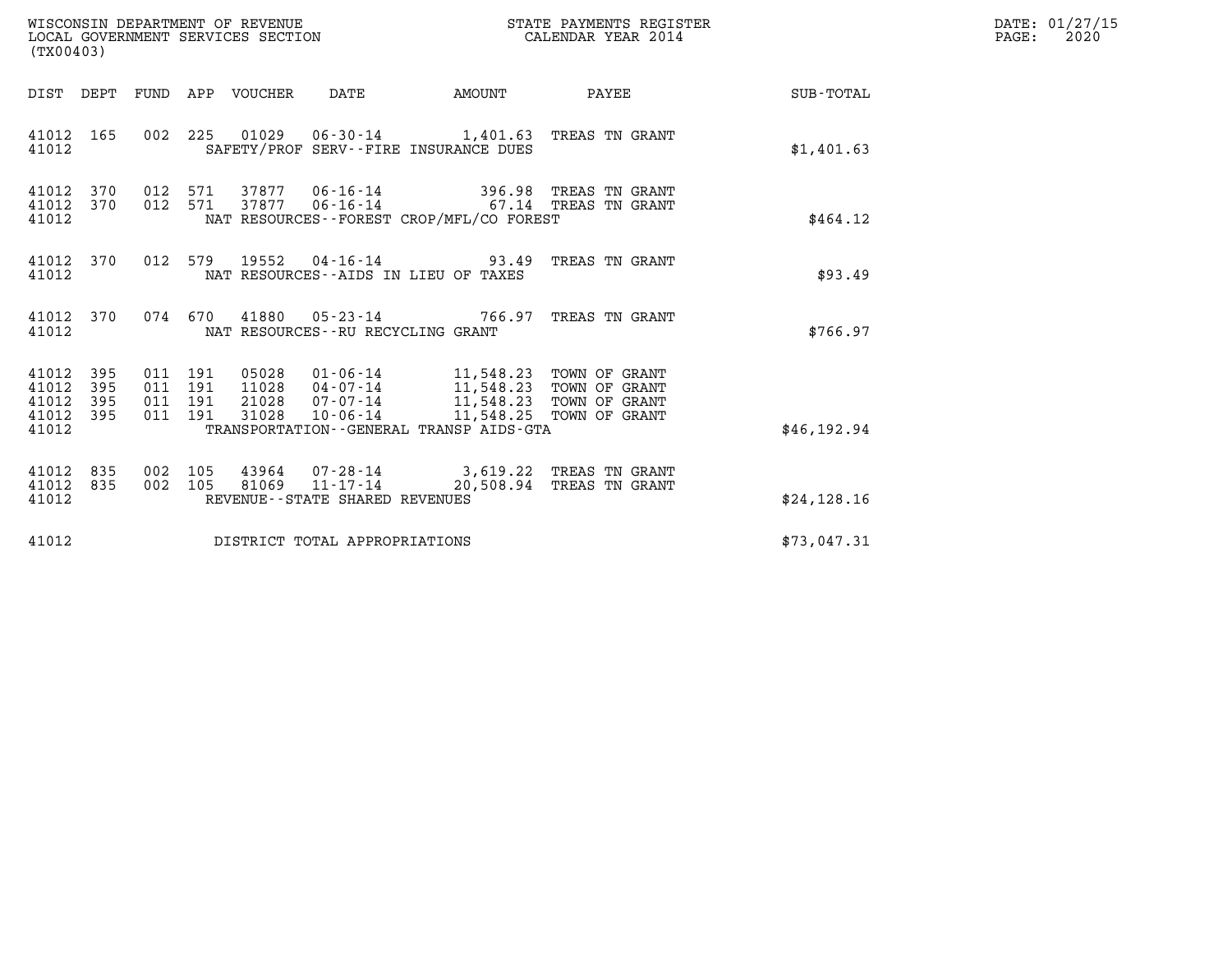| (TX00403)                                                       | WISCONSIN DEPARTMENT OF REVENUE<br>LOCAL GOVERNMENT SERVICES SECTION                                                                                                                                                                                                                     | STATE PAYMENTS REGISTER<br>CALENDAR YEAR 2014      | DATE: 01/27/15<br>$\mathtt{PAGE:}$<br>2021 |
|-----------------------------------------------------------------|------------------------------------------------------------------------------------------------------------------------------------------------------------------------------------------------------------------------------------------------------------------------------------------|----------------------------------------------------|--------------------------------------------|
|                                                                 |                                                                                                                                                                                                                                                                                          | DIST DEPT FUND APP VOUCHER DATE AMOUNT PAYEE TOTAL |                                            |
| 41014                                                           | 41014 165 002 225 01030 06-30-14 3,629.85 TREAS TN GREENFIELD<br>SAFETY/PROF SERV--FIRE INSURANCE DUES                                                                                                                                                                                   | \$3,629.85                                         |                                            |
| 41014 370<br>41014                                              | 012 571 37878 06-16-14 337.12 TREAS TN GREENFIELD<br>NAT RESOURCES--FOREST CROP/MFL/CO FOREST                                                                                                                                                                                            | \$337.12                                           |                                            |
| 41014                                                           | 41014 370 012 579 19553 04-16-14 47.84 TREAS TN GREENFIELD<br>NAT RESOURCES--AIDS IN LIEU OF TAXES                                                                                                                                                                                       | \$47.84                                            |                                            |
| 41014 395<br>41014<br>395<br>41014<br>395<br>41014 395<br>41014 | 05029  01-06-14  13,263.00 TOWN OF GREENFIELD<br>11029  04-07-14  13,263.00 TOWN OF GREENFIELD<br>21029  07-07-14  13,263.00 TOWN OF GREENFIELD<br>011 191<br>011 191<br>011 191<br>31029  10-06-14  13,263.02  TOWN OF GREENFIELD<br>011 191<br>TRANSPORTATION--GENERAL TRANSP AIDS-GTA | \$53,052.02                                        |                                            |
| 41014 835 002 105<br>41014 835<br>41014                         | 002 105 43965 07-28-14 6,136.88 TREAS TN GREENFIELD<br>002 105 81070 11-17-14 34,771.42 TREAS TN GREENFIELD<br>REVENUE--STATE SHARED REVENUES                                                                                                                                            | \$40,908.30                                        |                                            |
| 41014                                                           | 41014 835 002 109 02940 07-28-14 32.00 TREAS TN GREENFIELD<br>REVENUE--EXEMPT COMPUTER AID                                                                                                                                                                                               | \$32.00                                            |                                            |
| 41014                                                           | DISTRICT TOTAL APPROPRIATIONS                                                                                                                                                                                                                                                            | \$98,007.13                                        |                                            |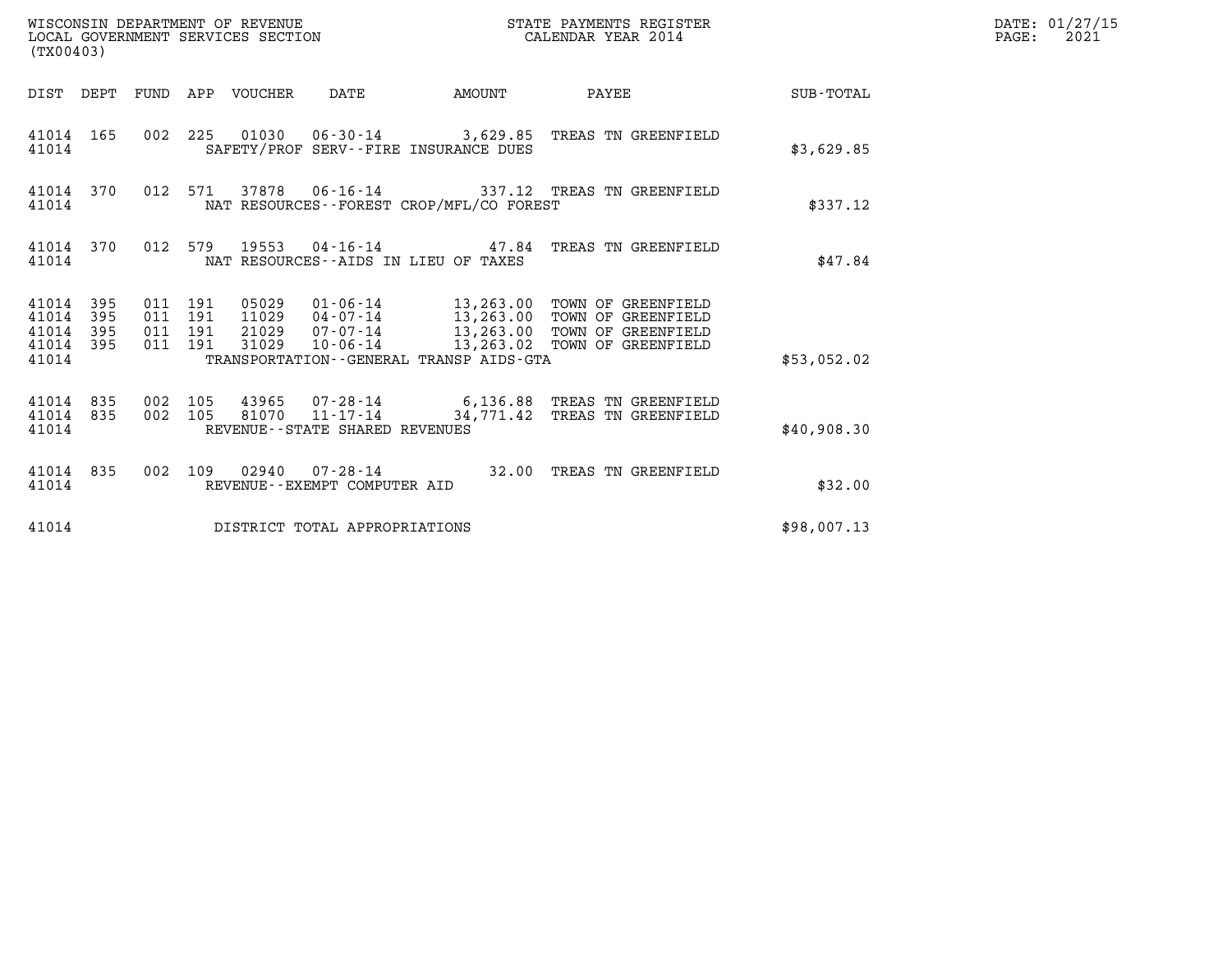| WISCONSIN DEPARTMENT OF REVENUE<br>LOCAL GOVERNMENT SERVICES SECTION<br>(TX00403) |                                          |         |                                  |                                |                                                               | STATE PAYMENTS REGISTER<br>CALENDAR YEAR 2014                                                                                              |               | DATE: 01/27/15<br>PAGE:<br>2022 |
|-----------------------------------------------------------------------------------|------------------------------------------|---------|----------------------------------|--------------------------------|---------------------------------------------------------------|--------------------------------------------------------------------------------------------------------------------------------------------|---------------|---------------------------------|
| DIST DEPT FUND APP VOUCHER                                                        |                                          |         |                                  | DATE                           | AMOUNT                                                        | PAYEE                                                                                                                                      | SUB-TOTAL     |                                 |
| 41016 165<br>41016                                                                |                                          |         |                                  |                                | SAFETY/PROF SERV--FIRE INSURANCE DUES                         | 002 225 01031 06-30-14 1,383.66 TREAS TN JEFFERSON                                                                                         | \$1,383.66    |                                 |
| 41016 370<br>41016                                                                |                                          | 012 571 |                                  |                                | NAT RESOURCES--FOREST CROP/MFL/CO FOREST                      | 37879   06-16-14   114.77   TREAS TN JEFFERSON                                                                                             | \$114.77      |                                 |
| 41016<br>370<br>370<br>41016<br>41016                                             | 012 579<br>012 579                       |         | 19554<br>19554                   |                                | $04 - 16 - 14$ 24.05<br>NAT RESOURCES - AIDS IN LIEU OF TAXES | TREAS TN JEFFERSON<br>04-16-14 14.34 TREAS TN JEFFERSON                                                                                    | \$38.39       |                                 |
| 41016<br>395<br>395<br>41016<br>395<br>41016<br>395<br>41016<br>41016             | 011 191<br>011 191<br>011 191<br>011 191 |         | 05030<br>11030<br>21030<br>31030 | 07-07-14<br>10-06-14           | TRANSPORTATION - - GENERAL TRANSP AIDS - GTA                  | 01-06-14 21,439.91 TOWN OF JEFFERSON<br>04-07-14 21,439.91 TOWN OF JEFFERSON<br>21,439.91 TOWN OF JEFFERSON<br>21,439.94 TOWN OF JEFFERSON | \$85,759.67   |                                 |
| 41016<br>835<br>835<br>41016<br>41016                                             | 002 105<br>002 105                       |         | 81071                            | REVENUE--STATE SHARED REVENUES |                                                               | 43966  07-28-14   15,411.59   TREAS TN JEFFERSON<br>11-17-14 67,574.67 TREAS TN JEFFERSON                                                  | \$82,986.26   |                                 |
| 41016 835<br>41016                                                                | 002 109                                  |         |                                  | REVENUE--EXEMPT COMPUTER AID   |                                                               | 02941  07-28-14  20.00 TREAS TN JEFFERSON                                                                                                  | \$20.00       |                                 |
| 41016                                                                             |                                          |         |                                  | DISTRICT TOTAL APPROPRIATIONS  |                                                               |                                                                                                                                            | \$170, 302.75 |                                 |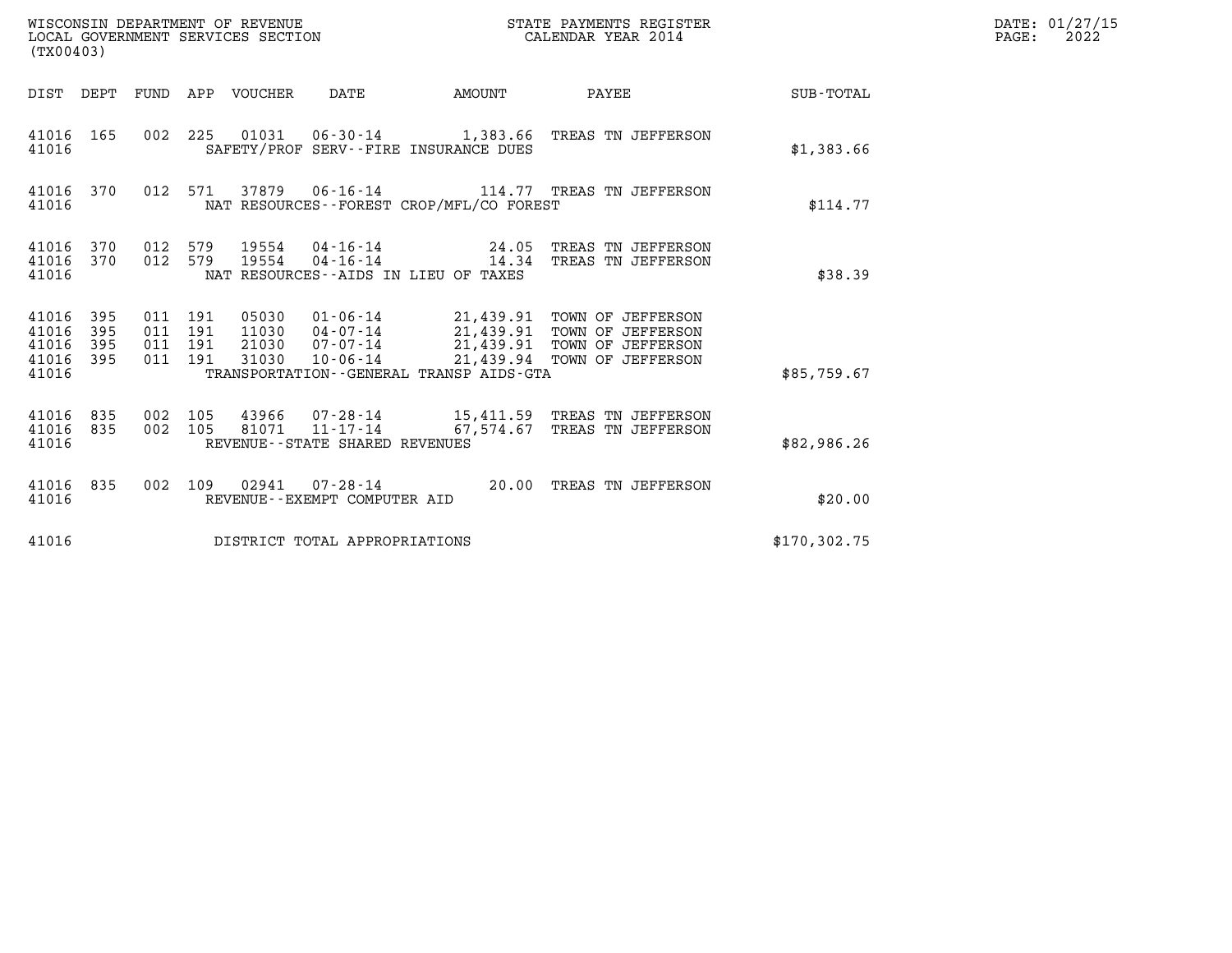| WISCONSIN DEPARTMENT OF REVENUE<br>LOCAL GOVERNMENT SERVICES SECTION<br>(TX00403) |                   |                                          |  |                            |                                   | STATE PAYMENTS REGISTER<br>CALENDAR YEAR 2014 |                                                                                                                                                                                                   |             | DATE: 01/27/15<br>2023<br>$\mathtt{PAGE:}$ |
|-----------------------------------------------------------------------------------|-------------------|------------------------------------------|--|----------------------------|-----------------------------------|-----------------------------------------------|---------------------------------------------------------------------------------------------------------------------------------------------------------------------------------------------------|-------------|--------------------------------------------|
|                                                                                   |                   |                                          |  | DIST DEPT FUND APP VOUCHER | DATE                              | AMOUNT                                        | PAYEE                                                                                                                                                                                             | SUB-TOTAL   |                                            |
| 41018 165<br>41018                                                                |                   |                                          |  |                            |                                   | SAFETY/PROF SERV--FIRE INSURANCE DUES         | 002 225 01032 06-30-14 664.87 TREAS TN LA FAYETTE                                                                                                                                                 | \$664.87    |                                            |
| 41018<br>41018 370<br>41018                                                       | 370               | 012 571<br>012 571                       |  |                            |                                   | NAT RESOURCES--FOREST CROP/MFL/CO FOREST      | 37880  06-16-14  456.58 TREAS TN LA FAYETTE<br>37880  06-16-14  45.57 TREAS TN LA FAYETTE                                                                                                         | \$502.15    |                                            |
| 41018 370<br>41018<br>41018                                                       | 370               | 012 579<br>012 579                       |  | 19556<br>19556             | $04 - 16 - 14$                    | NAT RESOURCES--AIDS IN LIEU OF TAXES          | 04-16-14 262.04 TREAS TN LA FAYETTE<br>302.75 TREAS TN LA FAYETTE                                                                                                                                 | \$564.79    |                                            |
| 41018<br>41018<br>41018<br>41018 395<br>41018                                     | 395<br>395<br>395 | 011 191<br>011 191<br>011 191<br>011 191 |  |                            |                                   | TRANSPORTATION--GENERAL TRANSP AIDS-GTA       | 05031  01-06-14  5,594.17  TOWN OF LA FAYETTE<br>$11031$ $04 - 07 - 14$ $5,594.17$ TOWN OF LA FAYETTE<br>21031 07-07-14 5,594.17 TOWN OF LA FAYETTE<br>31031 10-06-14 5,594.18 TOWN OF LA FAYETTE | \$22,376.69 |                                            |
| 41018 835<br>41018 835<br>41018                                                   |                   | 002 105<br>002 105                       |  |                            | REVENUE - - STATE SHARED REVENUES |                                               | 43967 07-28-14 5,953.75 TREAS TN LA FAYETTE<br>81072 11-17-14 33,728.69 TREAS TN LA FAYETTE                                                                                                       | \$39,682.44 |                                            |
| 41018 835<br>41018                                                                |                   |                                          |  | 002 109 02942              | REVENUE--EXEMPT COMPUTER AID      |                                               | 07-28-14 7.00 TREAS TN LA FAYETTE                                                                                                                                                                 | \$7.00      |                                            |
| 41018                                                                             |                   |                                          |  |                            | DISTRICT TOTAL APPROPRIATIONS     |                                               |                                                                                                                                                                                                   | \$63,797.94 |                                            |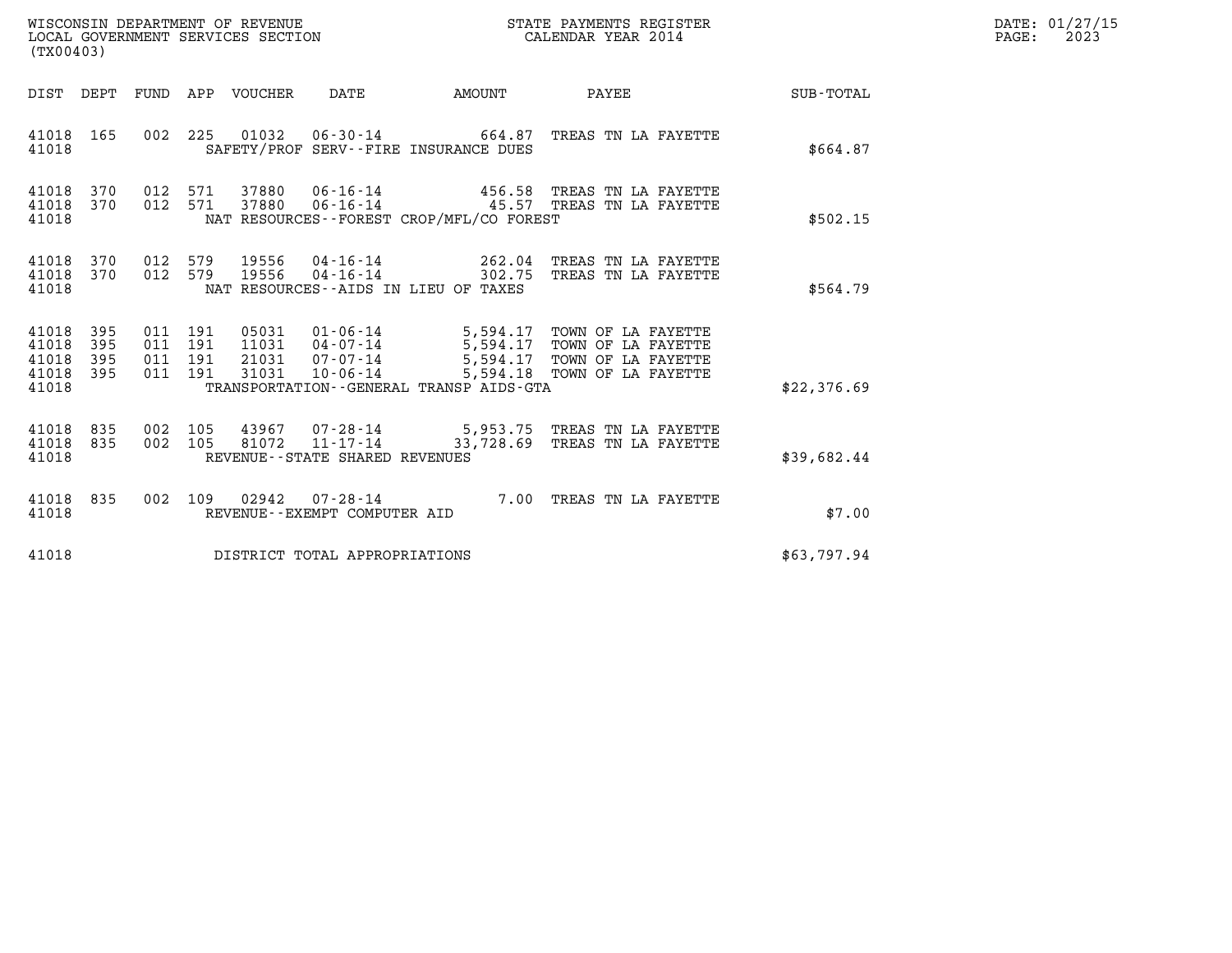| WISCONSIN DEPARTMENT OF REVENUE<br>LOCAL GOVERNMENT SERVICES SECTION<br>(TX00403) |                          |                                          |  |                                  |                                                     |                                                        | STATE PAYMENTS REGISTER<br>CALENDAR YEAR 2014                                                                                      |               | DATE: 01/27/15<br>2024<br>PAGE: |
|-----------------------------------------------------------------------------------|--------------------------|------------------------------------------|--|----------------------------------|-----------------------------------------------------|--------------------------------------------------------|------------------------------------------------------------------------------------------------------------------------------------|---------------|---------------------------------|
| DIST DEPT                                                                         |                          |                                          |  | FUND APP VOUCHER                 | DATE                                                | AMOUNT                                                 | PAYEE                                                                                                                              | SUB-TOTAL     |                                 |
| 41020 165<br>41020                                                                |                          | 002 225                                  |  | 01033                            | $06 - 30 - 14$                                      | SAFETY/PROF SERV--FIRE INSURANCE DUES                  | 5,911.99 TREAS TN LA GRANGE                                                                                                        | \$5,911.99    |                                 |
| 41020<br>41020<br>41020                                                           | 370<br>370               | 012 571<br>012 571                       |  | 37881<br>37881                   | 06-16-14<br>$06 - 16 - 14$                          | NAT RESOURCES - - FOREST CROP/MFL/CO FOREST            | 133.20 TREAS TN LA GRANGE<br>19.26 TREAS TN LA GRANGE                                                                              | \$152.46      |                                 |
| 41020<br>41020<br>41020                                                           | 370<br>370               | 012 579<br>012 579                       |  | 19555<br>19555                   | 04-16-14<br>04-16-14                                | 8.80<br>10.00<br>NAT RESOURCES - AIDS IN LIEU OF TAXES | TREAS TN LA GRANGE<br>TREAS TN LA GRANGE                                                                                           | \$18.80       |                                 |
| 41020<br>41020<br>41020<br>41020<br>41020                                         | 395<br>395<br>395<br>395 | 011 191<br>011 191<br>011 191<br>011 191 |  | 05032<br>11032<br>21032<br>31032 | 04-07-14<br>07-07-14<br>10-06-14                    | TRANSPORTATION--GENERAL TRANSP AIDS-GTA                | 01-06-14 24,176.14 TOWN OF LA GRANGE<br>24, 176.14 TOWN OF LA GRANGE<br>24,176.14 TOWN OF LA GRANGE<br>24,176.14 TOWN OF LA GRANGE | \$96,704.56   |                                 |
| 41020<br>41020<br>41020                                                           | 835<br>835               | 002 105<br>002 105                       |  | 43968<br>81073                   | $11 - 17 - 14$<br>REVENUE - - STATE SHARED REVENUES |                                                        | 07-28-14 5,094.56 TREAS TN LA GRANGE<br>31,371.35 TREAS TN LA GRANGE                                                               | \$36,465.91   |                                 |
| 41020 835<br>41020                                                                |                          | 002 109                                  |  | 02943                            | $07 - 28 - 14$<br>REVENUE--EXEMPT COMPUTER AID      |                                                        | 6.00 TREAS TN LA GRANGE                                                                                                            | \$6.00        |                                 |
| 41020                                                                             |                          |                                          |  |                                  | DISTRICT TOTAL APPROPRIATIONS                       |                                                        |                                                                                                                                    | \$139, 259.72 |                                 |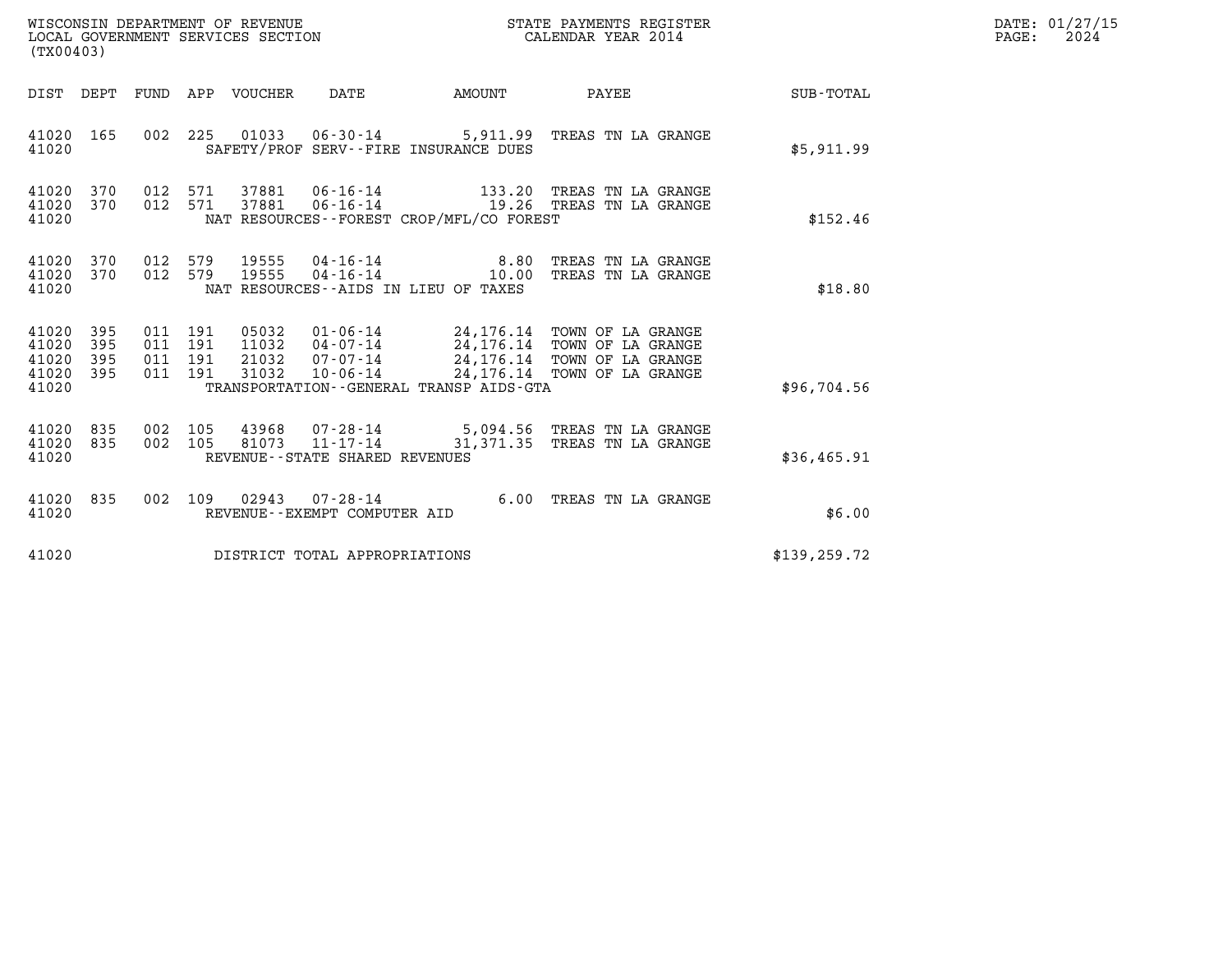| WISCONSIN DEPARTMENT OF REVENUE<br>STATE PAYMENTS REGISTER<br>WISCONSIN DEPARTMENT OF REVENUE<br>LOCAL GOVERNMENT SERVICES SECTION<br>CALENDAR YEAR 2014<br>(TX00403) |                                          |                                 |                                                  |                                                                                                                     |                                         |              | DATE: 01/27/15<br>$\mathtt{PAGE:}$<br>2025 |
|-----------------------------------------------------------------------------------------------------------------------------------------------------------------------|------------------------------------------|---------------------------------|--------------------------------------------------|---------------------------------------------------------------------------------------------------------------------|-----------------------------------------|--------------|--------------------------------------------|
|                                                                                                                                                                       |                                          | DIST DEPT FUND APP VOUCHER DATE |                                                  | AMOUNT                                                                                                              | PAYEE SUB-TOTAL                         |              |                                            |
| 41022 165<br>41022                                                                                                                                                    |                                          |                                 | SAFETY/PROF SERV--FIRE INSURANCE DUES            | 002 225 01034 06-30-14 3,593.91 TREAS TN LEON                                                                       |                                         | \$3,593.91   |                                            |
| 41022 370<br>41022                                                                                                                                                    |                                          | 000 001                         |                                                  | NAT RESOURCES-SEVERANCE/YIELD/WITHDRAWAL                                                                            | 01DNR  06-19-14  366.42 TREAS TOWN LEON | \$366.42     |                                            |
| 41022 370<br>41022                                                                                                                                                    |                                          |                                 |                                                  | 012 571 37882 06-16-14 569.95 TREAS TN LEON<br>NAT RESOURCES - - FOREST CROP/MFL/CO FOREST                          |                                         | \$569.95     |                                            |
| 395<br>41022<br>41022<br>395<br>41022 395<br>41022 395<br>41022                                                                                                       | 011 191<br>011 191<br>011 191<br>011 191 | 31033                           |                                                  | 21033 07-07-14 18,560.79 TOWN OF LEON<br>10-06-14 18,560.82 TOWN OF LEON<br>TRANSPORTATION--GENERAL TRANSP AIDS-GTA |                                         | \$74, 243.19 |                                            |
| 41022 835<br>41022 835<br>41022                                                                                                                                       | 002 105<br>002 105                       |                                 | 81074 11-17-14<br>REVENUE--STATE SHARED REVENUES | 43969 07-28-14 9,863.84 TREAS TN LEON                                                                               | 55,911.25 TREAS TN LEON                 | \$65,775.09  |                                            |
| 41022 835<br>41022                                                                                                                                                    |                                          |                                 | REVENUE--EXEMPT COMPUTER AID                     | 002 109 02944 07-28-14 9.00 TREAS TN LEON                                                                           |                                         | \$9.00       |                                            |
| 41022                                                                                                                                                                 |                                          |                                 | DISTRICT TOTAL APPROPRIATIONS                    |                                                                                                                     |                                         | \$144,557.56 |                                            |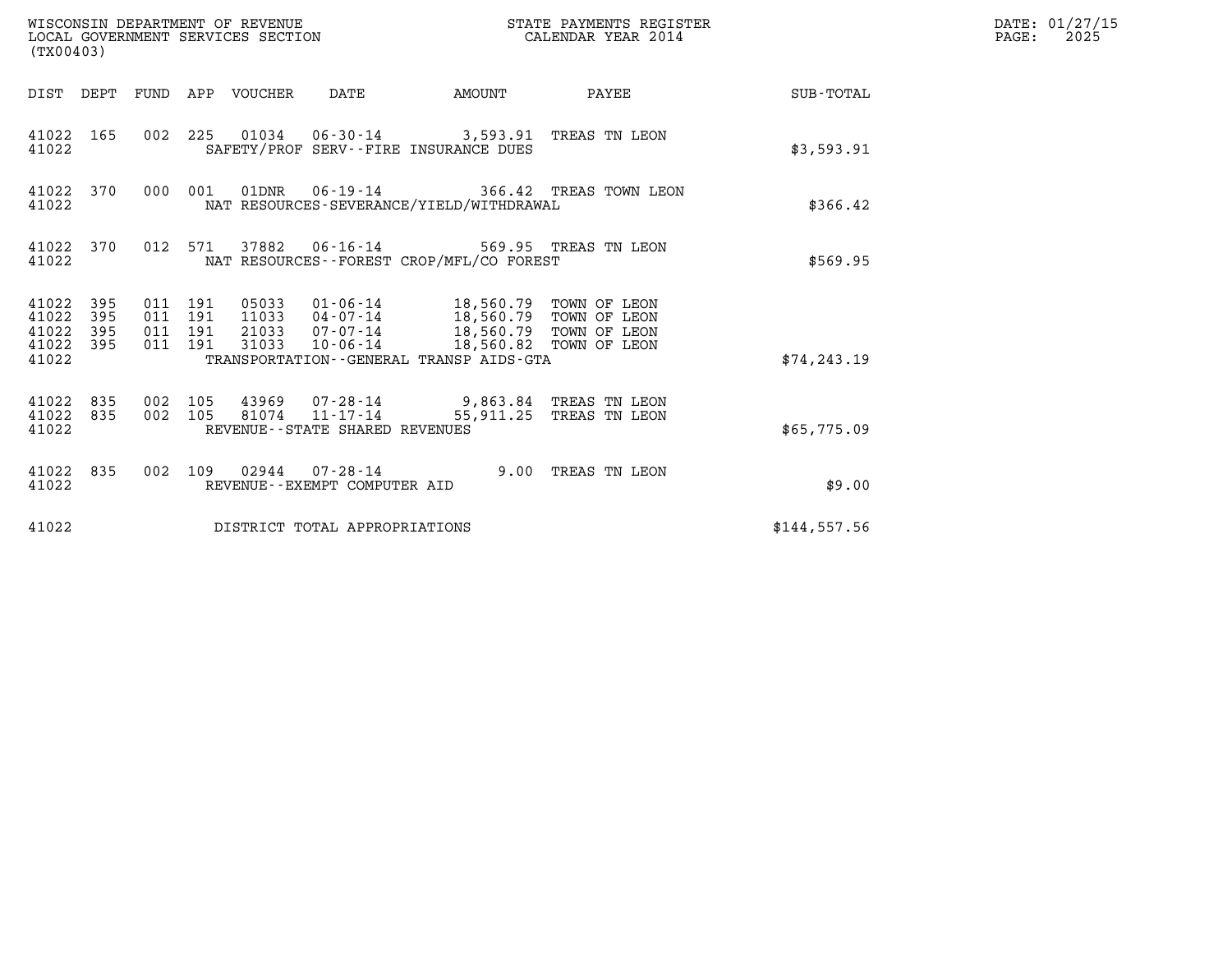| WISCONSIN DEPARTMENT OF REVENUE   | STATE PAYMENTS REGISTER | DATE: 01/27/15 |
|-----------------------------------|-------------------------|----------------|
| LOCAL GOVERNMENT SERVICES SECTION | CALENDAR YEAR 2014      | 2026<br>PAGE:  |

| (TX00403)                                                                                         |                                                                                                                                                                    |                                                  |                                                                          |                  |
|---------------------------------------------------------------------------------------------------|--------------------------------------------------------------------------------------------------------------------------------------------------------------------|--------------------------------------------------|--------------------------------------------------------------------------|------------------|
| DIST<br>DEPT<br>FUND                                                                              | APP<br>VOUCHER<br>DATE                                                                                                                                             | AMOUNT                                           | PAYEE                                                                    | <b>SUB-TOTAL</b> |
| 165<br>002<br>41024<br>41024                                                                      | 225<br>01035<br>06-30-14 2,533.71<br>SAFETY/PROF SERV--FIRE INSURANCE DUES                                                                                         |                                                  | TREAS TN LINCOLN                                                         | \$2,533.71       |
| 41024<br>370<br>002<br>41024                                                                      | 503<br>17003<br>$02 - 14 - 14$<br>NAT RESOURCES -- AIDS IN LIEU OF TAXES                                                                                           | 53.27                                            | TREAS TN LINCOLN<br>TOWN SHARE 4.47                                      | \$53.27          |
| 370<br>012<br>41024<br>41024<br>370<br>012<br>41024                                               | 37883<br>$06 - 16 - 14$<br>571<br>571<br>$06 - 16 - 14$<br>37883<br>NAT RESOURCES - - FOREST CROP/MFL/CO FOREST                                                    | 677.45<br>118.06                                 | TREAS TN LINCOLN<br>TREAS TN LINCOLN                                     | \$795.51         |
| 395<br>41024<br>011<br>41024<br>395<br>011<br>41024<br>395<br>011<br>41024<br>395<br>011<br>41024 | 191<br>05034<br>01-06-14<br>191<br>11034<br>04-07-14<br>191<br>21034<br>07-07-14<br>191<br>31034<br>$10 - 06 - 14$<br>TRANSPORTATION - - GENERAL TRANSP AIDS - GTA | 18,719.57<br>18,719.57<br>18,719.57<br>18,719.58 | TOWN OF LINCOLN<br>TOWN OF LINCOLN<br>TOWN OF LINCOLN<br>TOWN OF LINCOLN | \$74,878.29      |
| 835<br>41024<br>002<br>41024<br>835<br>002<br>41024                                               | 105<br>43970<br>07-28-14 2,983.36<br>105<br>81075<br>$11 - 17 - 14$<br>REVENUE - - STATE SHARED REVENUES                                                           | 16,961.58                                        | TREAS TN LINCOLN<br>TREAS TN LINCOLN                                     | \$19,944.94      |
| 835<br>002<br>41024<br>41024                                                                      | 109<br>02945<br>$07 - 28 - 14$<br>REVENUE--EXEMPT COMPUTER AID                                                                                                     | 7.00                                             | TREAS TN LINCOLN                                                         | \$7.00           |
| 41024                                                                                             | DISTRICT TOTAL APPROPRIATIONS                                                                                                                                      |                                                  |                                                                          | \$98, 212.72     |

LOCAL GOVERNMENT SERVICES SECTION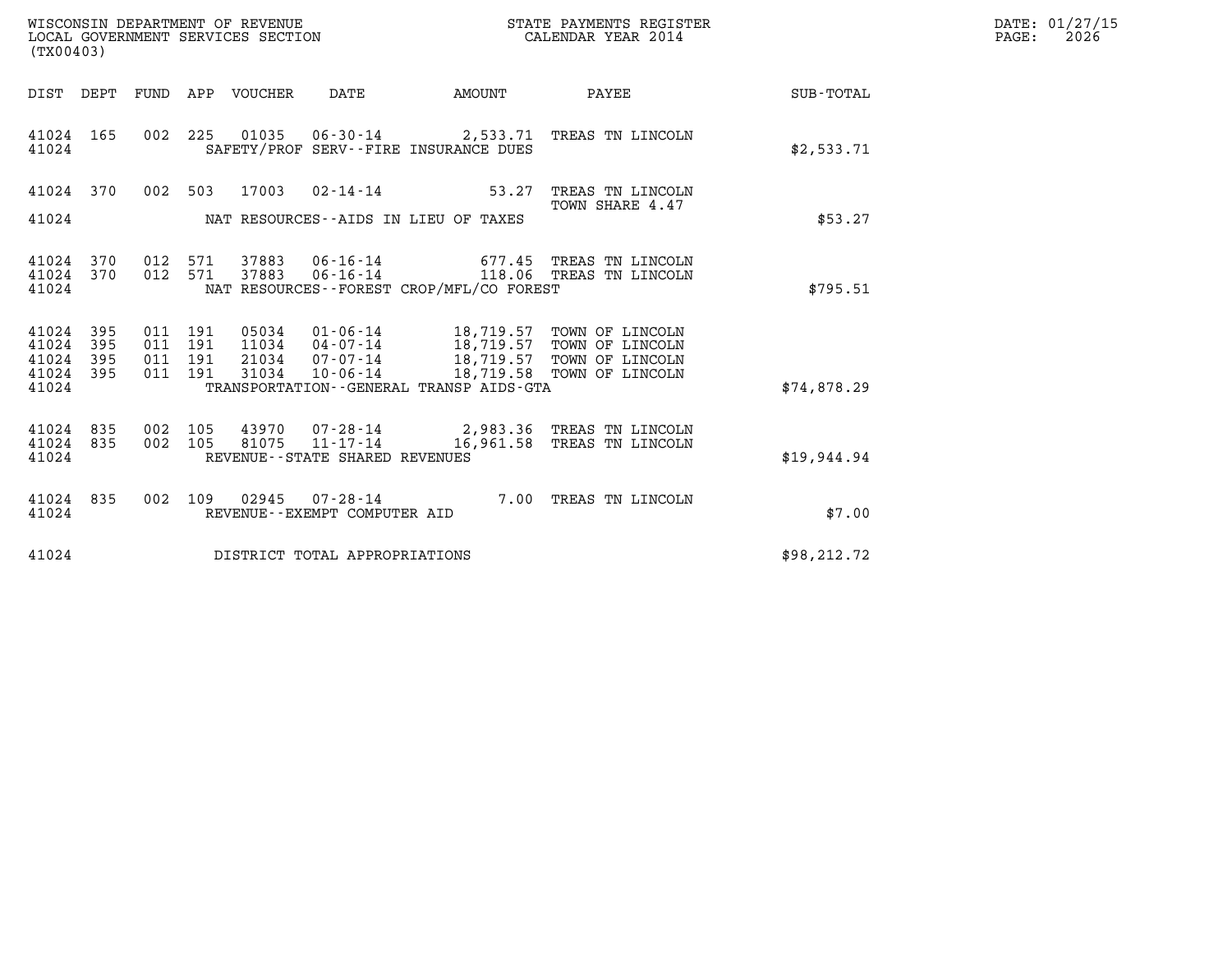| DATE: | 01/27/15 |
|-------|----------|
| PAGE: | 2027     |

| (TX00403)                                    |  |                                         |         |                |                                                                    |                                             |                                                                                                                                                                                                                                                   |               | DATE: 01/27/15<br>2027<br>$\mathtt{PAGE:}$ |
|----------------------------------------------|--|-----------------------------------------|---------|----------------|--------------------------------------------------------------------|---------------------------------------------|---------------------------------------------------------------------------------------------------------------------------------------------------------------------------------------------------------------------------------------------------|---------------|--------------------------------------------|
|                                              |  |                                         |         |                |                                                                    |                                             |                                                                                                                                                                                                                                                   |               |                                            |
| 41026                                        |  |                                         |         |                |                                                                    | SAFETY/PROF SERV--FIRE INSURANCE DUES       | 41026 165 002 225 01036 06-30-14 3,737.67 TREAS TN LITTLE FALLS                                                                                                                                                                                   | \$3,737.67    |                                            |
| 41026                                        |  |                                         |         |                |                                                                    | NAT RESOURCES-SEVERANCE/YIELD/WITHDRAWAL    | $\begin{tabular}{llllll} 41026 & 370 & 000 & 001 & 01DNR & 06-19-14 & 1,513.98 & TREAS TOWN LITTLE FALLS \\ 41026 & 370 & 000 & 001 & 02DNR & 09-11-14 & 367.84 & TREAS TOWN LITTLE FALLS \end{tabular}$                                          | \$1,881.82    |                                            |
| 41026                                        |  |                                         |         |                |                                                                    | NAT RESOURCES--AIDS IN LIEU OF TAXES        | 41026 370 002 503 17004 02-14-14 17,278.23 TREAS TN LITTLE FALLS<br>TOWN SHARE 1376.12                                                                                                                                                            | \$17,278.23   |                                            |
| 41026                                        |  |                                         |         |                |                                                                    | NAT RESOURCES - - FOREST CROP/MFL/CO FOREST | $\begin{array}{cccc} 41026 & 370 & 012 & 571 & 37884 & 06\text{-}16\text{-}14 & & & & 58.80 & \text{TREAS TN LITTLE FALLS} \\ 41026 & 370 & 012 & 571 & 37884 & 06\text{-}16\text{-}14 & & & 1,792.60 & \text{TREAS TN LITTLE FALLS} \end{array}$ | \$1,851.40    |                                            |
| 41026                                        |  |                                         |         |                |                                                                    | NAT RESOURCES -- AIDS IN LIEU OF TAXES      | $\begin{array}{cccc} 41026 & 370 & 012 & 579 & 19557 & 04\cdot 16\cdot 14 & 537.38 & \text{TREAS TN LITPLE FALLS} \\ 41026 & 370 & 012 & 579 & 19557 & 04\cdot 16\cdot 14 & 399.27 & \text{TREAS TN LITPLE FALLS} \end{array}$                    | \$936.65      |                                            |
| 41026 395<br>41026 395<br>41026 395<br>41026 |  | 41026 395 011 191<br>011 191<br>011 191 | 011 191 |                |                                                                    | TRANSPORTATION--GENERAL TRANSP AIDS-GTA     | 05035 01-06-14 39,132.74 TOWN OF LITTLE FALLS<br>11035 04-07-14 39,132.74 TOWN OF LITTLE FALLS<br>21035 07-07-14 39,132.74 TOWN OF LITTLE FALLS<br>31035 10-06-14 39,132.76 TOWN OF LITTLE FALLS                                                  | \$156,530.98  |                                            |
| 41026 395<br>41026                           |  |                                         |         |                |                                                                    | TRANSPORTATION--LRIP/TRIP/MSIP GRANTS       | 011 278 32422 11-26-14 45,051.03 TREAS TN LITTLE FALLS                                                                                                                                                                                            | \$45,051.03   |                                            |
| 41026 511<br>41026                           |  |                                         |         |                |                                                                    | GOVT ACCOUNTABILITY BD--ELECTION AID        | 020 180 00174 12-16-14 1,030.00 TREAS TN LITTLE FALLS                                                                                                                                                                                             | \$1,030.00    |                                            |
| 41026 835<br>41026 835<br>41026              |  | 002 105<br>002 105                      |         | 43971<br>81076 | $07 - 28 - 14$<br>$11 - 17 - 14$<br>REVENUE--STATE SHARED REVENUES |                                             | 6,651.01 TREAS TN LITTLE FALLS<br>37,258.80 TREAS TN LITTLE FALLS                                                                                                                                                                                 | \$43,909.81   |                                            |
| 41026 835<br>41026                           |  |                                         |         | 002 109 02946  | 07-28-14<br>REVENUE--EXEMPT COMPUTER AID                           |                                             | 26.00 TREAS TN LITTLE FALLS                                                                                                                                                                                                                       | \$26.00       |                                            |
| 41026                                        |  |                                         |         |                | DISTRICT TOTAL APPROPRIATIONS                                      |                                             |                                                                                                                                                                                                                                                   | \$272, 233.59 |                                            |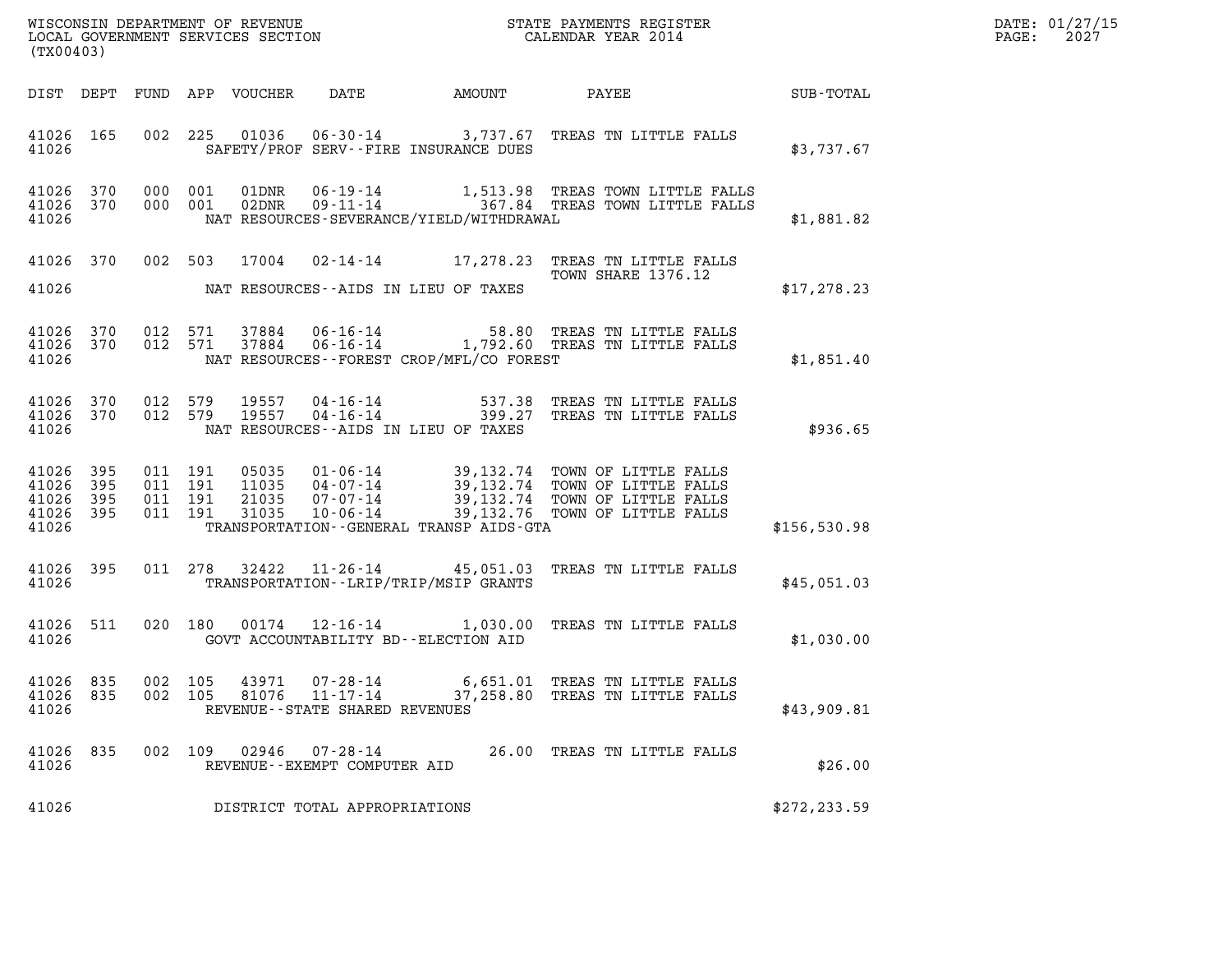| WISCONSIN DEPARTMENT OF REVENUE   | STATE PAYMENTS REGISTER | DATE: 01/27/15 |
|-----------------------------------|-------------------------|----------------|
| LOCAL GOVERNMENT SERVICES SECTION | CALENDAR YEAR 2014      | 2028<br>PAGE:  |

| (TX00403)                                                                                         |                                                                                                                                                                                                                                                                                                                |                  |
|---------------------------------------------------------------------------------------------------|----------------------------------------------------------------------------------------------------------------------------------------------------------------------------------------------------------------------------------------------------------------------------------------------------------------|------------------|
| DIST<br>DEPT<br>FUND                                                                              | VOUCHER<br>DATE<br>PAYEE<br>APP<br>AMOUNT                                                                                                                                                                                                                                                                      | <b>SUB-TOTAL</b> |
| 41028<br>165<br>002<br>41028                                                                      | 225<br>01037<br>$06 - 30 - 14$<br>736.75<br>TREAS TN NEW LYME<br>SAFETY/PROF SERV--FIRE INSURANCE DUES                                                                                                                                                                                                         | \$736.75         |
| 41028<br>370<br>000<br>370<br>000<br>41028<br>41028<br>370<br>000<br>41028                        | $06 - 19 - 14$<br>001<br>01DNR<br>120.00<br>TREAS TOWN NEW LYME<br>13,752.58<br>001<br>02DNR<br>$09 - 11 - 14$<br>TREAS TOWN NEW LYME<br>45.40<br>TREAS TOWN NEW LYME<br>001<br>03DNR<br>$11 - 04 - 14$<br>NAT RESOURCES-SEVERANCE/YIELD/WITHDRAWAL                                                            | \$13,917.98      |
| 41028<br>370<br>012<br>41028<br>370<br>012<br>41028                                               | 37885<br>571<br>$06 - 16 - 14$<br>967.97<br>TREAS TN NEW LYME<br>571<br>37885<br>$06 - 16 - 14$<br>793.09<br>TREAS TN NEW LYME<br>NAT RESOURCES - - FOREST CROP/MFL/CO FOREST                                                                                                                                  | \$1,761.06       |
| 41028<br>370<br>012<br>370<br>012<br>41028<br>41028                                               | 579<br>19558<br>$04 - 16 - 14$<br>1.50<br>TREAS TN NEW LYME<br>$04 - 16 - 14$<br>579<br>15.00<br>19558<br>TREAS TN NEW LYME<br>NAT RESOURCES--AIDS IN LIEU OF TAXES                                                                                                                                            | \$16.50          |
| 41028<br>395<br>011<br>41028<br>395<br>011<br>41028<br>395<br>011<br>41028<br>395<br>011<br>41028 | 191<br>05036<br>$01 - 06 - 14$<br>8,420.36 TOWN OF NEW LYME<br>8,420.36 TOWN OF NEW LYME<br>191<br>11036<br>$04 - 07 - 14$<br>8,420.36<br>21036<br>$07 - 07 - 14$<br>191<br>TOWN OF NEW LYME<br>8,420.39<br>191<br>31036<br>$10 - 06 - 14$<br>TOWN OF NEW LYME<br>TRANSPORTATION - - GENERAL TRANSP AIDS - GTA | \$33,681.47      |
| 835<br>41028<br>002<br>41028<br>835<br>002<br>41028                                               | 105<br>43972<br>07-28-14<br>1,814.45<br>TREAS TN NEW LYME<br>$11 - 17 - 14$<br>81077<br>10,281.90<br>105<br>TREAS TN NEW LYME<br>REVENUE - - STATE SHARED REVENUES                                                                                                                                             | \$12,096.35      |
| 835<br>41028<br>002<br>41028                                                                      | 109<br>02947<br>$07 - 28 - 14$<br>7.00<br>TREAS TN NEW LYME<br>REVENUE--EXEMPT COMPUTER AID                                                                                                                                                                                                                    | \$7.00           |
| 41028                                                                                             | DISTRICT TOTAL APPROPRIATIONS                                                                                                                                                                                                                                                                                  | \$62, 217.11     |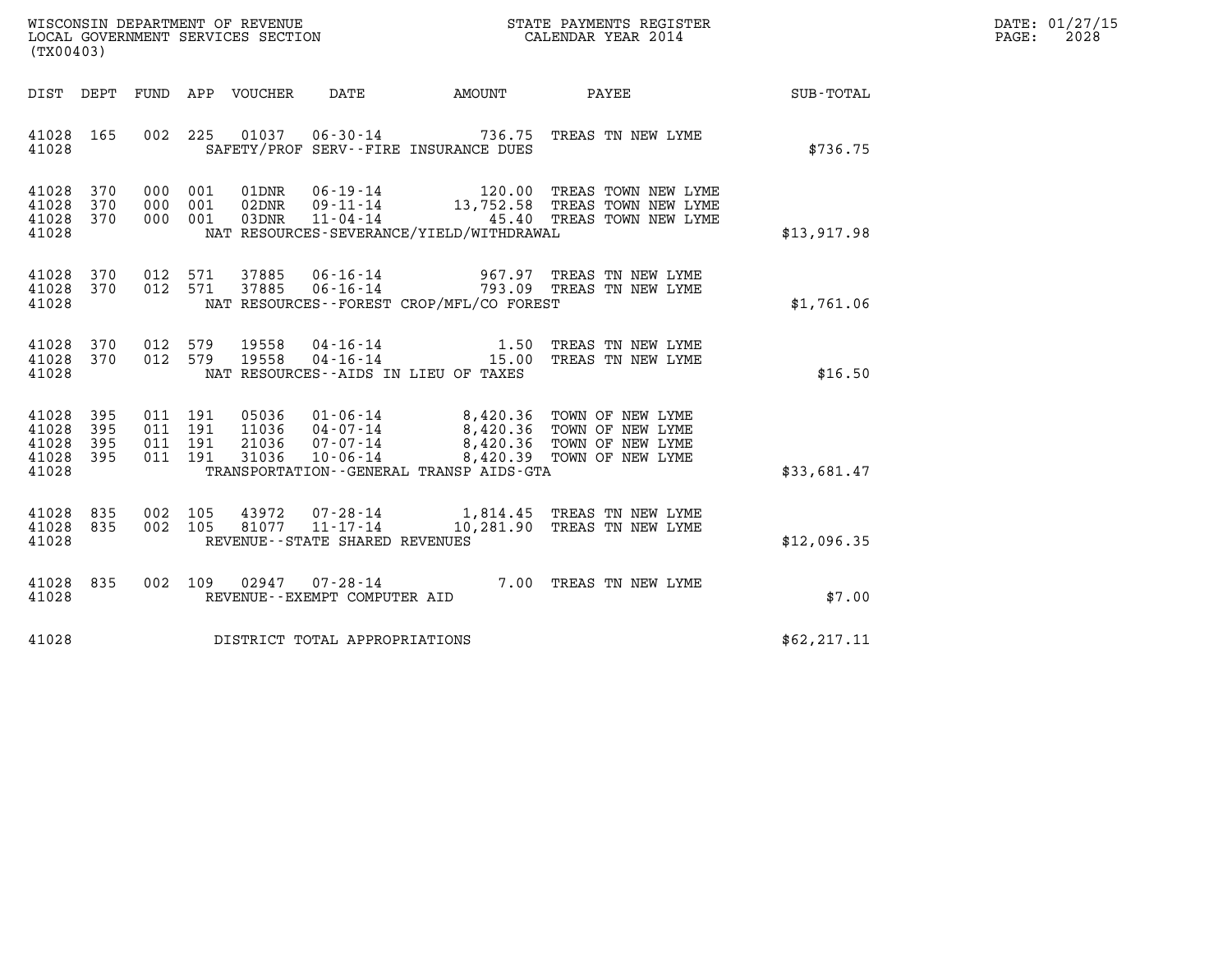| WISCONSIN DEPARTMENT OF REVENUE<br>LOCAL GOVERNMENT SERVICES SECTION<br>CALENDAR YEAR 2014<br>(TX00403) |     |                                          |         |               |                                |                                              |                                                                                                                                                                        |               | DATE: 01/27/15<br>$\mathtt{PAGE:}$<br>2029 |
|---------------------------------------------------------------------------------------------------------|-----|------------------------------------------|---------|---------------|--------------------------------|----------------------------------------------|------------------------------------------------------------------------------------------------------------------------------------------------------------------------|---------------|--------------------------------------------|
|                                                                                                         |     |                                          |         |               |                                | DIST DEPT FUND APP VOUCHER DATE AMOUNT PAYEE |                                                                                                                                                                        | SUB-TOTAL     |                                            |
| 41030 165<br>41030                                                                                      |     | 002 225                                  |         | 01038         |                                | SAFETY/PROF SERV--FIRE INSURANCE DUES        | 06-30-14 3,036.86 TREAS TN OAKDALE                                                                                                                                     | \$3,036.86    |                                            |
| 41030 370<br>41030                                                                                      |     |                                          |         | 000 001 01DNR |                                | NAT RESOURCES-SEVERANCE/YIELD/WITHDRAWAL     | 06-19-14 390.72 TREAS TOWN OAKDALE                                                                                                                                     | \$390.72      |                                            |
| 41030 370<br>41030                                                                                      |     | 002 503                                  |         | 16619         |                                | NAT RESOURCES--AIDS IN LIEU OF TAXES         | 01-30-14 8,712.88 TREAS TN OAKDALE<br><b>TOWN SHARE 1028.33</b>                                                                                                        | \$8,712.88    |                                            |
| 41030 370<br>41030                                                                                      |     |                                          | 012 571 |               |                                | NAT RESOURCES--FOREST CROP/MFL/CO FOREST     | 37886  06-16-14  434.96  TREAS TN OAKDALE                                                                                                                              | \$434.96      |                                            |
| 41030 370<br>41030 370<br>41030                                                                         |     | 012 579<br>012 579                       |         |               |                                | NAT RESOURCES--AIDS IN LIEU OF TAXES         | 19559  04-16-14  51.44  TREAS TN OAKDALE<br>19559  04-16-14  510.96  TREAS TN OAKDALE                                                                                  | \$562.40      |                                            |
| 41030 395<br>41030<br>41030 395<br>41030 395<br>41030                                                   | 395 | 011 191<br>011 191<br>011 191<br>011 191 |         | 31037         |                                | TRANSPORTATION - - GENERAL TRANSP AIDS - GTA | 05037 01-06-14 19,730.44 TOWN OF OAKDALE<br>11037 04-07-14 19,730.44 TOWN OF OAKDALE<br>21037 07-07-14 19,730.44 TOWN OF OAKDALE<br>10-06-14 19,730.44 TOWN OF OAKDALE | \$78,921.76   |                                            |
| 41030 835<br>41030 835<br>41030                                                                         |     | 002 105<br>002 105                       |         |               | REVENUE--STATE SHARED REVENUES |                                              | 43973  07-28-14   11,339.56  TREAS TN OAKDALE<br>81078  11-17-14   66,589.50  TREAS TN OAKDALE                                                                         | \$77,929.06   |                                            |
| 41030 835<br>41030                                                                                      |     |                                          |         |               | REVENUE--EXEMPT COMPUTER AID   |                                              | 002 109 02948 07-28-14 16.00 TREAS TN OAKDALE                                                                                                                          | \$16.00       |                                            |
| 41030 835<br>41030                                                                                      |     |                                          | 002 501 | 00003         |                                | DOA-PAYMENT FOR MUNICIPAL SERVICES AID       | 02-03-14 121.73 TREAS TN OAKDALE                                                                                                                                       | \$121.73      |                                            |
| 41030                                                                                                   |     |                                          |         |               | DISTRICT TOTAL APPROPRIATIONS  |                                              |                                                                                                                                                                        | \$170, 126.37 |                                            |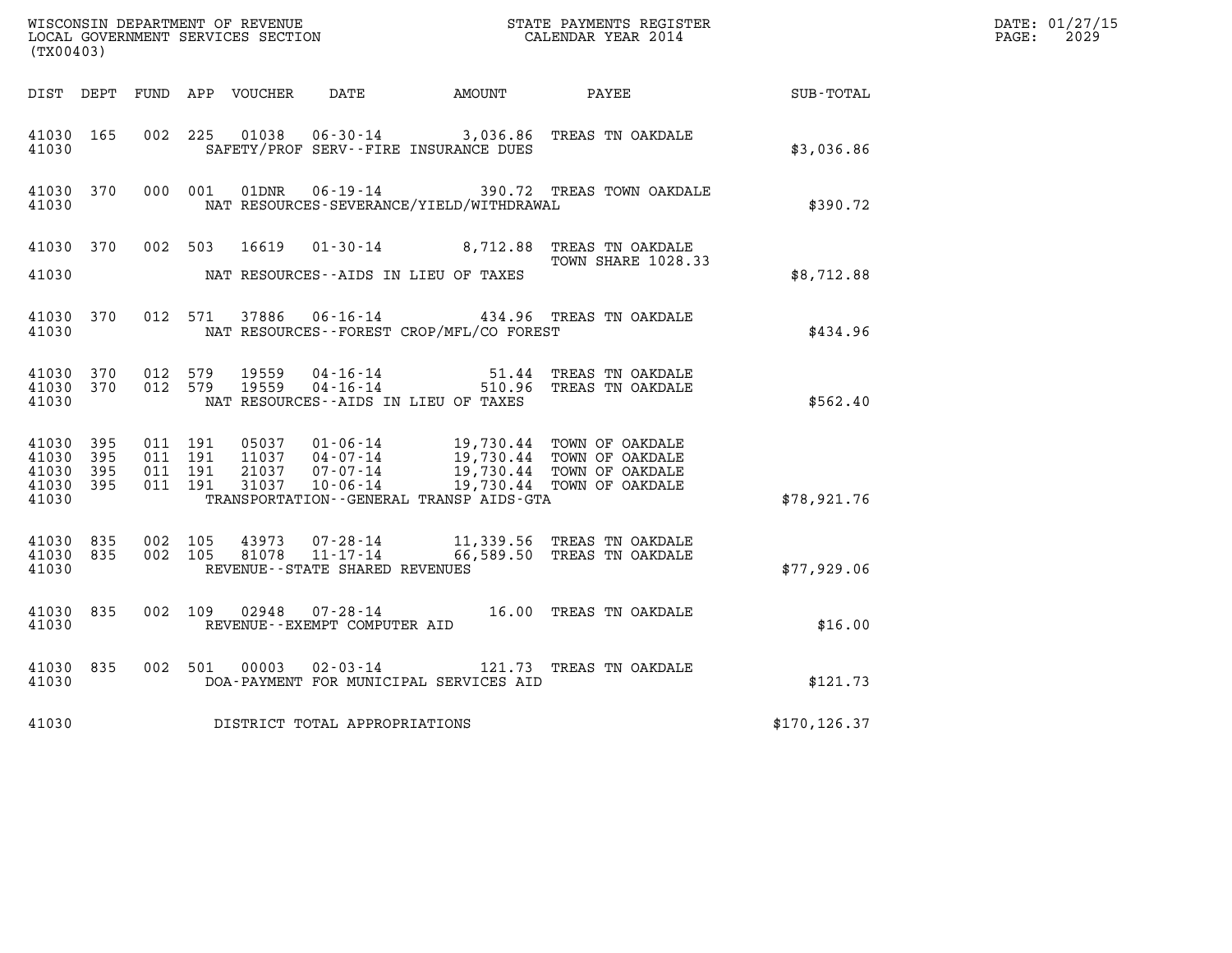| WISCONSIN DEPARTMENT OF REVENUE   | STATE PAYMENTS REGISTER | DATE: 01/27/15 |
|-----------------------------------|-------------------------|----------------|
| LOCAL GOVERNMENT SERVICES SECTION | CALENDAR YEAR 2014      | 2030<br>PAGE:  |

| WISCONSIN DEPARTMENT OF REVENUE<br>(TX00403)        | LOCAL GOVERNMENT SERVICES SECTION                                                                           | STATE PAYMENTS REGISTER<br>CALENDAR YEAR 2014                    |                  |  |  |
|-----------------------------------------------------|-------------------------------------------------------------------------------------------------------------|------------------------------------------------------------------|------------------|--|--|
| FUND<br>DIST<br>DEPT                                | APP<br>VOUCHER<br>DATE                                                                                      | AMOUNT<br>PAYEE                                                  | <b>SUB-TOTAL</b> |  |  |
| 165<br>002<br>41032<br>41032                        | 225<br>01039<br>$06 - 30 - 14$<br>SAFETY/PROF SERV--FIRE INSURANCE DUES                                     | 2,030.56<br>TREAS TN PORTLAND                                    | \$2,030.56       |  |  |
| 002<br>41032<br>370<br>370<br>002<br>41032          | 503<br>17005<br>$02 - 14 - 14$<br>503<br>17005<br>$02 - 14 - 14$                                            | 9,974.06<br>TREAS TN PORTLAND<br>3,342.65<br>TREAS TN PORTLAND   |                  |  |  |
| 41032                                               | NAT RESOURCES--AIDS IN LIEU OF TAXES                                                                        | <b>TOWN SHARE 3206.87</b>                                        | \$13,316.71      |  |  |
| 012<br>41032<br>370<br>41032                        | 571<br>37887<br>$06 - 16 - 14$<br>NAT RESOURCES--FOREST CROP/MFL/CO FOREST                                  | 247.24 TREAS TN PORTLAND                                         | \$247.24         |  |  |
| 370<br>012<br>41032<br>41032                        | 579<br>19560<br>$04 - 16 - 14$ 177.92<br>NAT RESOURCES -- AIDS IN LIEU OF TAXES                             | TREAS TN PORTLAND                                                | \$177.92         |  |  |
| 41032<br>395<br>011<br>395<br>011<br>41032          | 191<br>05038 01-06-14<br>$04 - 07 - 14$<br>191<br>11038                                                     | 23,885.05 TOWN OF PORTLAND<br>23,885.05 TOWN OF PORTLAND         |                  |  |  |
| 41032<br>395<br>011<br>011<br>41032<br>395<br>41032 | 21038<br>$07 - 07 - 14$<br>191<br>191<br>31038<br>$10 - 06 - 14$<br>TRANSPORTATION--GENERAL TRANSP AIDS-GTA | 23,885.05<br>TOWN OF PORTLAND<br>23,885.06 TOWN OF PORTLAND      | \$95,540.21      |  |  |
| 835<br>002<br>41032<br>002<br>41032<br>835<br>41032 | 105<br>43974<br>$07 - 28 - 14$<br>105<br>81079<br>$11 - 17 - 14$<br>REVENUE - - STATE SHARED REVENUES       | 13,240.99<br>TREAS TN PORTLAND<br>48,319.52<br>TREAS TN PORTLAND | \$61,560.51      |  |  |
| 835<br>002<br>41032<br>41032                        | 109<br>02949<br>$07 - 28 - 14$<br>REVENUE - - EXEMPT COMPUTER AID                                           | 8.00<br>TREAS TN PORTLAND                                        | \$8.00           |  |  |
| 41032                                               | DISTRICT TOTAL APPROPRIATIONS                                                                               |                                                                  | \$172,881.15     |  |  |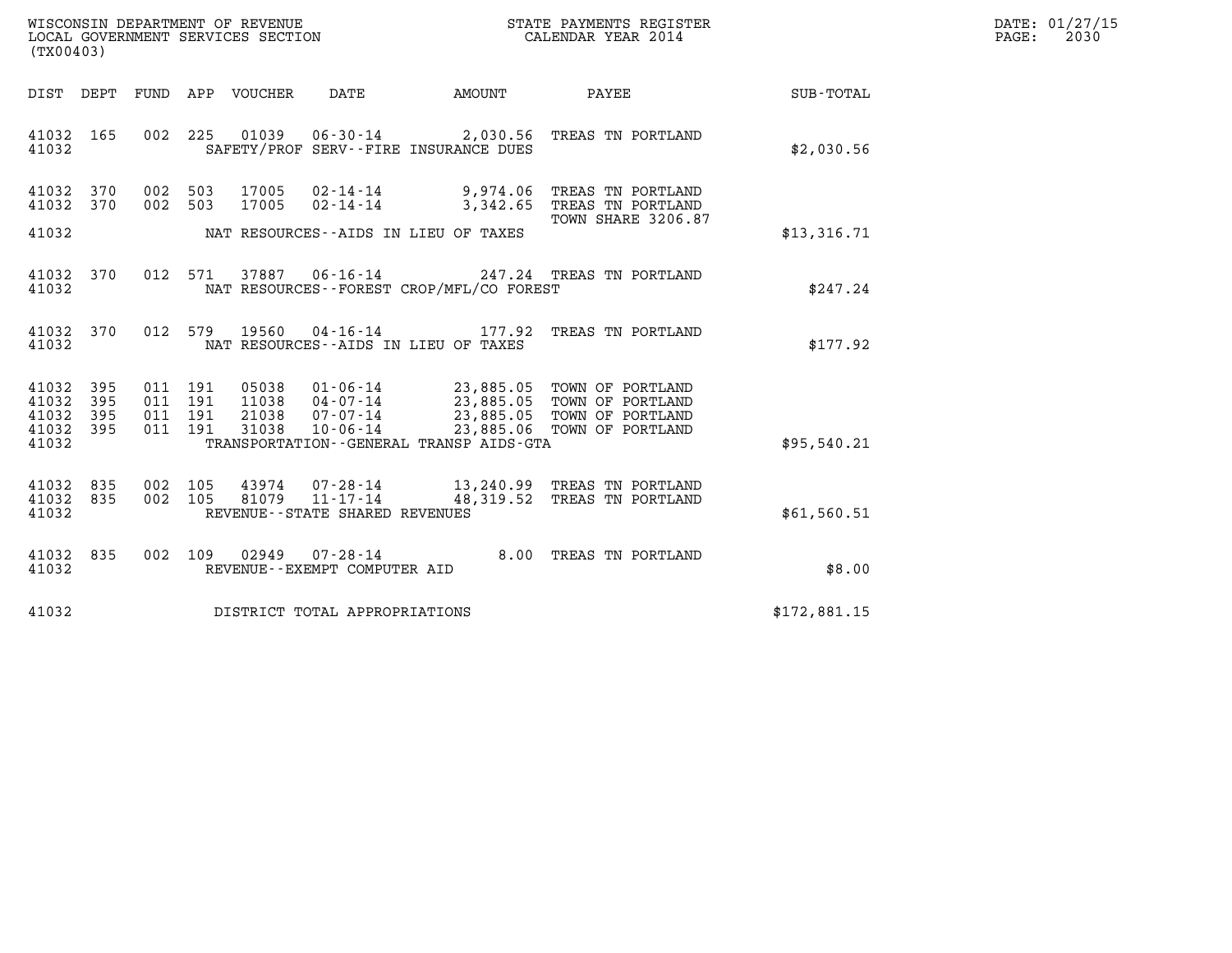| (TX00403)                                             |                                |                                          |         |                                 |                                                     |                                              | DATE: 01/27/15<br>$\mathtt{PAGE}$ :<br>2031                                                                                                                                                          |              |  |
|-------------------------------------------------------|--------------------------------|------------------------------------------|---------|---------------------------------|-----------------------------------------------------|----------------------------------------------|------------------------------------------------------------------------------------------------------------------------------------------------------------------------------------------------------|--------------|--|
|                                                       |                                |                                          |         | DIST DEPT FUND APP VOUCHER DATE |                                                     | AMOUNT PAYEE                                 |                                                                                                                                                                                                      | SUB-TOTAL    |  |
| 41034 165<br>41034                                    |                                |                                          |         |                                 |                                                     | SAFETY/PROF SERV--FIRE INSURANCE DUES        | 002 225 01040 06-30-14 1,347.72 TREAS TN RIDGEVILLE                                                                                                                                                  | \$1,347.72   |  |
| 41034                                                 | 41034 370                      |                                          | 000 001 |                                 |                                                     | NAT RESOURCES-SEVERANCE/YIELD/WITHDRAWAL     | 01DNR  06-19-14  253.30 TREAS TOWN RIDGEVILLE                                                                                                                                                        | \$253.30     |  |
| 41034                                                 | 41034 370 012 571<br>41034 370 | 012 571                                  |         | 37888<br>37888                  |                                                     | NAT RESOURCES--FOREST CROP/MFL/CO FOREST     | 06-16-14 10.89 TREAS TN RIDGEVILLE<br>06-16-14 310.61 TREAS TN RIDGEVILLE                                                                                                                            | \$321.50     |  |
| 41034 370<br>41034                                    | 41034 370 012 579              | 012 579                                  |         | 19561<br>19561                  | 04 - 16 - 14<br>04 - 16 - 14                        | NAT RESOURCES -- AIDS IN LIEU OF TAXES       | 10.37 TREAS TN RIDGEVILLE<br>104.48 TREAS TN RIDGEVILLE                                                                                                                                              | \$114.85     |  |
| 41034 395<br>41034 395<br>41034<br>41034 395<br>41034 | - 395                          | 011 191<br>011 191<br>011 191<br>011 191 |         |                                 |                                                     | TRANSPORTATION - - GENERAL TRANSP AIDS - GTA | 05039  01-06-14  20,672.50  TOWN OF RIDGEVILLE<br>11039  04-07-14  20,672.50  TOWN OF RIDGEVILLE<br>21039  07-07-14  20,672.50  TOWN OF RIDGEVILLE<br>31039  10-06-14  20,672.52  TOWN OF RIDGEVILLE | \$82,690.02  |  |
| 41034 835<br>41034 835<br>41034                       |                                | 002 105<br>002 105                       |         | 43975<br>81080                  | $11 - 17 - 14$<br>REVENUE - - STATE SHARED REVENUES |                                              | 07-28-14 5,579.00 TREAS TN RIDGEVILLE<br>31,614.32 TREAS TN RIDGEVILLE                                                                                                                               | \$37,193.32  |  |
| 41034 835<br>41034                                    |                                |                                          | 002 109 |                                 | 02950 07-28-14<br>REVENUE--EXEMPT COMPUTER AID      |                                              | 2.00 TREAS TN RIDGEVILLE                                                                                                                                                                             | \$2.00       |  |
| 41034 835<br>41034                                    |                                |                                          | 002 501 | 00003                           |                                                     | DOA-PAYMENT FOR MUNICIPAL SERVICES AID       | 02-03-14 107.57 TREAS TN RIDGEVILLE                                                                                                                                                                  | \$107.57     |  |
| 41034                                                 |                                |                                          |         |                                 | DISTRICT TOTAL APPROPRIATIONS                       |                                              |                                                                                                                                                                                                      | \$122,030.28 |  |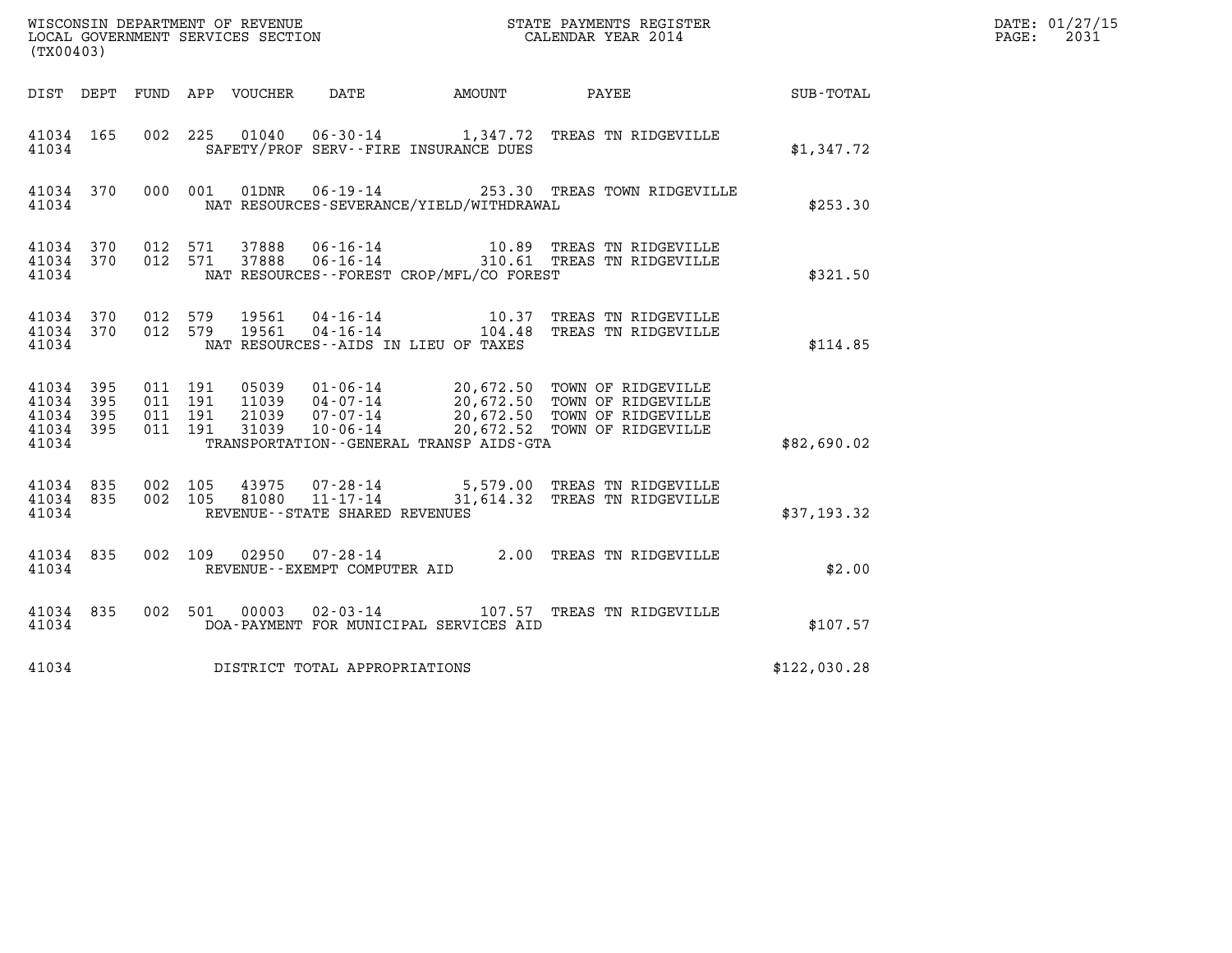| WISCONSIN DEPARTMENT OF REVENUE<br>LOCAL GOVERNMENT SERVICES SECTION<br>(TX00403) |                          |                                      |     |                                  |                                                                 |                                                                                                       | STATE PAYMENTS REGISTER<br>CALENDAR YEAR 2014             |             | DATE: 01/27/15<br>2032<br>PAGE: |
|-----------------------------------------------------------------------------------|--------------------------|--------------------------------------|-----|----------------------------------|-----------------------------------------------------------------|-------------------------------------------------------------------------------------------------------|-----------------------------------------------------------|-------------|---------------------------------|
|                                                                                   |                          |                                      |     | DIST DEPT FUND APP VOUCHER       | DATE                                                            | AMOUNT                                                                                                | PAYEE                                                     | SUB-TOTAL   |                                 |
| 41036 165<br>41036                                                                |                          | 002 225                              |     | 01041                            | $06 - 30 - 14$                                                  | SAFETY/PROF SERV--FIRE INSURANCE DUES                                                                 | 287.51 TREAS TN SCOTT                                     | \$287.51    |                                 |
| 41036 370<br>41036                                                                |                          | 000 001                              |     | 01DNR                            | 06-19-14                                                        | NAT RESOURCES-SEVERANCE/YIELD/WITHDRAWAL                                                              | 526.00 TREAS TOWN SCOTT                                   | \$526.00    |                                 |
| 41036<br>41036<br>41036                                                           | 370<br>370               | 012 571<br>012 571                   |     | 37889<br>37889                   | 06-16-14<br>$06 - 16 - 14$                                      | NAT RESOURCES--FOREST CROP/MFL/CO FOREST                                                              | 36.00 TREAS TN SCOTT<br>254.55 TREAS TN SCOTT             | \$290.55    |                                 |
| 41036<br>41036<br>41036                                                           | 370<br>370               | 012 579<br>012 579                   |     | 19562<br>19562                   |                                                                 | 04-16-14 13,554.90 TREAS TN SCOTT<br>$04 - 16 - 14$ 144.13<br>NAT RESOURCES - AIDS IN LIEU OF TAXES   | TREAS TN SCOTT                                            | \$13,699.03 |                                 |
| 41036<br>41036<br>41036<br>41036<br>41036                                         | 395<br>395<br>395<br>395 | 011 191<br>011<br>011 191<br>011 191 | 191 | 05040<br>11040<br>21040<br>31040 | 04-07-14<br>07-07-14<br>$10 - 06 - 14$                          | 01-06-14 13,543.50 TOWN OF SCOTT<br>13,543.50<br>13,543.50<br>TRANSPORTATION--GENERAL TRANSP AIDS-GTA | TOWN OF SCOTT<br>TOWN OF SCOTT<br>13,543.53 TOWN OF SCOTT | \$54,174.03 |                                 |
| 41036<br>41036<br>41036                                                           | 835<br>835               | 002 105<br>002 105                   |     | 43976<br>81081                   | 07-28-14<br>$11 - 17 - 14$<br>REVENUE - - STATE SHARED REVENUES |                                                                                                       | 2,778.17 TREAS TN SCOTT<br>15,755.84 TREAS TN SCOTT       | \$18,534.01 |                                 |
| 41036                                                                             |                          |                                      |     |                                  | DISTRICT TOTAL APPROPRIATIONS                                   |                                                                                                       |                                                           | \$87,511.13 |                                 |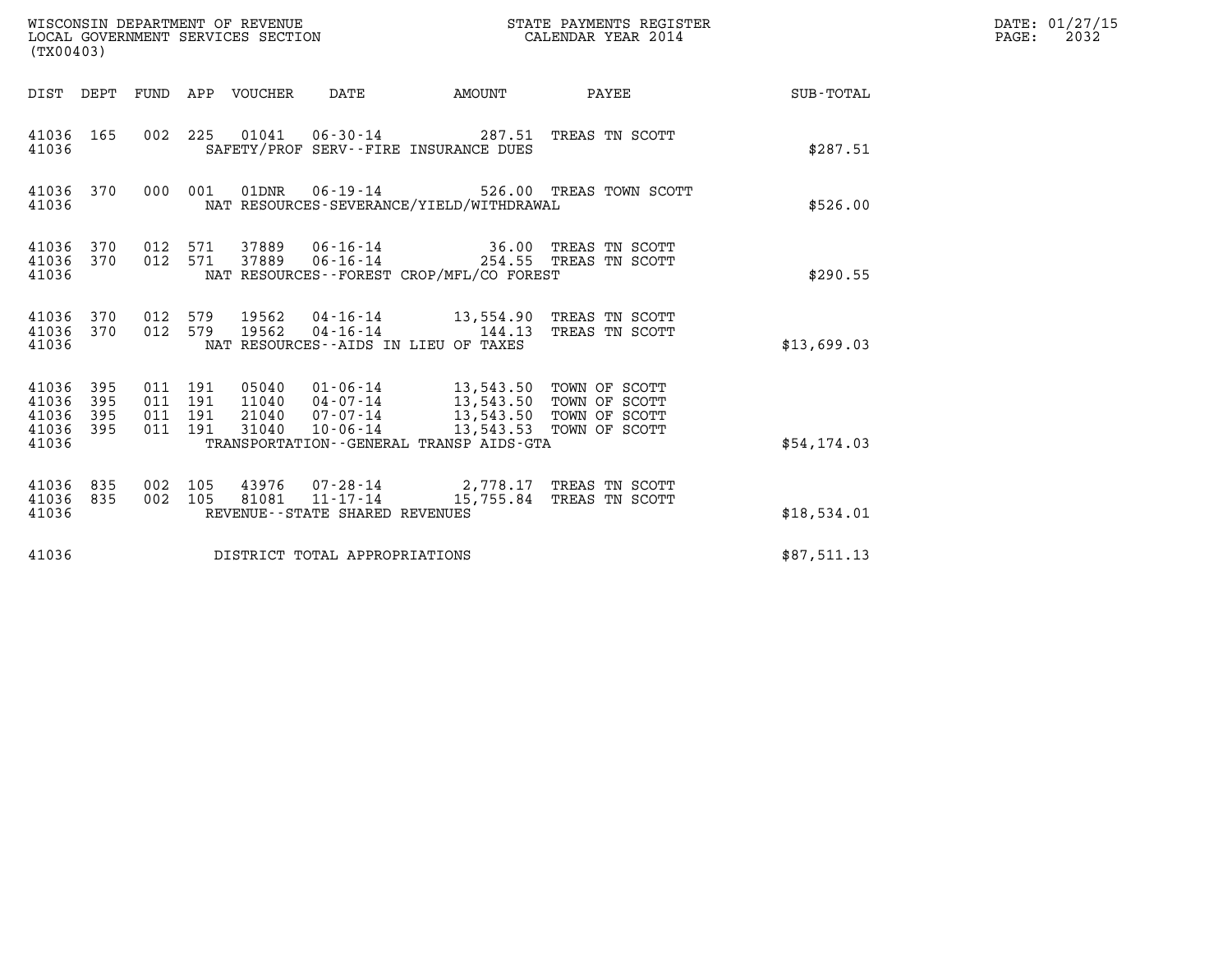| (TX00403)                                                                                                      | WISCONSIN DEPARTMENT OF REVENUE<br>LOCAL GOVERNMENT SERVICES SECTION                                                                                                                                      | STATE PAYMENTS REGISTER<br>STATE PAIRE VEAR 2014 |              | DATE: 01/27/15<br>$\mathtt{PAGE:}$<br>2033 |
|----------------------------------------------------------------------------------------------------------------|-----------------------------------------------------------------------------------------------------------------------------------------------------------------------------------------------------------|--------------------------------------------------|--------------|--------------------------------------------|
| DIST DEPT FUND APP VOUCHER DATE                                                                                |                                                                                                                                                                                                           | AMOUNT PAYEE SUB-TOTAL                           |              |                                            |
| 41038 165<br>41038                                                                                             | 002 225 01042 06-30-14 1,060.20 TREAS TN SHELDON<br>SAFETY/PROF SERV--FIRE INSURANCE DUES                                                                                                                 |                                                  | \$1,060.20   |                                            |
| 41038 370<br>000 001<br>000 001<br>41038<br>370<br>41038                                                       | 01DNR  06-19-14  83.04 TREAS TOWN SHELDON<br>02DNR  09-11-14  3,468.74 TREAS TOWN SHELDON<br>NAT RESOURCES-SEVERANCE/YIELD/WITHDRAWAL                                                                     |                                                  | \$3,551.78   |                                            |
| 012 571<br>41038 370<br>41038                                                                                  | 37890  06-16-14  361.67  TREAS TN SHELDON<br>NAT RESOURCES--FOREST CROP/MFL/CO FOREST                                                                                                                     |                                                  | \$361.67     |                                            |
| 41038 395<br>011 191<br>395<br>011 191<br>41038<br>395<br>011 191<br>41038<br>011 191<br>395<br>41038<br>41038 | 05041  01-06-14  24,731.85  TOWN OF SHELDON<br>11041  04-07-14  24,731.85  TOWN OF SHELDON<br>21041  07-07-14  24,731.85  TOWN OF SHELDON<br>31041<br>10-06-14<br>TRANSPORTATION--GENERAL TRANSP AIDS-GTA | 24,731.86 TOWN OF SHELDON                        | \$98, 927.41 |                                            |
| 002 105<br>41038<br>835<br>002 105<br>41038 835<br>41038                                                       | 43977  07-28-14  7,805.11  TREAS TN SHELDON<br>81082  11-17-14  44,228.94  TREAS TN SHELDON<br>REVENUE--STATE SHARED REVENUES                                                                             |                                                  | \$52,034.05  |                                            |
| 41038 835<br>41038                                                                                             | 002 109 02951 07-28-14 26.00 TREAS TN SHELDON<br>REVENUE--EXEMPT COMPUTER AID                                                                                                                             |                                                  | \$26.00      |                                            |
| 41038                                                                                                          | DISTRICT TOTAL APPROPRIATIONS                                                                                                                                                                             |                                                  | \$155,961.11 |                                            |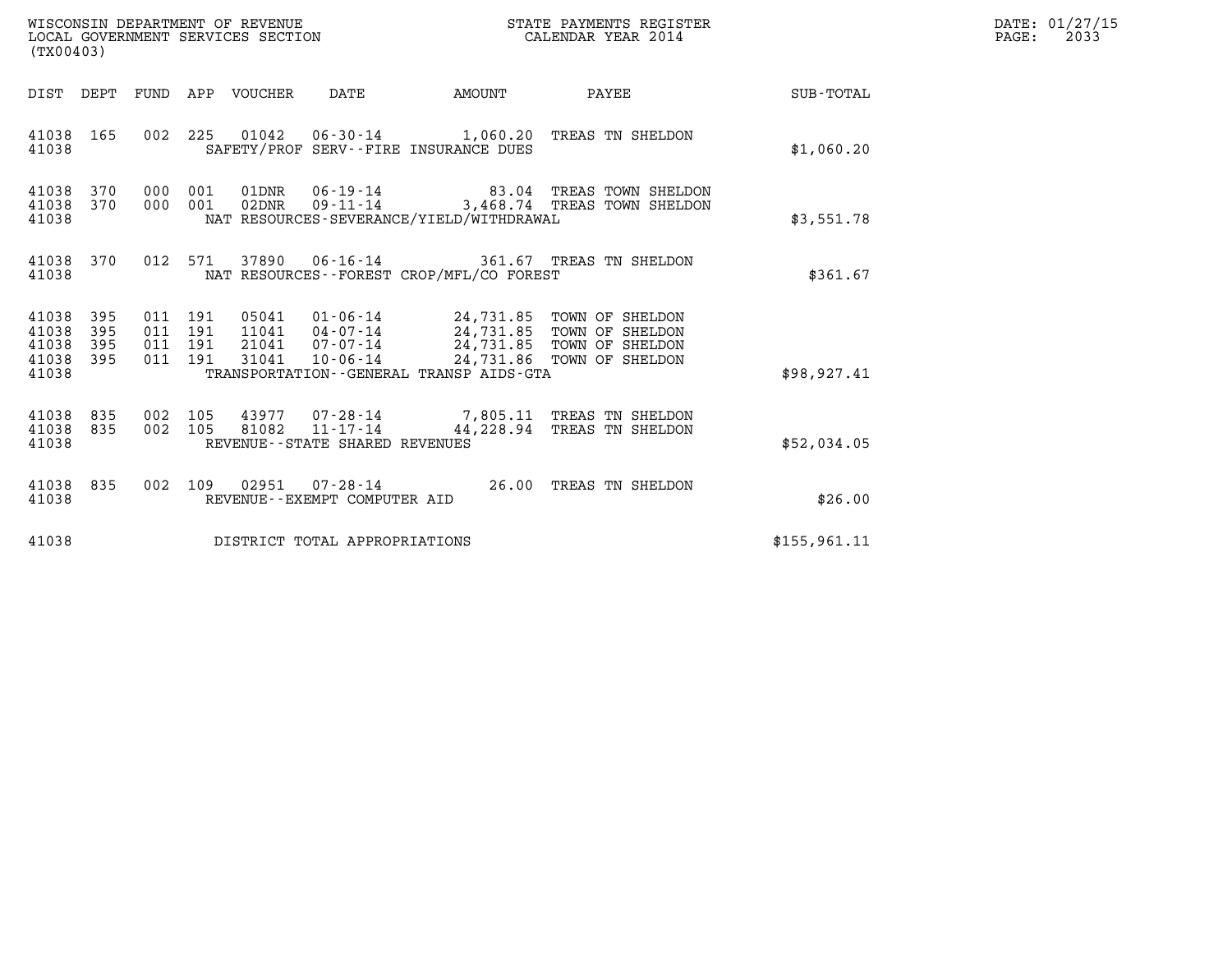|                                                       | (TX00403) |                    |                    |                            |                                                        |                                          |                                                                                                                                                                             |                             | DATE: 01/27/15<br>2034<br>$\mathtt{PAGE:}$ |
|-------------------------------------------------------|-----------|--------------------|--------------------|----------------------------|--------------------------------------------------------|------------------------------------------|-----------------------------------------------------------------------------------------------------------------------------------------------------------------------------|-----------------------------|--------------------------------------------|
|                                                       |           |                    |                    | DIST DEPT FUND APP VOUCHER |                                                        |                                          |                                                                                                                                                                             | DATE AMOUNT PAYEE SUB-TOTAL |                                            |
| 41040 165<br>41040                                    |           |                    |                    |                            |                                                        | SAFETY/PROF SERV--FIRE INSURANCE DUES    | 002 225 01043 06-30-14 8,679.30 TREAS TN SPARTA                                                                                                                             | \$8.679.30                  |                                            |
| 41040 370<br>41040                                    |           |                    | 000 001            |                            |                                                        | NAT RESOURCES-SEVERANCE/YIELD/WITHDRAWAL | 01DNR  06-19-14    175.05    TREAS TOWN SPARTA                                                                                                                              | \$175.05                    |                                            |
| 41040 370<br>41040 370                                |           | 002 503<br>002 503 |                    | 16620<br>16620             |                                                        |                                          | 01-30-14 651.15 TREAS TN SPARTA<br>01-30-14 332.40 TREAS TN SPARTA<br>TOWN SHARE 71.12                                                                                      |                             |                                            |
| 41040                                                 |           |                    |                    |                            |                                                        | NAT RESOURCES--AIDS IN LIEU OF TAXES     |                                                                                                                                                                             | \$1,183.55                  |                                            |
| 41040 370<br>41040                                    |           |                    |                    |                            |                                                        | NAT RESOURCES--FOREST CROP/MFL/CO FOREST | 012 571 37891 06-16-14 623.24 TREAS TN SPARTA                                                                                                                               | \$623.24                    |                                            |
| 41040 370<br>41040 370<br>41040                       |           | 012 579<br>012 579 |                    |                            |                                                        | NAT RESOURCES--AIDS IN LIEU OF TAXES     | 19563  04-16-14   04 TREAS TN SPARTA<br>19563  04-16-14   57.23 TREAS TN SPARTA                                                                                             | \$57.27                     |                                            |
| 41040 395<br>41040 395<br>41040<br>41040 395<br>41040 | - 395     | 011 191<br>011 191 | 011 191<br>011 191 | 31042                      |                                                        | TRANSPORTATION--GENERAL TRANSP AIDS-GTA  | 05042  01-06-14  36,957.52  TOWN OF SPARTA<br>11042  04-07-14  36,957.52  TOWN OF SPARTA<br>21042  07-07-14  36,957.52  TOWN OF SPARTA<br>10-06-14 36,957.55 TOWN OF SPARTA | \$147,830.11                |                                            |
| 41040 511<br>41040                                    |           |                    |                    |                            |                                                        | GOVT ACCOUNTABILITY BD--ELECTION AID     | 020 180 00177 12-16-14 1,030.75 TREAS TN SPARTA                                                                                                                             | \$1,030.75                  |                                            |
| 41040 835<br>41040 835<br>41040                       |           | 002 105            | 002 105            |                            | 81083 11-17-14<br>REVENUE--STATE SHARED REVENUES       |                                          | 43978  07-28-14   16,024.05   TREAS TN SPARTA<br>93,337.44 TREAS TN SPARTA                                                                                                  | \$109, 361.49               |                                            |
| 41040 835<br>41040                                    |           | 002 109            |                    |                            | $02952$ $07 - 28 - 14$<br>REVENUE--EXEMPT COMPUTER AID |                                          | 47.00 TREAS TN SPARTA                                                                                                                                                       | \$47.00                     |                                            |
| 41040<br>41040                                        | 835       |                    |                    |                            | 021 363 36234 03-24-14<br>REVENUE--LOTTERY CREDIT -    |                                          | 4,758.72 TREAS TN SPARTA                                                                                                                                                    | \$4,758.72                  |                                            |
| 41040                                                 |           |                    |                    |                            | DISTRICT TOTAL APPROPRIATIONS                          |                                          |                                                                                                                                                                             | \$273,746.48                |                                            |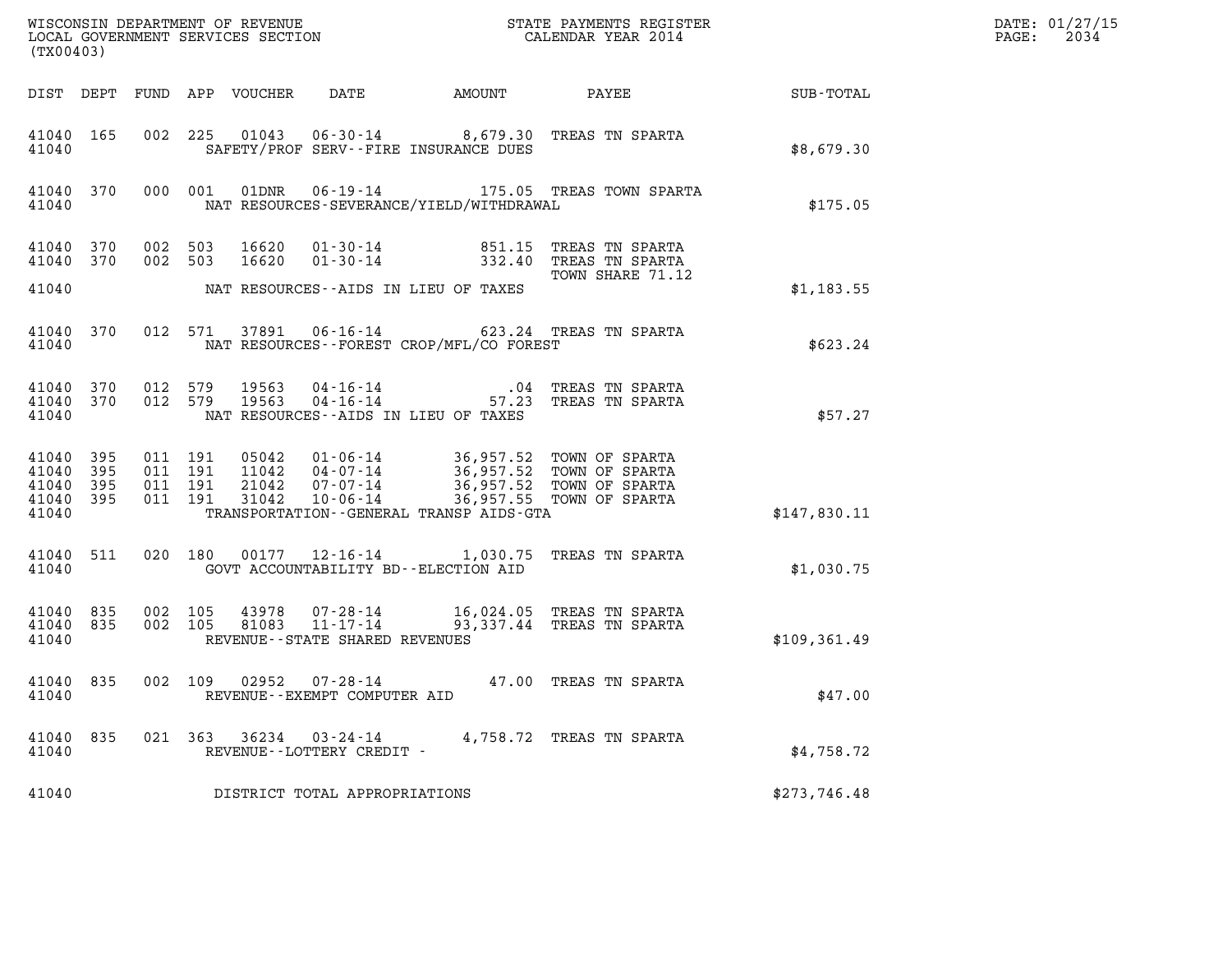| (TX00403)                                                                                                   | WISCONSIN DEPARTMENT OF REVENUE<br>LOCAL GOVERNMENT SERVICES SECTION<br>(TWOO402) CALENDAR YEAR 2014                                                                                                                        |                        |              | DATE: 01/27/15<br>$\mathtt{PAGE:}$<br>2035 |
|-------------------------------------------------------------------------------------------------------------|-----------------------------------------------------------------------------------------------------------------------------------------------------------------------------------------------------------------------------|------------------------|--------------|--------------------------------------------|
|                                                                                                             | DIST DEPT FUND APP VOUCHER DATE                                                                                                                                                                                             | AMOUNT PAYEE SUB-TOTAL |              |                                            |
| 41042 165<br>41042                                                                                          | 002 225 01044 06-30-14 4,240.82 TREAS TN TOMAH<br>SAFETY/PROF SERV--FIRE INSURANCE DUES                                                                                                                                     |                        | \$4,240.82   |                                            |
| 000 001<br>41042 370<br>41042                                                                               | 01DNR  06-19-14  202.16 TREAS TOWN TOMAH<br>NAT RESOURCES-SEVERANCE/YIELD/WITHDRAWAL                                                                                                                                        |                        | \$202.16     |                                            |
| 41042 370<br>41042                                                                                          | 012 571 37892 06-16-14 138.37 TREAS TN TOMAH<br>NAT RESOURCES--FOREST CROP/MFL/CO FOREST                                                                                                                                    |                        | \$138.37     |                                            |
| 41042 395<br>011 191<br>395<br>011 191<br>41042<br>011 191<br>41042<br>395<br>011 191<br>41042 395<br>41042 | 05043  01-06-14  24,133.80  TOWN OF TOMAH<br>11043  04-07-14  24,133.80  TOWN OF TOMAH<br>21043  07-07-14  24,133.80  TOWN OF TOMAH<br>31043  10-06-14  24,133.80  TOWN OF TOMAH<br>TRANSPORTATION--GENERAL TRANSP AIDS-GTA |                        | \$96,535.20  |                                            |
| 41042 835<br>002 105<br>002 105<br>41042 835<br>41042                                                       | 43979   07-28-14   5,663.46 TREAS TN TOMAH<br>81084   11-17-14   32,091.68 TREAS TN TOMAH<br>REVENUE - - STATE SHARED REVENUES                                                                                              |                        | \$37,755.14  |                                            |
| 41042 835<br>41042                                                                                          | 002 109 02953 07-28-14 20.00 TREAS TN TOMAH<br>REVENUE--EXEMPT COMPUTER AID                                                                                                                                                 |                        | \$20.00      |                                            |
| 41042 835<br>41042                                                                                          | 002 501 00003 02-03-14 444.37 TREAS TN TOMAH<br>DOA-PAYMENT FOR MUNICIPAL SERVICES AID                                                                                                                                      |                        | \$444.37     |                                            |
| 41042 835<br>41042                                                                                          | 021 363 36235 03-24-14 1,610.24 TREAS TN TOMAH<br>REVENUE--LOTTERY CREDIT -                                                                                                                                                 |                        | \$1,610.24   |                                            |
| 41042                                                                                                       | DISTRICT TOTAL APPROPRIATIONS                                                                                                                                                                                               |                        | \$140,946.30 |                                            |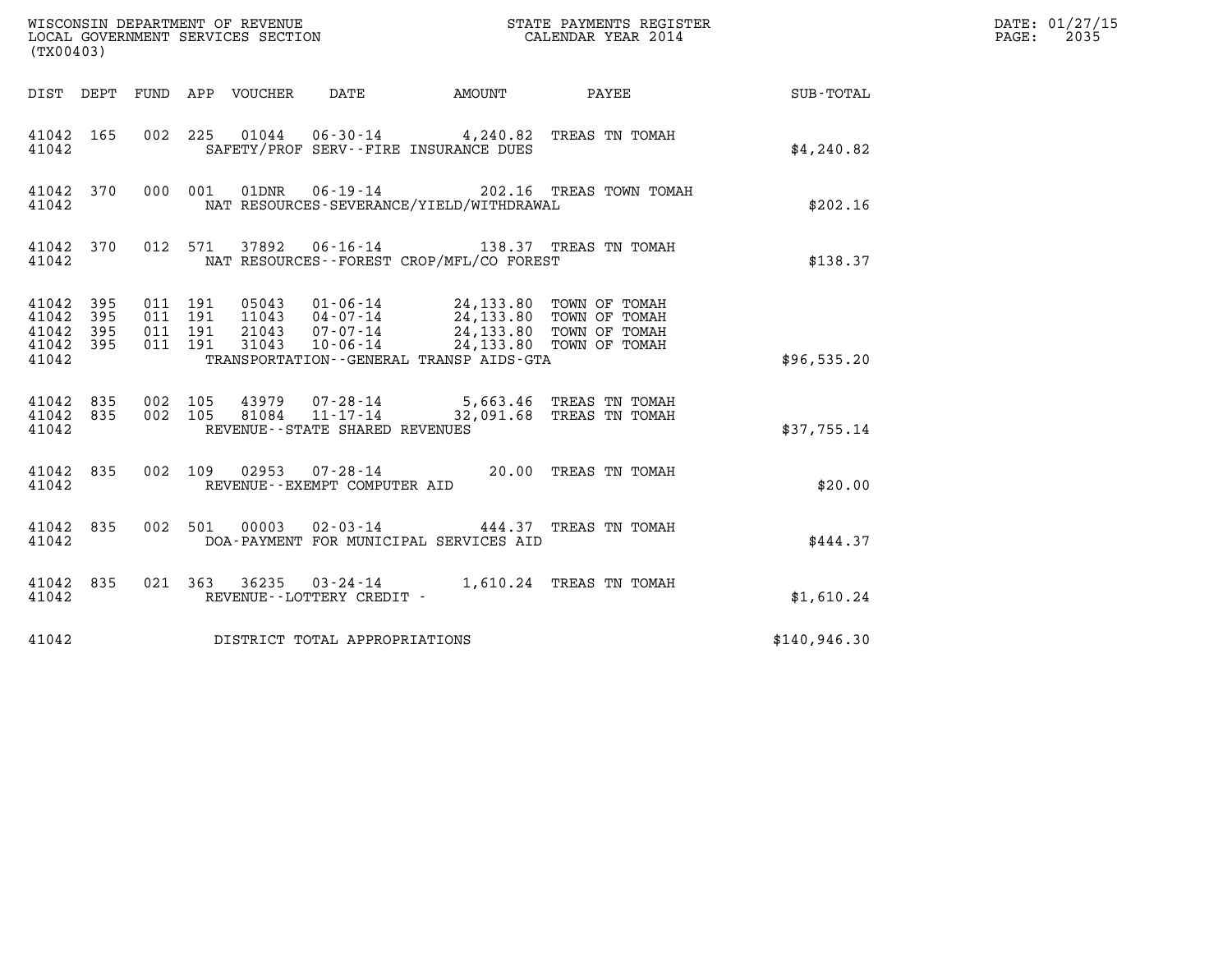|                                           | WISCONSIN DEPARTMENT OF REVENUE<br>STATE PAYMENTS REGISTER<br>LOCAL GOVERNMENT SERVICES SECTION<br>CALENDAR YEAR 2014<br>(TX00403) |                                          |            |                |                                                  |                                             |                                                                                                                                       |               | DATE: 01/27/15<br>PAGE:<br>2036 |
|-------------------------------------------|------------------------------------------------------------------------------------------------------------------------------------|------------------------------------------|------------|----------------|--------------------------------------------------|---------------------------------------------|---------------------------------------------------------------------------------------------------------------------------------------|---------------|---------------------------------|
| DIST DEPT                                 |                                                                                                                                    | FUND                                     |            | APP VOUCHER    | DATE                                             | AMOUNT                                      | PAYEE                                                                                                                                 | SUB-TOTAL     |                                 |
| 41044 165<br>41044                        |                                                                                                                                    |                                          |            |                |                                                  | SAFETY/PROF SERV--FIRE INSURANCE DUES       | 002 225 01045 06-30-14 1,365.69 TREAS TN WELLINGTON                                                                                   | \$1,365.69    |                                 |
| 41044                                     | 41044 370                                                                                                                          | 000                                      | 001        |                |                                                  | NAT RESOURCES-SEVERANCE/YIELD/WITHDRAWAL    | 01DNR  06-19-14   1,336.46 TREAS TOWN WELLINGTON                                                                                      | \$1,336.46    |                                 |
| 41044                                     | 41044 370                                                                                                                          | 012 571                                  |            | 37893          |                                                  | NAT RESOURCES - - FOREST CROP/MFL/CO FOREST | 06-16-14 391.08 TREAS TN WELLINGTON                                                                                                   | \$391.08      |                                 |
| 41044<br>41044<br>41044<br>41044<br>41044 | 395<br>395<br>395<br>395                                                                                                           | 011 191<br>011 191<br>011 191<br>011 191 |            | 05044<br>31044 | 11044 04-07-14<br>21044 07-07-14<br>10-06-14     | TRANSPORTATION--GENERAL TRANSP AIDS-GTA     | 01-06-14 23,668.06 TOWN OF WELLINGTON<br>23,668.06 TOWN OF WELLINGTON<br>23,668.06 TOWN OF WELLINGTON<br>23,668.06 TOWN OF WELLINGTON | \$94,672.24   |                                 |
| 41044<br>41044<br>41044                   | 835<br>835                                                                                                                         | 002<br>002                               | 105<br>105 | 81085          | $11 - 17 - 14$<br>REVENUE--STATE SHARED REVENUES | 49,646.66                                   | 43980  07-28-14  8,741.02  TREAS TN WELLINGTON<br>TREAS TN WELLINGTON                                                                 | \$58,387.68   |                                 |
| 41044                                     |                                                                                                                                    |                                          |            |                | DISTRICT TOTAL APPROPRIATIONS                    |                                             |                                                                                                                                       | \$156, 153.15 |                                 |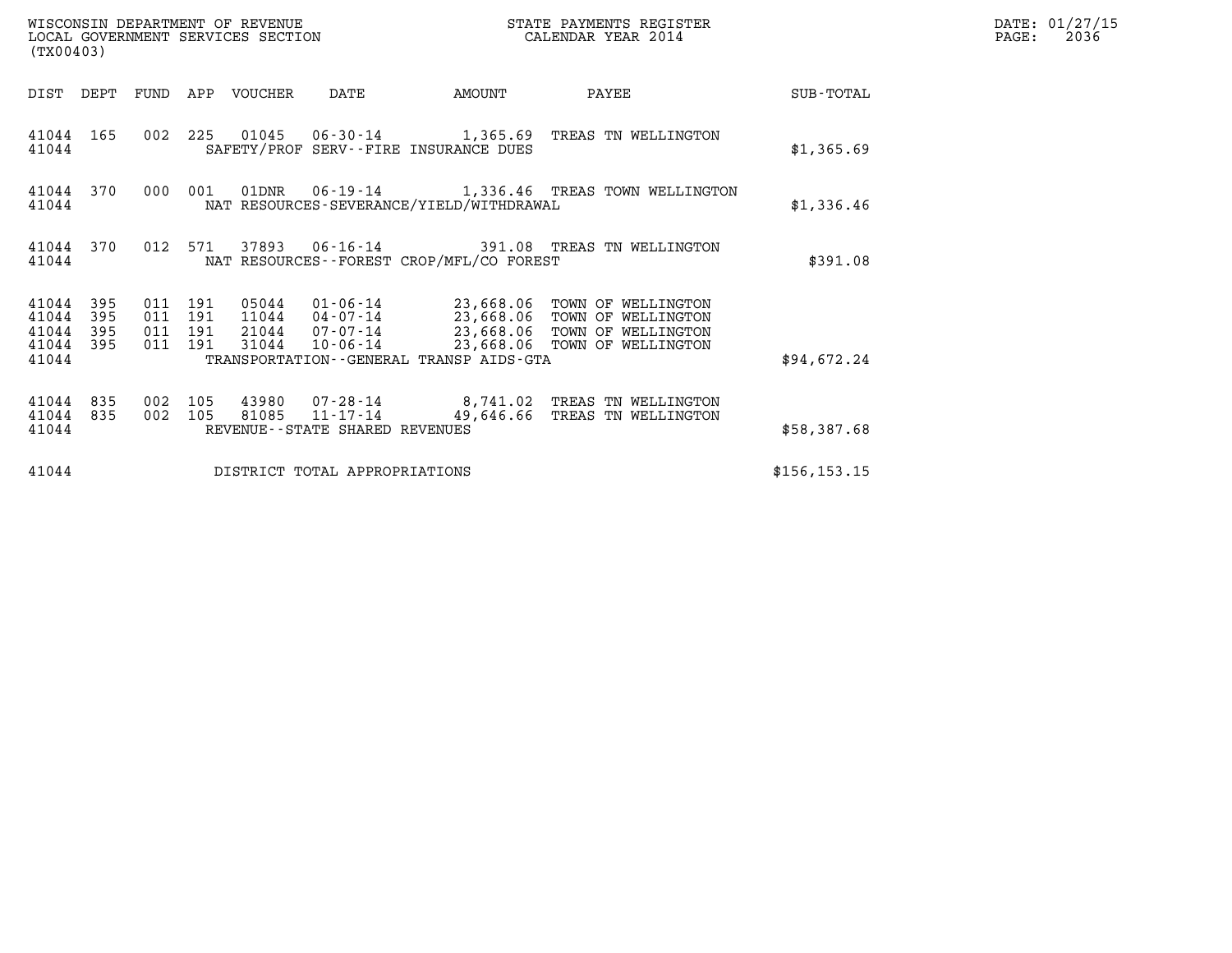| (TX00403)                                                     |                           |                                                                              |                                       |                                                                                                                                                                                         | WISCONSIN DEPARTMENT OF REVENUE                               STATE PAYMENTS REGISTER LOCAL GOVERNMENT SERVICES SECTION                                 CALENDAR YEAR 2014 |              | DATE: 01/27/15<br>$\mathtt{PAGE}$ :<br>2037 |
|---------------------------------------------------------------|---------------------------|------------------------------------------------------------------------------|---------------------------------------|-----------------------------------------------------------------------------------------------------------------------------------------------------------------------------------------|----------------------------------------------------------------------------------------------------------------------------------------------------------------------------|--------------|---------------------------------------------|
|                                                               |                           |                                                                              |                                       |                                                                                                                                                                                         | DIST DEPT FUND APP VOUCHER DATE AMOUNT PAYEE SUB-TOTAL                                                                                                                     |              |                                             |
| 41046 165<br>41046                                            |                           |                                                                              | SAFETY/PROF SERV--FIRE INSURANCE DUES | 002 225 01046 06-30-14 1,581.32 TREAS TN WELLS                                                                                                                                          |                                                                                                                                                                            | \$1,581.32   |                                             |
| 41046 370<br>41046                                            |                           | 000 001                                                                      |                                       | NAT RESOURCES-SEVERANCE/YIELD/WITHDRAWAL                                                                                                                                                | 01DNR  06-19-14  7,112.68 TREAS TOWN WELLS                                                                                                                                 | \$7.112.68   |                                             |
| 41046 370<br>41046 370                                        |                           | 002 503<br>17006<br>002 503<br>17006                                         |                                       | 02-14-14<br>02-14-14 02-14-14 3,329.22 TREAS TN WELLS                                                                                                                                   | TOWN SHARE 521.29                                                                                                                                                          |              |                                             |
| 41046                                                         |                           |                                                                              | NAT RESOURCES--AIDS IN LIEU OF TAXES  |                                                                                                                                                                                         |                                                                                                                                                                            | \$3,355.08   |                                             |
| 41046                                                         |                           |                                                                              |                                       | 41046 370 012 571 37894 06-16-14 768.30 TREAS TN WELLS<br>NAT RESOURCES - - FOREST CROP/MFL/CO FOREST                                                                                   |                                                                                                                                                                            | \$768.30     |                                             |
| 41046 370<br>41046<br>41046 370<br>41046                      | 012 579<br>012 579<br>370 | 012 579                                                                      | NAT RESOURCES--AIDS IN LIEU OF TAXES  | 19564  04-16-14   6.84   TREAS TN WELLS<br>19564  04-16-14   172.90   TREAS TN WELLS<br>19564  04-16-14   68.45   TREAS TN WELLS                                                        |                                                                                                                                                                            | \$248.19     |                                             |
| 41046<br>- 395<br>395<br>41046<br>41046<br>41046 395<br>41046 | 395                       | 011 191<br>05045<br>011 191<br>11045<br>011 191<br>21045<br>011 191<br>31045 |                                       | 01-06-14 13,596.43 TOWN OF WELLS<br>04-07-14 13,596.43 TOWN OF WELLS<br>07-07-14 13,596.43 TOWN OF WELLS<br>10-06-14 13,596.44 TOWN OF WELLS<br>TRANSPORTATION--GENERAL TRANSP AIDS-GTA |                                                                                                                                                                            | \$54,385.73  |                                             |
| 41046 835<br>41046 835<br>41046                               |                           | 002 105<br>002 105                                                           | REVENUE - - STATE SHARED REVENUES     | 43981  07-28-14  5,013.50 TREAS TN WELLS<br>81086  11-17-14  28,409.85 TREAS TN WELLS                                                                                                   |                                                                                                                                                                            | \$33,423.35  |                                             |
| 41046 835<br>41046                                            |                           |                                                                              | REVENUE--EXEMPT COMPUTER AID          | 002 109 02954 07-28-14 1.00 TREAS TN WELLS                                                                                                                                              |                                                                                                                                                                            | \$1.00       |                                             |
| 41046                                                         |                           |                                                                              | DISTRICT TOTAL APPROPRIATIONS         |                                                                                                                                                                                         |                                                                                                                                                                            | \$100,875.65 |                                             |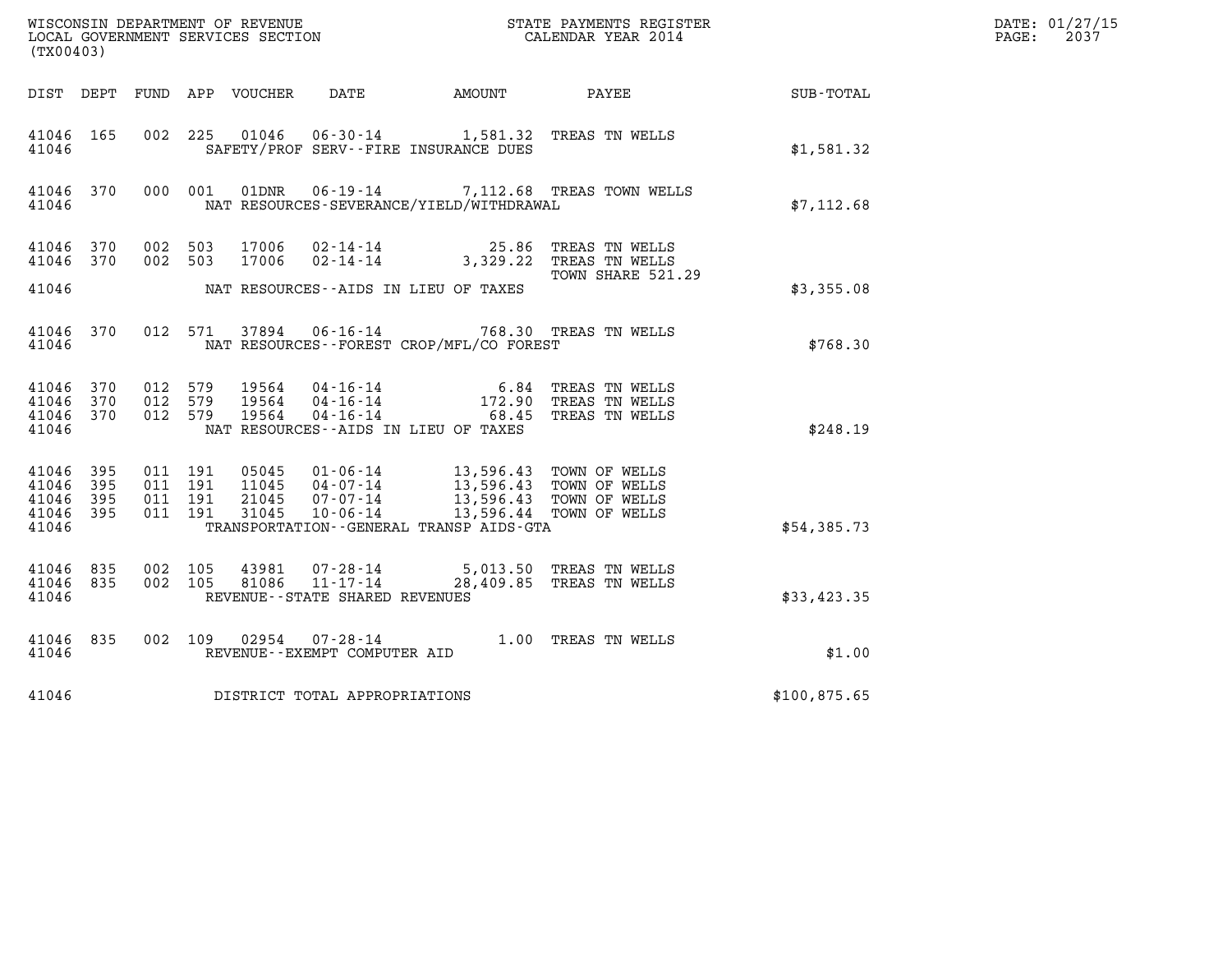|                                           | WISCONSIN DEPARTMENT OF REVENUE<br>LOCAL GOVERNMENT SERVICES SECTION<br>(TX00403) |                                          |     |                                  |                                                                 |                                                                                                                                                         | STATE PAYMENTS REGISTER<br>CALENDAR YEAR 2014                            |              | DATE: 01/27/15<br>2038<br>$\mathtt{PAGE}$ : |
|-------------------------------------------|-----------------------------------------------------------------------------------|------------------------------------------|-----|----------------------------------|-----------------------------------------------------------------|---------------------------------------------------------------------------------------------------------------------------------------------------------|--------------------------------------------------------------------------|--------------|---------------------------------------------|
|                                           |                                                                                   |                                          |     | DIST DEPT FUND APP VOUCHER       | DATE                                                            | AMOUNT                                                                                                                                                  | PAYEE                                                                    | SUB-TOTAL    |                                             |
| 41048 165<br>41048                        |                                                                                   | 002 225                                  |     | 01047                            |                                                                 | SAFETY/PROF SERV--FIRE INSURANCE DUES                                                                                                                   | 06-30-14 1,491.47 TREAS TN WILTON                                        | \$1,491.47   |                                             |
| 41048 370<br>41048                        |                                                                                   | 012 571                                  |     |                                  |                                                                 | NAT RESOURCES -- FOREST CROP/MFL/CO FOREST                                                                                                              | 37895  06-16-14  148.36  TREAS TN WILTON                                 | \$148.36     |                                             |
| 41048<br>41048<br>41048<br>41048<br>41048 | 370<br>370<br>370<br>370                                                          | 012 579<br>012<br>012 579<br>012 579     | 579 | 19565<br>19565<br>19565<br>19565 | 04 - 16 - 14<br>04 - 16 - 14<br>$04 - 16 - 14$<br>04-16-14      | 2.38<br>7.27<br>23.82<br>72.70<br>NAT RESOURCES--AIDS IN LIEU OF TAXES                                                                                  | TREAS TN WILTON<br>TREAS TN WILTON<br>TREAS TN WILTON<br>TREAS TN WILTON | \$106.17     |                                             |
| 41048<br>41048<br>41048<br>41048<br>41048 | 395<br>395<br>395<br>395                                                          | 011 191<br>011 191<br>011 191<br>011 191 |     | 31046                            | 05046 01-06-14<br>11046  04-07-14<br>21046 07-07-14<br>10-06-14 | 18,941.85 TOWN OF WILTON<br>18,941.85 TOWN OF WILTON<br>18,941.85 TOWN OF WILTON<br>18,941.88 TOWN OF WILTON<br>TRANSPORTATION--GENERAL TRANSP AIDS-GTA |                                                                          | \$75,767.43  |                                             |
| 41048<br>41048<br>41048                   | 835<br>835                                                                        | 002 105<br>002 105                       |     | 43982<br>81087                   | 11-17-14<br>REVENUE - - STATE SHARED REVENUES                   |                                                                                                                                                         | 07-28-14 11,114.67 TREAS TN WILTON<br>63,018.04 TREAS TN WILTON          | \$74, 132.71 |                                             |
| 41048 835<br>41048                        |                                                                                   | 002 109                                  |     | 02955                            | REVENUE--EXEMPT COMPUTER AID                                    |                                                                                                                                                         | 07-28-14 1.00 TREAS TN WILTON                                            | \$1.00       |                                             |
| 41048                                     |                                                                                   |                                          |     |                                  | DISTRICT TOTAL APPROPRIATIONS                                   |                                                                                                                                                         |                                                                          | \$151,647.14 |                                             |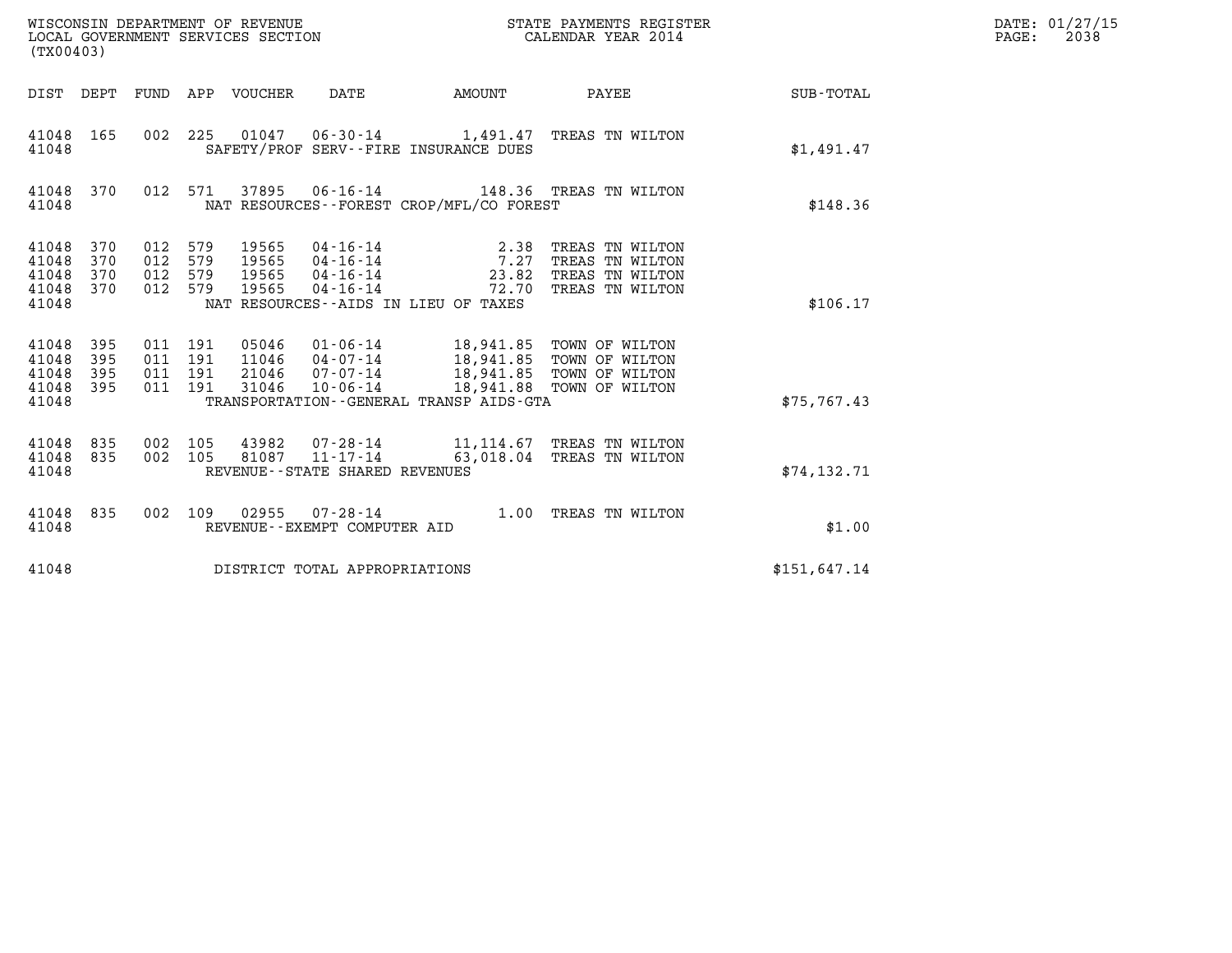| WISCONSIN DEPARTMENT OF REVENUE   | STATE PAYMENTS REGISTER | DATE: 01/27/15 |
|-----------------------------------|-------------------------|----------------|
| LOCAL GOVERNMENT SERVICES SECTION | CALENDAR YEAR 2014      | 2039<br>PAGE:  |

| (TX00403)                                                       |                               |                                                                                                                                                                                                                                                                                                                                                                                                   |                            |              |
|-----------------------------------------------------------------|-------------------------------|---------------------------------------------------------------------------------------------------------------------------------------------------------------------------------------------------------------------------------------------------------------------------------------------------------------------------------------------------------------------------------------------------|----------------------------|--------------|
| DIST DEPT                                                       | FUND APP VOUCHER DATE         | AMOUNT                                                                                                                                                                                                                                                                                                                                                                                            | PAYEE                      | SUB-TOTAL    |
| 41111 165<br>41111                                              |                               | 002 225 01048 06-30-14 2,623.56 TREAS VIL CASHTON<br>SAFETY/PROF SERV--FIRE INSURANCE DUES                                                                                                                                                                                                                                                                                                        |                            | \$2,623.56   |
| 41111 395<br>41111<br>395<br>41111<br>395<br>41111 395<br>41111 |                               | $\begin{array}{cccc} 011 & 191 & 05047 & 01\cdot 06\cdot 14 & 31,938.21 & \text{VILLAGE OF CASTTON} \\ 011 & 191 & 11047 & 04\cdot 07\cdot 14 & 31,938.21 & \text{VILLAGE OF CASTTON} \\ 011 & 191 & 21047 & 07\cdot 07\cdot 14 & 31,938.21 & \text{VILLAGE OF CASTTON} \\ 011 & 191 & 31047 & 10\cdot 06\cdot 14 & 31,938.24 & \text{VILLAGE OF CAST$<br>TRANSPORTATION--GENERAL TRANSP AIDS-GTA |                            | \$127,752.87 |
| 41111 395<br>41111                                              |                               | 011 278 24734 09-17-14 11,331.31 TREAS VIL CASHTON<br>TRANSPORTATION - - LRIP/TRIP/MSIP GRANTS                                                                                                                                                                                                                                                                                                    |                            | \$11,331.31  |
| 41111 455<br>41111                                              | 002 231                       | $01283$ $02 - 18 - 14$<br>320.00<br>JUSTICE - - LAW ENFORCEMENT TRAINING                                                                                                                                                                                                                                                                                                                          | TREAS VIL CASHTON          | \$320.00     |
| 505<br>41111<br>41111                                           | 002 743                       | 05948 02-19-14 344,613.00<br>DOA--HOUSING ASSISTANCE GRANTS                                                                                                                                                                                                                                                                                                                                       | TREAS VIL CASHTON          | \$344,613.00 |
| 41111 835<br>41111 835<br>41111                                 |                               | 002 105 43983 07-28-14 49,386.89 TREAS VIL CASHTON<br>002 105 81088 11-17-14 223,752.51 TREAS VIL CASHTON<br>REVENUE - - STATE SHARED REVENUES                                                                                                                                                                                                                                                    |                            | \$273,139.40 |
| 41111 835<br>41111 835<br>41111                                 | 002 109<br>002 109<br>05220   | 02956 07-28-14 1,628.00 TREAS VIL CASHTON<br>05220 07-28-14 4.846.00 TREAS VIL CASHTON<br>$07 - 28 - 14$<br>REVENUE--EXEMPT COMPUTER AID                                                                                                                                                                                                                                                          | 4,846.00 TREAS VIL CASHTON | \$6,474.00   |
| 41111 835<br>41111                                              | 021 363                       | $36236$ $03 - 24 - 14$<br>REVENUE--LOTTERY CREDIT -                                                                                                                                                                                                                                                                                                                                               | 5,347.31 TREAS VIL CASHTON | \$5,347.31   |
| 41111                                                           | DISTRICT TOTAL APPROPRIATIONS |                                                                                                                                                                                                                                                                                                                                                                                                   |                            | \$771,601.45 |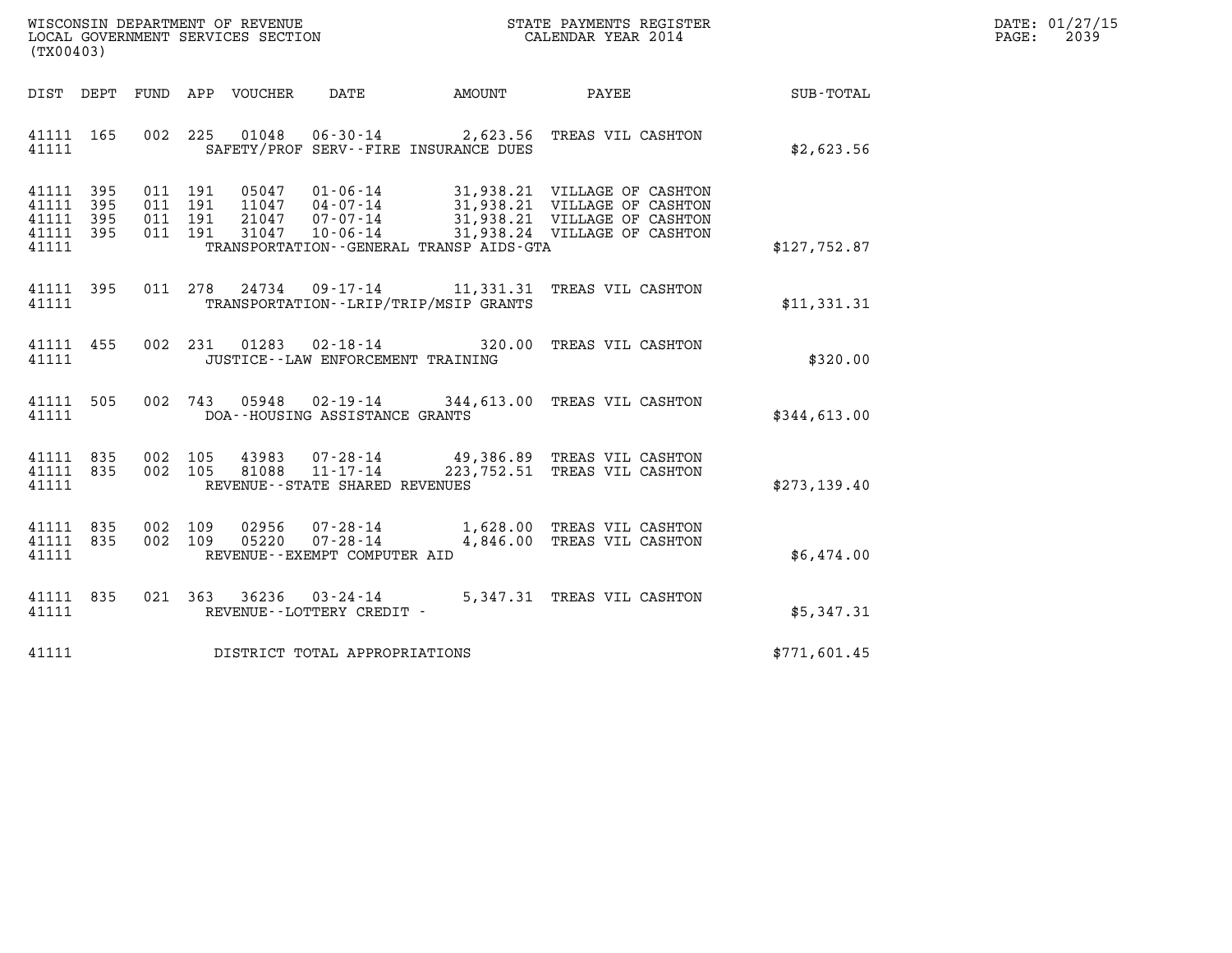| (TX00403)                                    |                                |                    |                    |                |                                      |                                         |                                                                                                                                                                                                                     |              | DATE: 01/27/15<br>PAGE: 2040 |
|----------------------------------------------|--------------------------------|--------------------|--------------------|----------------|--------------------------------------|-----------------------------------------|---------------------------------------------------------------------------------------------------------------------------------------------------------------------------------------------------------------------|--------------|------------------------------|
|                                              |                                |                    |                    |                |                                      |                                         | DIST DEPT FUND APP VOUCHER DATE AMOUNT PAYEE SUB-TOTAL                                                                                                                                                              |              |                              |
| 41141                                        | 41141 165                      |                    |                    |                |                                      | SAFETY/PROF SERV--FIRE INSURANCE DUES   | 002 225 01049 06-30-14 772.69 TREAS VIL KENDALL                                                                                                                                                                     | \$772.69     |                              |
| 41141                                        |                                |                    |                    |                |                                      | NAT RESOURCES--AIDS IN LIEU OF TAXES    | $\begin{array}{cccc} 41141 & 370 & 012 & 579 & 19566 & 04\cdot 16\cdot 14 & 1.09 & \text{TREAS VIL KENDALL} \\ 41141 & 370 & 012 & 579 & 19566 & 04\cdot 16\cdot 14 & 10.90 & \text{TREAS VIL KENDALL} \end{array}$ | \$11.99      |                              |
| 41141 395<br>41141 395<br>41141 395<br>41141 | 41141 395                      | 011 191<br>011 191 | 011 191<br>011 191 |                |                                      | TRANSPORTATION--GENERAL TRANSP AIDS-GTA | 05048  01-06-14  6,586.68  VILLAGE OF KENDALL<br>11048  04-07-14  6,586.68  VILLAGE OF KENDALL<br>21048  07-07-14  6,586.68  VILLAGE OF KENDALL<br>31048  10-06-14  6,586.68  VILLAGE OF KENDALL                    | \$26,346.72  |                              |
|                                              | 41141                          |                    |                    |                | JUSTICE -- LAW ENFORCEMENT TRAINING  |                                         | 41141 455 002 231 01482 02-20-14 160.00 TREAS VIL KENDALL                                                                                                                                                           | \$160.00     |                              |
|                                              |                                |                    |                    |                | 41141 DOA--HOUSING ASSISTANCE GRANTS |                                         | 41141 505 002 743 02111 10-16-14 191,665.00 TREAS VIL KENDALL                                                                                                                                                       | \$191,665.00 |                              |
| 41141                                        | 41141 835 002 105<br>41141 835 |                    |                    |                | REVENUE--STATE SHARED REVENUES       |                                         | 002 105 43984 07-28-14 21,920.68 TREAS VIL KENDALL<br>002 105 81089 11-17-14 105,136.53 TREAS VIL KENDALL                                                                                                           | \$127,057.21 |                              |
| 41141 835<br>41141 835<br>41141              |                                | 002 109            | 002 109            | 02957<br>05221 | REVENUE--EXEMPT COMPUTER AID         |                                         | 07-28-14 264.00 TREAS VIL KENDALL<br>07-28-14 301.00 TREAS VIL KENDALL                                                                                                                                              | \$565.00     |                              |
| 41141                                        | 41141 835                      |                    |                    |                |                                      | DOA-PAYMENT FOR MUNICIPAL SERVICES AID  | 002 501 00003 02-03-14 315.68 TREAS VIL KENDALL                                                                                                                                                                     | \$315.68     |                              |
| 41141                                        |                                |                    |                    |                | DISTRICT TOTAL APPROPRIATIONS        |                                         |                                                                                                                                                                                                                     | \$346,894.29 |                              |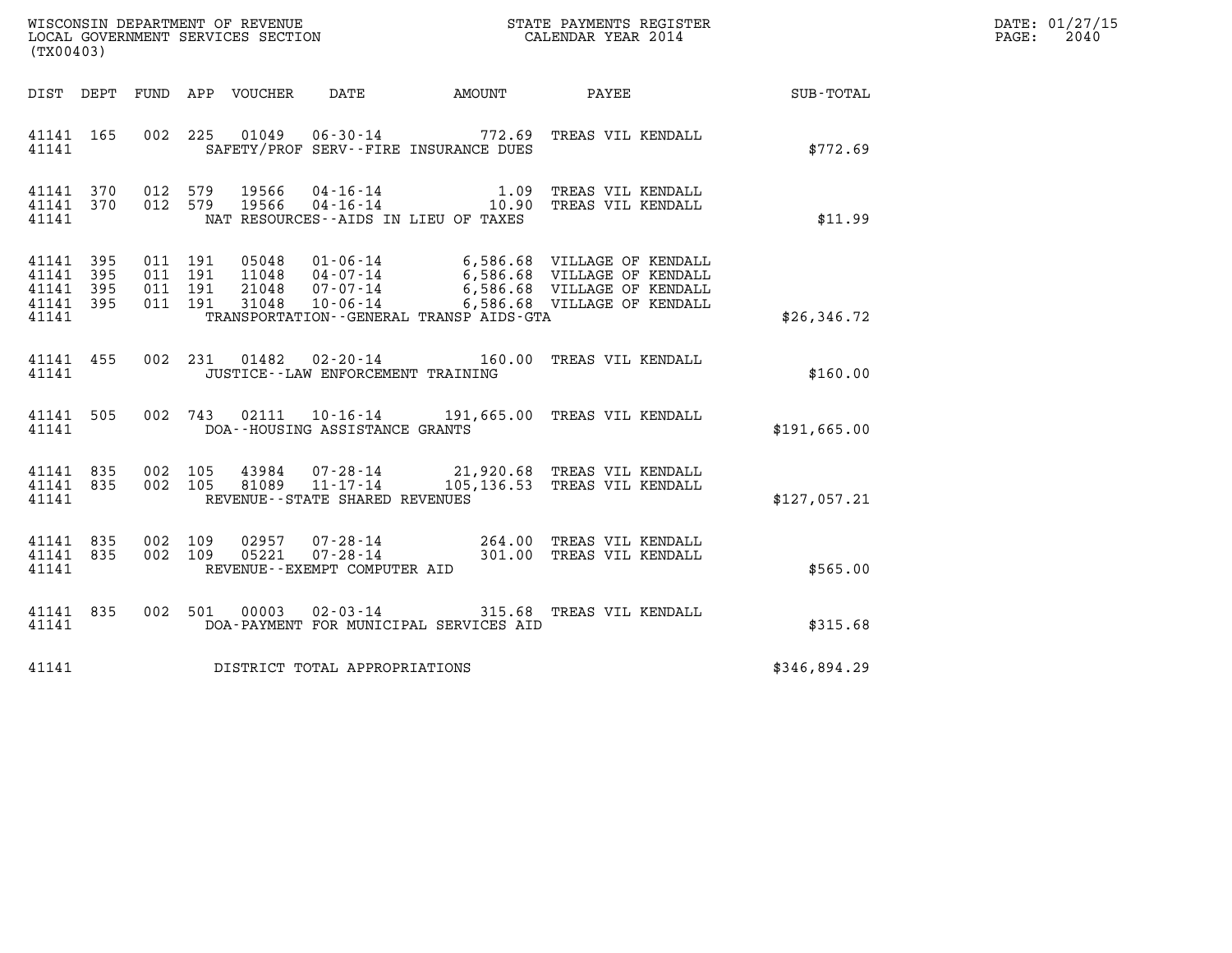|       | DATE: 01/27/15 |
|-------|----------------|
| PAGE: | 2041           |

| (TX00403)                                 |                          |                          |                          | WISCONSIN DEPARTMENT OF REVENUE<br>LOCAL GOVERNMENT SERVICES SECTION |                                                                | STATE PAYMENTS REGISTER<br>CALENDAR YEAR 2014                                        |                                                                                      |             | DATE: 01/27/15<br>PAGE:<br>2041 |
|-------------------------------------------|--------------------------|--------------------------|--------------------------|----------------------------------------------------------------------|----------------------------------------------------------------|--------------------------------------------------------------------------------------|--------------------------------------------------------------------------------------|-------------|---------------------------------|
| DIST                                      | DEPT                     | FUND                     | APP                      | VOUCHER                                                              | DATE                                                           | AMOUNT                                                                               | PAYEE                                                                                | SUB-TOTAL   |                                 |
| 41151<br>41151                            | 165                      | 002                      | 225                      | 01050<br>SAFETY/PROF                                                 | $06 - 30 - 14$                                                 | 89.85<br>SERV--FIRE INSURANCE DUES                                                   | TREAS VIL MELVINA                                                                    | \$89.85     |                                 |
| 41151<br>41151<br>41151<br>41151<br>41151 | 395<br>395<br>395<br>395 | 011<br>011<br>011<br>011 | 191<br>191<br>191<br>191 | 05049<br>11049<br>21049<br>31049                                     | $01 - 06 - 14$<br>04-07-14<br>$07 - 07 - 14$<br>$10 - 06 - 14$ | 747.83<br>747.83<br>747.83<br>747.83<br>TRANSPORTATION - - GENERAL TRANSP AIDS - GTA | VILLAGE OF MELVINA<br>VILLAGE OF MELVINA<br>VILLAGE OF MELVINA<br>VILLAGE OF MELVINA | \$2,991.32  |                                 |
| 41151<br>41151<br>41151                   | 835<br>835               | 002<br>002               | 105<br>105               | 43985<br>81090                                                       | 07-28-14<br>11-17-14<br>REVENUE--STATE SHARED REVENUES         | 6,452.77<br>36,565.71                                                                | TREAS VIL MELVINA<br>TREAS VIL MELVINA                                               | \$43,018.48 |                                 |
| 41151                                     |                          |                          |                          |                                                                      | DISTRICT TOTAL APPROPRIATIONS                                  | \$46,099.65                                                                          |                                                                                      |             |                                 |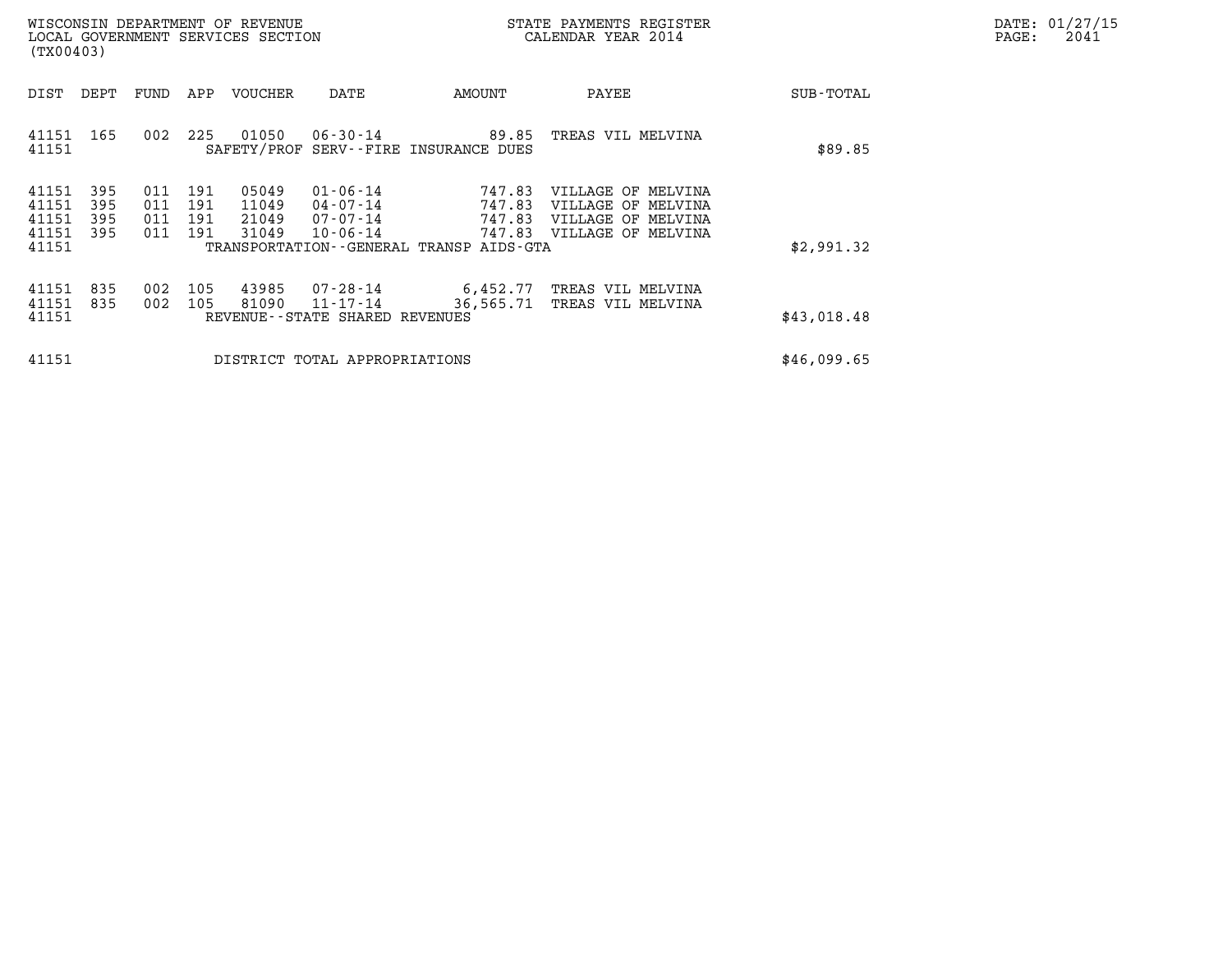| (TX00403)                                              |  |                                          |       |                                                  |                                             |                                                                                                                                                                                                  |              | DATE: 01/27/15<br>$\mathtt{PAGE:}$<br>2042 |
|--------------------------------------------------------|--|------------------------------------------|-------|--------------------------------------------------|---------------------------------------------|--------------------------------------------------------------------------------------------------------------------------------------------------------------------------------------------------|--------------|--------------------------------------------|
| DIST DEPT FUND APP VOUCHER DATE                        |  |                                          |       |                                                  |                                             | AMOUNT PAYEE SUB-TOTAL                                                                                                                                                                           |              |                                            |
| 41161 165<br>41161                                     |  |                                          |       |                                                  | SAFETY/PROF SERV--FIRE INSURANCE DUES       | 002 225 01051 06-30-14 682.84 TREAS VIL NORWALK                                                                                                                                                  | \$682.84     |                                            |
| 41161 370<br>41161                                     |  |                                          |       |                                                  | NAT RESOURCES - - FOREST CROP/MFL/CO FOREST | 012 571 37896 06-16-14 4.20 TREAS VIL NORWALK                                                                                                                                                    | \$4.20       |                                            |
| 41161 370<br>41161 370<br>41161                        |  |                                          |       |                                                  | NAT RESOURCES--AIDS IN LIEU OF TAXES        | 012 579 19567 04-16-14 16.10 .50 TREAS VIL NORWALK<br>012 579 19567 04-16-14 16.00 TREAS VIL NORWALK                                                                                             | \$5.50       |                                            |
| 41161 395<br>41161<br>395<br>41161<br>395<br>41161 395 |  | 011 191<br>011 191<br>011 191<br>011 191 |       |                                                  |                                             | 05050  01-06-14  6,165.56  VILLAGE OF NORWALK<br>11050  04-07-14  6,165.56  VILLAGE OF NORWALK<br>21050  07-07-14  6,165.56  VILLAGE OF NORWALK<br>31050  10-06-14  6,165.57  VILLAGE OF NORWALK |              |                                            |
| 41161                                                  |  |                                          |       |                                                  | TRANSPORTATION--GENERAL TRANSP AIDS-GTA     |                                                                                                                                                                                                  | \$24,662.25  |                                            |
| 41161 455<br>41161                                     |  |                                          |       |                                                  | JUSTICE -- LAW ENFORCEMENT TRAINING         | 002 231 01621 02-24-14 640.00 TREAS VIL NORWALK                                                                                                                                                  | \$640.00     |                                            |
| 41161 835<br>41161 835<br>41161                        |  | 002 105<br>002 105                       | 81091 | $11 - 17 - 14$<br>REVENUE--STATE SHARED REVENUES |                                             | 43986  07-28-14  33,640.92  TREAS VIL NORWALK<br>152,368.83 TREAS VIL NORWALK                                                                                                                    | \$186,009.75 |                                            |
| 41161                                                  |  |                                          |       | DISTRICT TOTAL APPROPRIATIONS                    |                                             |                                                                                                                                                                                                  | \$212,004.54 |                                            |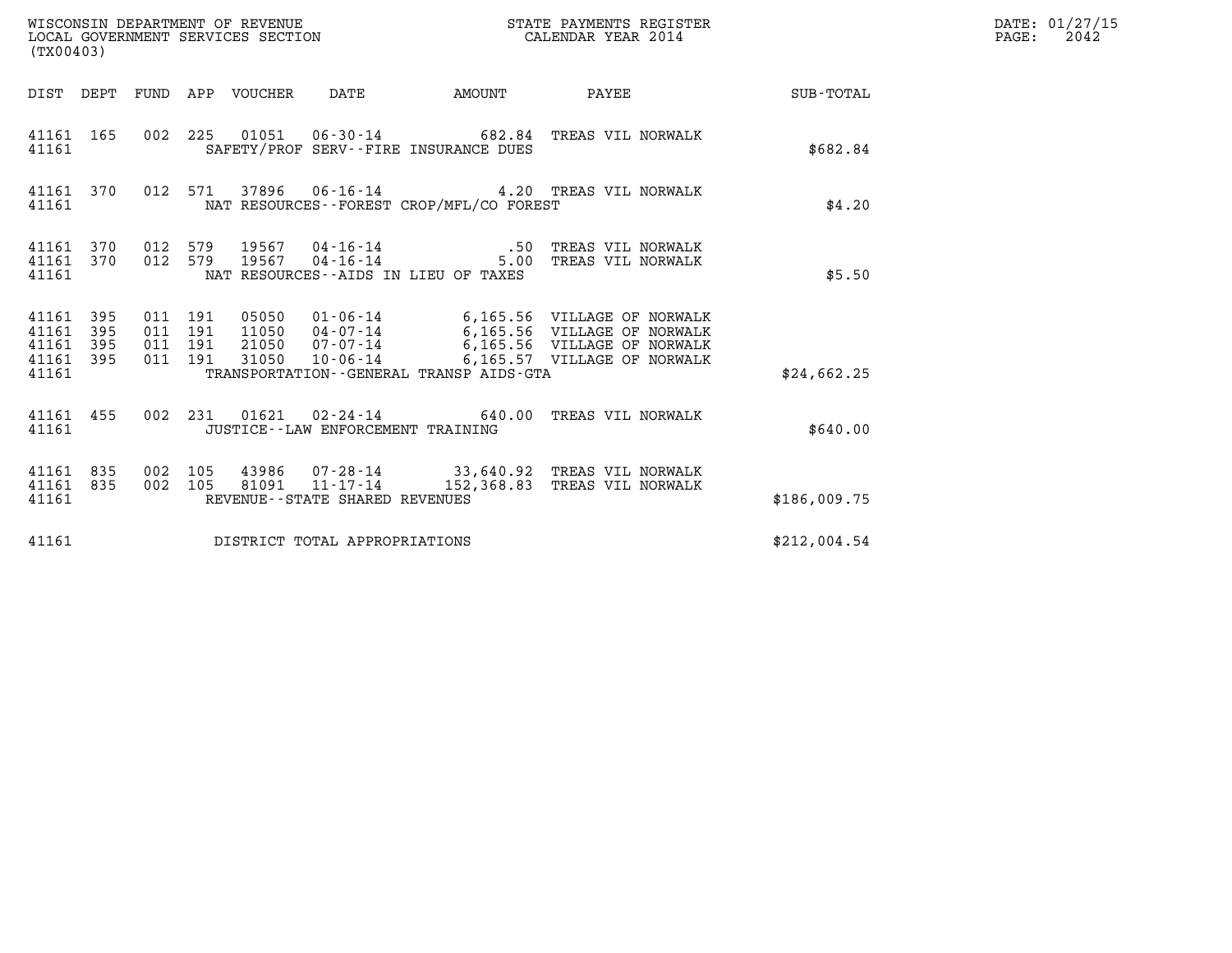| WISCONSIN DEPARTMENT OF REVENUE   | STATE PAYMENTS REGISTER | DATE: 01/27/15 |
|-----------------------------------|-------------------------|----------------|
| LOCAL GOVERNMENT SERVICES SECTION | CALENDAR YEAR 2014      | 2043<br>PAGE:  |

| (TX00403)                                                                                         | WISCONSIN DEPARTMENT OF REVENUE<br>STATE PAYMENTS REGISTER<br>LOCAL GOVERNMENT SERVICES SECTION<br>CALENDAR YEAR 2014 |                                                                                                                                                                               |             |  |  |  |  |  |
|---------------------------------------------------------------------------------------------------|-----------------------------------------------------------------------------------------------------------------------|-------------------------------------------------------------------------------------------------------------------------------------------------------------------------------|-------------|--|--|--|--|--|
| DIST<br>DEPT<br>FUND                                                                              | APP<br>VOUCHER<br>DATE                                                                                                | AMOUNT<br>PAYEE                                                                                                                                                               | SUB-TOTAL   |  |  |  |  |  |
| 165<br>002<br>41165<br>41165                                                                      | 225<br>SAFETY/PROF SERV--FIRE INSURANCE DUES                                                                          |                                                                                                                                                                               | \$826.60    |  |  |  |  |  |
| 41165<br>395<br>011<br>41165<br>395<br>011<br>41165<br>395<br>011<br>395<br>011<br>41165<br>41165 | 05051<br>191<br>191<br>191<br>191<br>31051<br>TRANSPORTATION--GENERAL TRANSP AIDS-GTA                                 | 01-06-14 2,075.19 VILLAGE OF OAKDALE<br>11051  04-07-14  2,075.19  VILLAGE OF OAKDALE<br>21051  07-07-14  2,075.19 VILLAGE OF OAKDALE<br>10-06-14 2,075.19 VILLAGE OF OAKDALE | \$8,300.76  |  |  |  |  |  |
| 835<br>41165<br>002<br>835<br>002<br>41165<br>41165                                               | 105<br>105<br>81092<br>REVENUE - - STATE SHARED REVENUES                                                              | 11-17-14 44,781.55 TREAS VIL OAKDALE                                                                                                                                          | \$52,633.68 |  |  |  |  |  |
| 835<br>41165<br>002<br>41165<br>835<br>002<br>41165                                               | 109<br>02958 07-28-14 530.00<br>05222 07-28-14 60.00<br>109<br>REVENUE--EXEMPT COMPUTER AID                           | TREAS VIL OAKDALE<br>TREAS VIL OAKDALE                                                                                                                                        | \$590.00    |  |  |  |  |  |
| 41165<br>835<br>021<br>41165                                                                      | 363<br>36237<br>$03 - 24 - 14$ 621.96<br>REVENUE - - LOTTERY CREDIT -                                                 | TREAS VIL OAKDALE                                                                                                                                                             | \$621.96    |  |  |  |  |  |
| 41165                                                                                             | DISTRICT TOTAL APPROPRIATIONS                                                                                         |                                                                                                                                                                               | \$62,973.00 |  |  |  |  |  |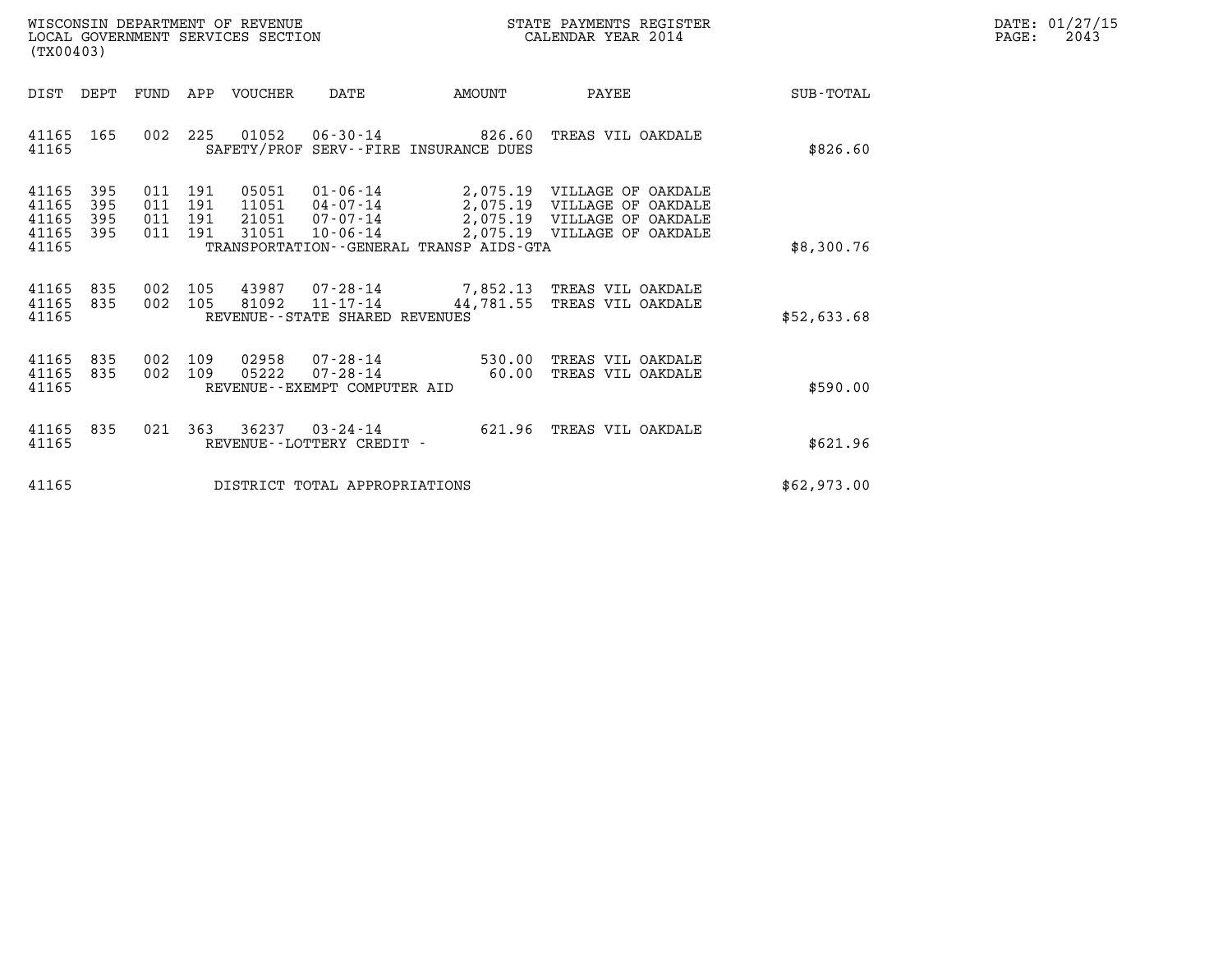| WISCONSIN DEPARTMENT OF REVENUE   | STATE PAYMENTS REGISTER | DATE: 01/27/15 |
|-----------------------------------|-------------------------|----------------|
| LOCAL GOVERNMENT SERVICES SECTION | CALENDAR YEAR 2014      | 2044<br>PAGE:  |

| WISCONSIN DEPARTMENT OF REVENUE<br>(TX00403)                                                      | LOCAL GOVERNMENT SERVICES SECTION                                                                                                                       |                                                                                                                                   |              |
|---------------------------------------------------------------------------------------------------|---------------------------------------------------------------------------------------------------------------------------------------------------------|-----------------------------------------------------------------------------------------------------------------------------------|--------------|
| DIST<br>DEPT<br>FUND                                                                              | VOUCHER<br>DATE<br>APP                                                                                                                                  | AMOUNT<br>PAYEE                                                                                                                   | SUB-TOTAL    |
| 165<br>002<br>41185<br>41185                                                                      | SAFETY/PROF SERV--FIRE INSURANCE DUES                                                                                                                   | 225 01053 06-30-14 2,318.07 TREAS VIL WARRENS                                                                                     | \$2,318.07   |
| 41185<br>395<br>011<br>395<br>41185<br>011<br>41185<br>395<br>011<br>395<br>41185<br>011<br>41185 | 05052<br>191<br>191<br>11052<br>04-07-14<br>21052<br>$07 - 07 - 14$<br>191<br>31052<br>$10 - 06 - 14$<br>191<br>TRANSPORTATION--GENERAL TRANSP AIDS-GTA | 01-06-14 6,827.48 VILLAGE OF WARRENS<br>6,827.48 VILLAGE OF WARRENS<br>6,827.48 VILLAGE OF WARRENS<br>6,827.50 VILLAGE OF WARRENS | \$27,309.94  |
| 002<br>41185<br>455<br>41185                                                                      | 231 01796 02-26-14 320.00<br>JUSTICE - - LAW ENFORCEMENT TRAINING                                                                                       | TREAS VIL WARRENS                                                                                                                 | \$320.00     |
| 41185<br>835<br>002<br>41185<br>835<br>002<br>41185                                               | 105<br>105<br>REVENUE--STATE SHARED REVENUES                                                                                                            | 43988   07-28-14   11,673.27   TREAS   VIL WARRENS<br>81093   11-17-14   66,148.52   TREAS   VIL WARRENS                          | \$77,821.79  |
| 835<br>41185<br>002<br>002<br>41185<br>835<br>41185                                               | 02959<br>109<br>109<br>05223<br>$07 - 28 - 14$ 840.00<br>REVENUE--EXEMPT COMPUTER AID                                                                   | 07-28-14 253.00 TREAS VIL WARRENS<br>TREAS VIL WARRENS                                                                            | \$1,093.00   |
| 41185                                                                                             | DISTRICT TOTAL APPROPRIATIONS                                                                                                                           |                                                                                                                                   | \$108,862.80 |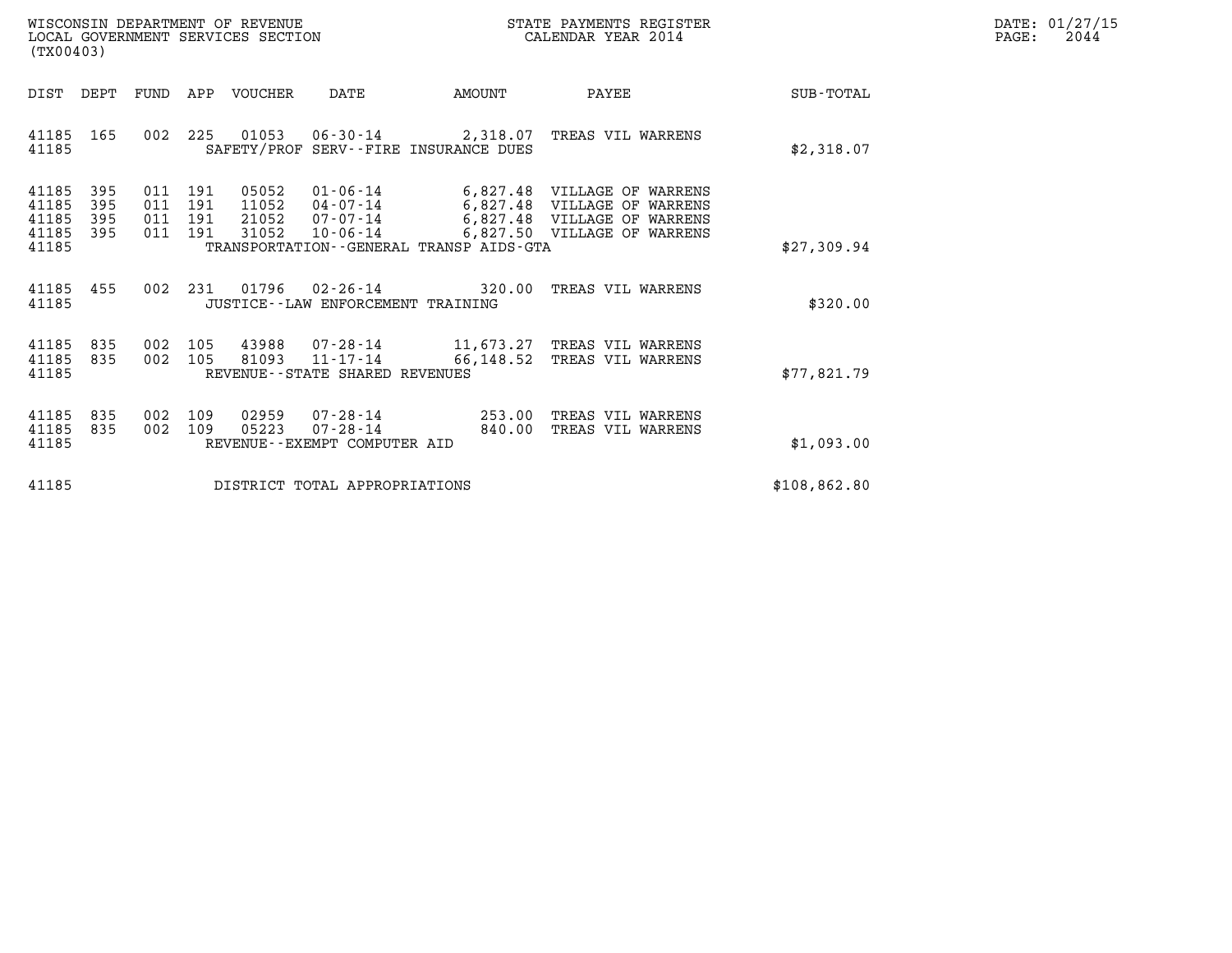| (TX00403)                                 |                          |                                          |                                 |                                                     |                                         | WISCONSIN DEPARTMENT OF REVENUE<br>LOCAL GOVERNMENT SERVICES SECTION<br>CALENDAR YEAR 2014                                                                                 |                      | DATE: 01/27/15<br>$\mathtt{PAGE:}$<br>2045 |
|-------------------------------------------|--------------------------|------------------------------------------|---------------------------------|-----------------------------------------------------|-----------------------------------------|----------------------------------------------------------------------------------------------------------------------------------------------------------------------------|----------------------|--------------------------------------------|
|                                           |                          |                                          | DIST DEPT FUND APP VOUCHER DATE |                                                     | AMOUNT PAYEE                            |                                                                                                                                                                            | $\texttt{SUB-TOTAL}$ |                                            |
| 41191 165<br>41191                        |                          |                                          |                                 |                                                     | SAFETY/PROF SERV--FIRE INSURANCE DUES   | 002 225 01054 06-30-14 1,132.08 TREAS VIL WILTON                                                                                                                           | \$1,132.08           |                                            |
| 41191 370<br>41191 370<br>41191           |                          | 012 579<br>012 579                       | 19568<br>19568                  |                                                     | NAT RESOURCES--AIDS IN LIEU OF TAXES    | 04-16-14 .57 TREAS VIL WILTON<br>04-16-14 04-16-14 .04-16-14 .04-16-14                                                                                                     | \$8.51               |                                            |
| 41191<br>41191<br>41191<br>41191<br>41191 | 395<br>395<br>395<br>395 | 011 191<br>011 191<br>011 191<br>011 191 | 31053                           | $10 - 06 - 14$                                      | TRANSPORTATION--GENERAL TRANSP AIDS-GTA | 05053  01-06-14  6,604.86  VILLAGE OF WILTON<br>11053  04-07-14  6,604.86  VILLAGE OF WILTON<br>21053  07-07-14  6,604.86  VILLAGE OF WILTON<br>6,604.89 VILLAGE OF WILTON | \$26,419.47          |                                            |
| 41191 435<br>41191                        |                          |                                          | 005 162 01HSD                   |                                                     | HS--AMBULANCE FUNDING ASSISTANCE GRANTS | 09-08-14 4,093.52 TREAS VILL WILTON                                                                                                                                        | \$4,093.52           |                                            |
| 41191 835<br>41191 835<br>41191           |                          | 002 105<br>002 105                       |                                 | 81094 11-17-14<br>REVENUE - - STATE SHARED REVENUES |                                         | 43989 07-28-14 27,602.20 TREAS VIL WILTON<br>156,412.48 TREAS VIL WILTON                                                                                                   | \$184,014.68         |                                            |
| 41191 835<br>41191 835<br>41191           |                          | 002 109<br>002 109                       |                                 | REVENUE - - EXEMPT COMPUTER AID                     |                                         | 02960  07-28-14  47.00 TREAS VIL WILTON<br>05224  07-28-14  345.00 TREAS VIL WILTON                                                                                        | \$392.00             |                                            |
| 41191 835<br>41191                        |                          |                                          |                                 | REVENUE--LOTTERY CREDIT -                           |                                         | 021 363 36238 03-24-14 100.02 TREAS VIL WILTON                                                                                                                             | \$100.02             |                                            |
| 41191                                     |                          |                                          |                                 | DISTRICT TOTAL APPROPRIATIONS                       |                                         |                                                                                                                                                                            | \$216, 160.28        |                                            |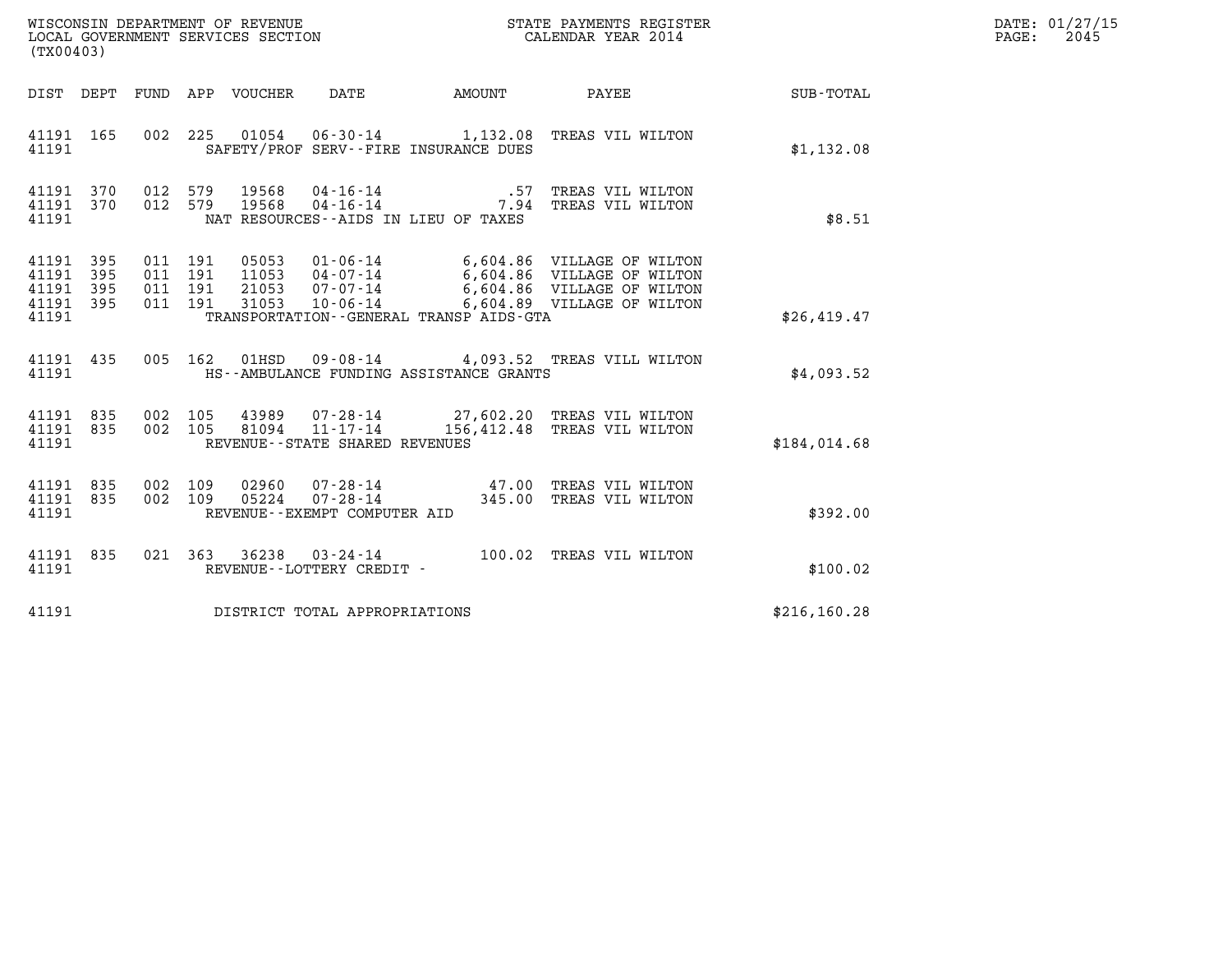| DATE: | 01/27/15 |
|-------|----------|
| PAGE: | 2046     |

| WISCONSIN DEPARTMENT OF REVENUE<br>LOCAL GOVERNMENT SERVICES SECTION<br>(TX00403) |                          |                                  |                          |                                  |                                                          |                       | STATE PAYMENTS REGISTER<br>CALENDAR YEAR 2014                                                   |                                                                             | DATE: 01/27/15<br>PAGE:<br>2046 |
|-----------------------------------------------------------------------------------|--------------------------|----------------------------------|--------------------------|----------------------------------|----------------------------------------------------------|-----------------------|-------------------------------------------------------------------------------------------------|-----------------------------------------------------------------------------|---------------------------------|
| DIST                                                                              | DEPT                     | FUND                             | APP                      | VOUCHER                          | DATE                                                     | AMOUNT                | PAYEE                                                                                           | SUB-TOTAL                                                                   |                                 |
| 41192                                                                             | 165                      | 002                              | 225                      | 01055                            | 06-30-14                                                 | 233.60                | TREAS VIL WYEVILLE                                                                              | \$233.60                                                                    |                                 |
| 41192<br>41192<br>41192<br>41192<br>41192                                         | 395<br>395<br>395<br>395 | 011<br>011<br>011<br>011         | 191<br>191<br>191<br>191 | 05054<br>11054<br>21054<br>31054 | $01 - 06 - 14$<br>04-07-14<br>07-07-14<br>$10 - 06 - 14$ | 1,518.97              | VILLAGE OF WYEVILLE<br>VILLAGE OF WYEVILLE<br>VILLAGE OF WYEVILLE<br>VILLAGE OF WYEVILLE        | \$6,075.79                                                                  |                                 |
|                                                                                   | 835<br>835               | 002<br>002                       | 105<br>105               | 43990<br>81095                   | 07-28-14<br>11-17-14                                     | 6,253.23<br>35,434.96 | TREAS VIL WYEVILLE<br>TREAS VIL WYEVILLE                                                        | \$41,688.19                                                                 |                                 |
| 41192                                                                             |                          |                                  |                          |                                  |                                                          | \$47,997.58           |                                                                                                 |                                                                             |                                 |
|                                                                                   |                          | 41192<br>41192<br>41192<br>41192 |                          |                                  |                                                          | SAFETY/PROF           | SERV--FIRE INSURANCE DUES<br>REVENUE - - STATE SHARED REVENUES<br>DISTRICT TOTAL APPROPRIATIONS | 1,518.94<br>1,518.94<br>1,518.94<br>TRANSPORTATION--GENERAL TRANSP AIDS-GTA |                                 |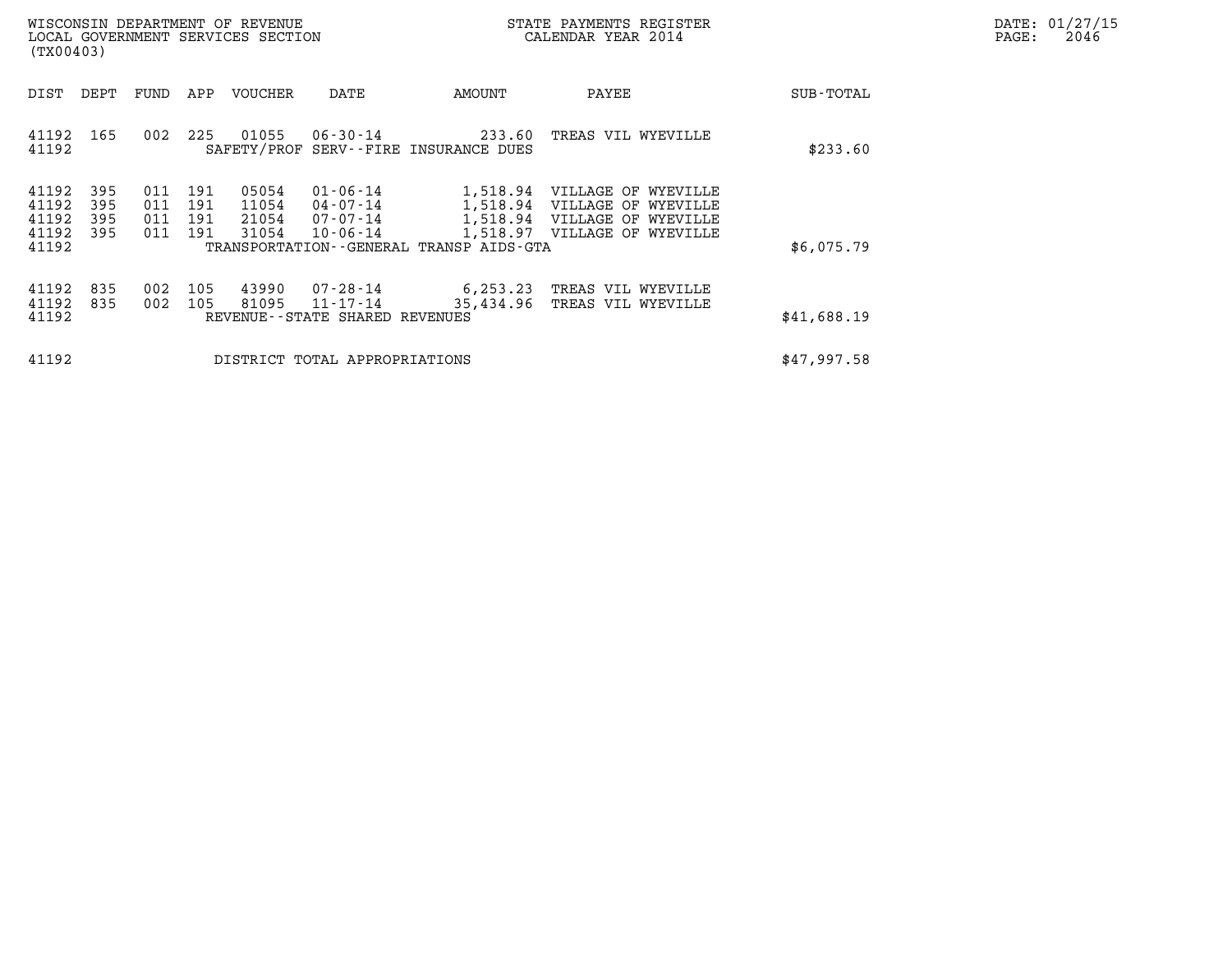| (TX00403)                                                                                                                                     |                                                                                                                                                                                                                     |                              | $R = \frac{1}{2}$ | DATE: 01/27/15<br>$\mathtt{PAGE:}$<br>2047 |
|-----------------------------------------------------------------------------------------------------------------------------------------------|---------------------------------------------------------------------------------------------------------------------------------------------------------------------------------------------------------------------|------------------------------|-------------------|--------------------------------------------|
| DIST DEPT FUND APP VOUCHER DATE AMOUNT PAYEE TO SUB-TOTAL                                                                                     |                                                                                                                                                                                                                     |                              |                   |                                            |
| 41281 165<br>41281                                                                                                                            | 002 225 01056 06-30-14 20,736.87 TREAS CITY SPARTA<br>SAFETY/PROF SERV--FIRE INSURANCE DUES                                                                                                                         |                              | \$20,736.87       |                                            |
| 41281 370<br>41281                                                                                                                            | 012 579 19569 04-16-14 175.13 TREAS CITY SPARTA<br>NAT RESOURCES -- AIDS IN LIEU OF TAXES                                                                                                                           |                              | \$175.13          |                                            |
| 41281 395<br>011 162<br>41281 395<br>011 162<br>41281 395<br>011 162<br>011 162<br>41281 395<br>41281                                         | 06068 01-06-14 13,731.22 CITY OF SPARTA<br>12068 04-07-14 13,731.22 CITY OF SPARTA<br>22068 07-07-14 13,731.22 CITY OF SPARTA<br>32068 10-06-14 13,731.22 CITY OF SPARTA<br>TRANSPORTATION--CONNECTING HIGHWAY AIDS |                              | \$54,924.88       |                                            |
| 41281 395<br>011 191<br>011 191<br>41281 395<br>41281 395<br>011 191<br>011 191<br>41281 395<br>41281 TRANSPORTATION--GENERAL TRANSP AIDS-GTA | 05055  01-06-14  101,290.23  CITY OF SPARTA<br>11055  04-07-14  101,290.23  CITY OF SPARTA<br>21055  07-07-14  101,290.23  CITY OF SPARTA<br>31055  10-06-14  101,290.25  CITY OF SPARTA                            |                              | \$405,160.94      |                                            |
| 41281 435 005 162 01HSD 09-08-14 4,242.15 TREAS CITY SPARTA<br>41281 HS--AMBULANCE FUNDING ASSISTANCE GRANTS                                  |                                                                                                                                                                                                                     |                              | \$4,242.15        |                                            |
| 41281 455<br>41281 455<br>41281                                                                                                               | 002 231 00983 09-04-14 160.00 TREAS CITY SPARTA<br>002 231 01748 02-26-14 2,880.00 TREAS CITY SPARTA<br>JUSTICE -- LAW ENFORCEMENT TRAINING                                                                         |                              | \$3,040.00        |                                            |
| 41281 511<br>41281                                                                                                                            | 020 180 00162 12-09-14 1,050.75 TREAS CITY SPARTA<br>GOVT ACCOUNTABILITY BD--ELECTION AID                                                                                                                           |                              | \$1,050.75        |                                            |
| 41281 835<br>41281 835<br>41281                                                                                                               | 002 105 43991 07-28-14 380,607.12 TREAS CITY SPARTA<br>002 105 81096 11-17-14 1,674,013.93 TREAS CITY SPARTA<br>REVENUE--STATE SHARED REVENUES                                                                      |                              | \$2,054,621.05    |                                            |
| 41281 835<br>002 109<br>02961<br>41281 835<br>002 109<br>05225<br>41281                                                                       | 07-28-14 14,079.00 TREAS CITY SPARTA<br>$07 - 28 - 14$<br>REVENUE--EXEMPT COMPUTER AID                                                                                                                              | 20,686.00 TREAS CITY SPARTA  | \$34,765.00       |                                            |
| 41281 835<br>002 302<br>10079<br>41281 835<br>002 302<br>11079<br>41281                                                                       | 07-28-14 656,837.02 TREAS CITY SPARTA<br>07-28-14<br>REVENUE-FIRST DOLLAR/SCHOOL LEVY CREDITS                                                                                                                       | 184,063.03 TREAS CITY SPARTA | \$840,900.05      |                                            |
| 41281 835<br>41281                                                                                                                            | 002 501 00003 02-03-14 4,242.79 TREAS CITY SPARTA<br>DOA-PAYMENT FOR MUNICIPAL SERVICES AID                                                                                                                         |                              | \$4,242.79        |                                            |
| 41281 835<br>021 363 36239                                                                                                                    | $03 - 24 - 14$                                                                                                                                                                                                      | 36,842.10 TREAS CITY SPARTA  |                   |                                            |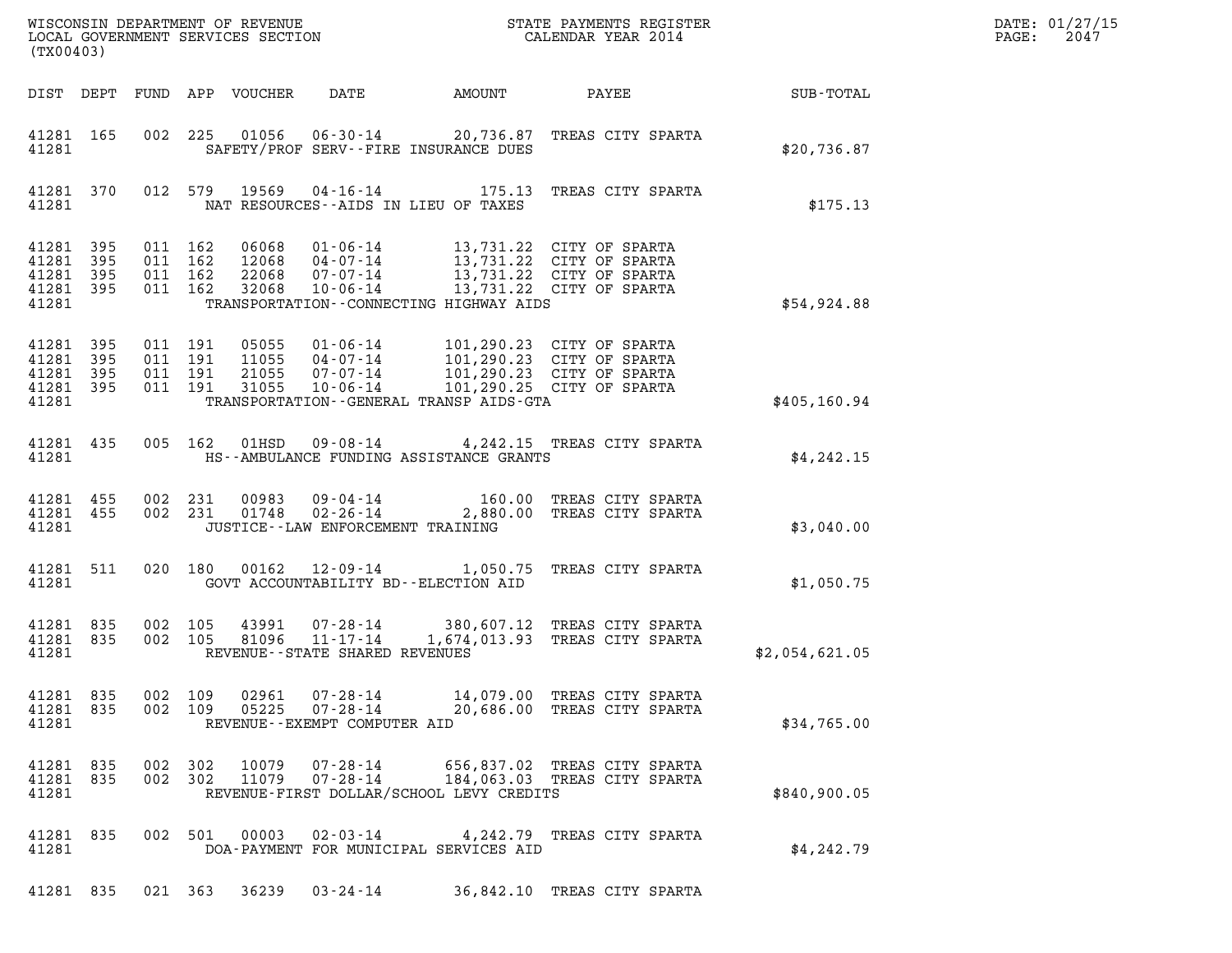| WISCONSIN DEPARTMENT OF REVENUE<br>LOCAL GOVERNMENT SERVICES SECTION<br>(TX00403) |      |     |         |                                       | STATE PAYMENTS REGISTER<br>CALENDAR YEAR 2014 |                   |                | DATE: 01/27/15<br>2048<br>PAGE: |
|-----------------------------------------------------------------------------------|------|-----|---------|---------------------------------------|-----------------------------------------------|-------------------|----------------|---------------------------------|
| DIST<br>DEPT                                                                      | FUND | APP | VOUCHER | DATE                                  | AMOUNT                                        | PAYEE             | SUB-TOTAL      |                                 |
| 835<br>41281<br>41281                                                             | 021  | 363 | 37360   | 03-24-14<br>REVENUE--LOTTERY CREDIT - | 201,003.40                                    | TREAS CITY SPARTA | \$237,845.50   |                                 |
| 41281                                                                             |      |     |         | DISTRICT TOTAL APPROPRIATIONS         |                                               |                   | \$3,661,705.11 |                                 |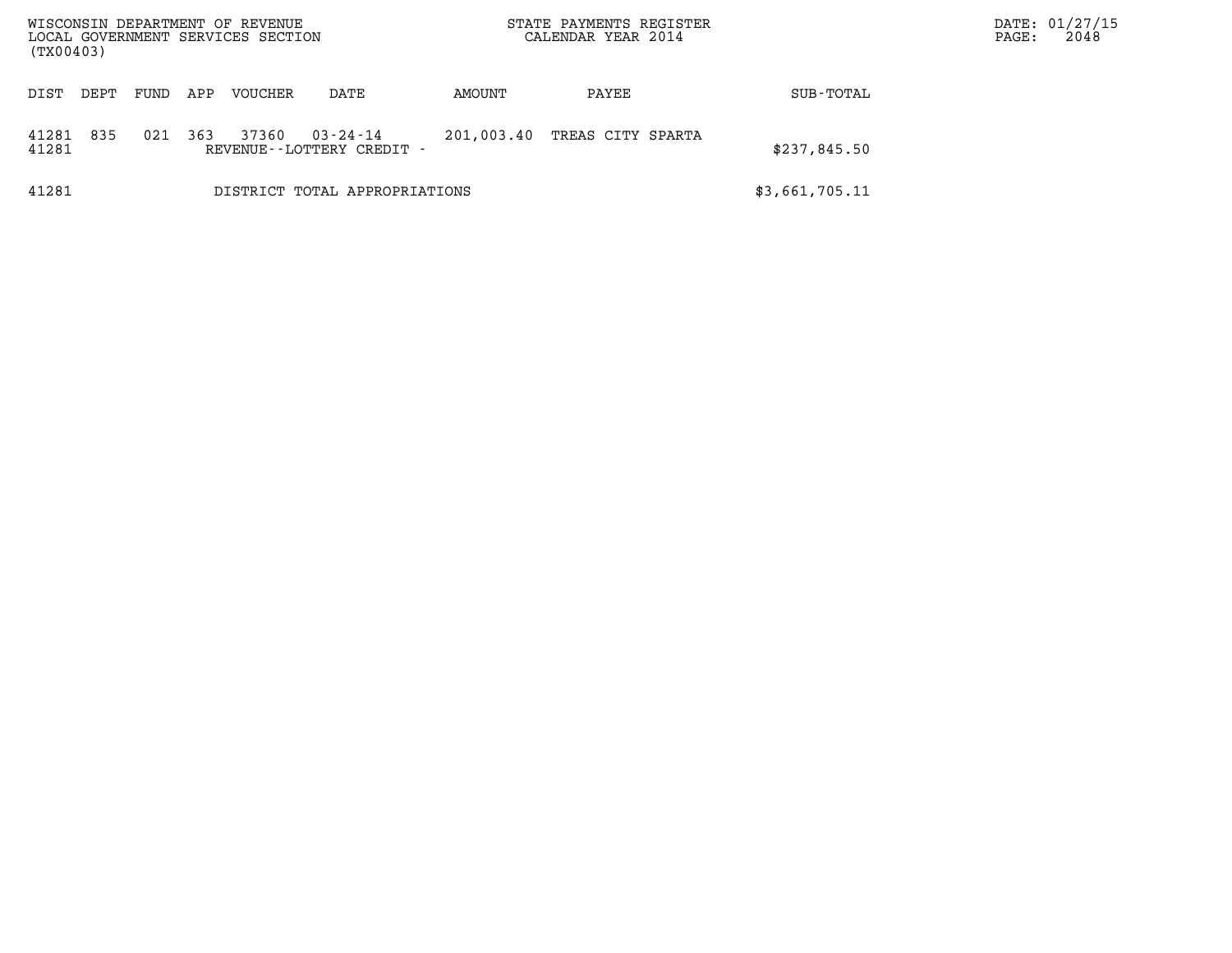| (TX00403)                                             |                       |                                          |                                  |                                                          |                                                                                                                                                                    |                                                                                                                                           |                      | DATE: 01/27/15<br>$\mathtt{PAGE:}$<br>2049 |
|-------------------------------------------------------|-----------------------|------------------------------------------|----------------------------------|----------------------------------------------------------|--------------------------------------------------------------------------------------------------------------------------------------------------------------------|-------------------------------------------------------------------------------------------------------------------------------------------|----------------------|--------------------------------------------|
|                                                       |                       |                                          | DIST DEPT FUND APP VOUCHER       | DATE                                                     | AMOUNT                                                                                                                                                             | <b>PAYEE</b>                                                                                                                              | $\texttt{SUB-TOTAL}$ |                                            |
| 41286 165<br>41286                                    |                       |                                          |                                  |                                                          | SAFETY/PROF SERV--FIRE INSURANCE DUES                                                                                                                              | 002 225 01057 06-30-14 25,570.68 TREAS CITY TOMAH                                                                                         | \$25,570.68          |                                            |
|                                                       |                       |                                          |                                  |                                                          |                                                                                                                                                                    | 41286 370 002 503 16621 01-30-14 956.43 TREAS CITY TOMAH<br>CITY SHARE 303.51                                                             |                      |                                            |
| 41286                                                 |                       |                                          |                                  |                                                          | NAT RESOURCES--AIDS IN LIEU OF TAXES                                                                                                                               |                                                                                                                                           | \$956.43             |                                            |
| 41286 370<br>41286                                    |                       |                                          |                                  |                                                          | NAT RESOURCES -- AIDS IN LIEU OF TAXES                                                                                                                             | 012 579 19570 04-16-14 1.11 TREAS CITY TOMAH                                                                                              | \$1.11               |                                            |
| 41286 370<br>41286                                    |                       |                                          |                                  |                                                          | NAT RESOURCES - - RECREATION RESOURCE - FED                                                                                                                        | 012 583 03065 06-23-14 17,475.00 TREAS CITY TOMAH                                                                                         | \$17,475.00          |                                            |
| 41286 395<br>41286 395<br>41286<br>41286 395<br>41286 | 395                   | 011 162<br>011 162<br>011 162<br>011 162 |                                  | 32069 10-06-14                                           | 06069 01-06-14 9,508.96 CITY OF TOMAH<br>12069 04-07-14 9,508.96 CITY OF TOMAH<br>22069 07-07-14 9,508.96 CITY OF TOMAH<br>TRANSPORTATION--CONNECTING HIGHWAY AIDS | 9,508.99 CITY OF TOMAH                                                                                                                    | \$38,035.87          |                                            |
| 41286 395<br>41286<br>41286 395<br>41286 395<br>41286 | 395                   | 011 177<br>011 177<br>011 177<br>011 177 | 16040                            | TRANSPORTATION - - TRANSIT AID                           | 06-04-14 17,225.00 CITY OF TOMAH<br>24040 07-07-14 17,225.00 CITY OF TOMAH<br>26040 09-30-14 17,225.00 CITY OF TOMAH<br>42040 12-30-14 10,335.00 CITY OF TOMAH     |                                                                                                                                           | \$62,010.00          |                                            |
| 41286 395<br>41286 395<br>41286 395<br>41286          |                       | 011 182<br>011 182<br>011 182            |                                  |                                                          | TRANSPORTATION - - TRANSIT AIDS - FEDERAL                                                                                                                          | 02683  02-04-14  20,002.00 TREAS CITY TOMAH<br>26801  10-09-14  43,080.00 TREAS CITY TOMAH<br>30311  11-10-14  20,575.00 TREAS CITY TOMAH | \$83,657.00          |                                            |
| 41286 395<br>41286                                    |                       |                                          |                                  |                                                          | TRANSPORTATION - - HIGHWAY SAFETY - FEDERAL                                                                                                                        | 011 185 09950 04-21-14 4,000.00 TREAS CITY TOMAH                                                                                          | \$4,000.00           |                                            |
| 41286 395<br>41286<br>41286<br>41286<br>41286         | 395<br>- 395<br>- 395 | 011 191<br>011 191<br>011 191<br>011 191 | 05056<br>11056<br>21056<br>31056 | 01-06-14<br>04-07-14<br>$07 - 07 - 14$<br>$10 - 06 - 14$ | TRANSPORTATION--GENERAL TRANSP AIDS-GTA                                                                                                                            | 155,457.33 CITY OF TOMAH<br>155,457.33 CITY OF TOMAH<br>155,457,33 CITY OF TOMAH<br>155,457.35 CITY OF TOMAH                              | \$621,829.34         |                                            |
| 41286 435<br>41286                                    |                       | 005 162                                  | 01HSD                            | $09 - 08 - 14$                                           | HS--AMBULANCE FUNDING ASSISTANCE GRANTS                                                                                                                            | 4,140.27 TREAS CITY TOMAH                                                                                                                 | \$4,140.27           |                                            |
| 41286 435                                             |                       | 005 163                                  | 01LGS                            | 11-17-14                                                 |                                                                                                                                                                    | 26,800.00 TOMAH AREA AMBULANCE SERV                                                                                                       |                      |                                            |